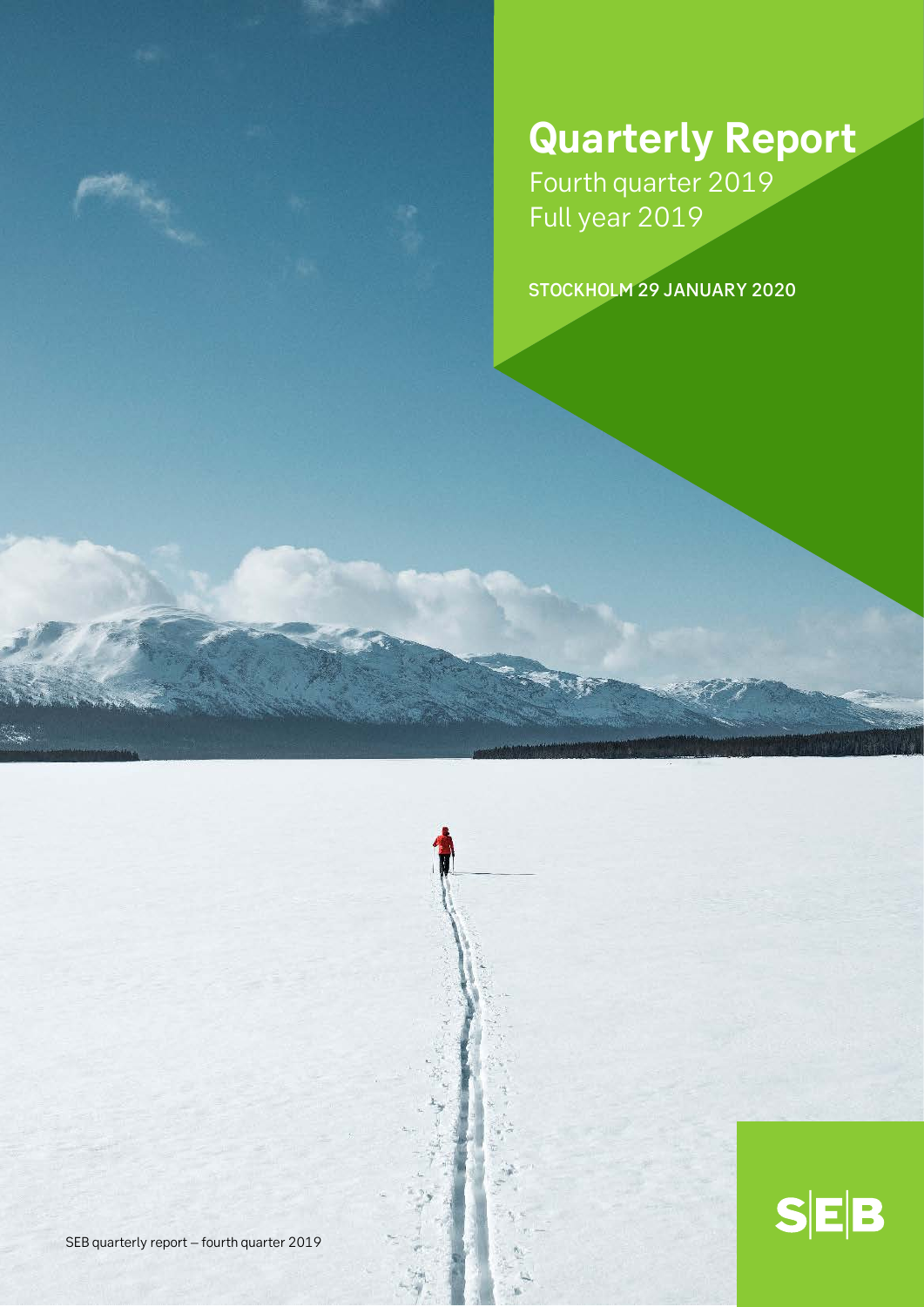#### **The quarter in brief**

- Strong operating income growth driven by high client activity and higher interest rates
- Operating expenses were higher and net expected credit losses increased, explained by two specific corporate engagements
- Strong capital position with a 250 basis points buffer above the regulatory requirement

### **Dividend**

• The Board of Directors proposes a dividend to the shareholders of SEK 6.25 per share

#### **Summary**

|                                                         | Q <sub>4</sub> | Q <sub>3</sub> |     |         | Q <sub>4</sub> |          | Jan-Dec   |       |
|---------------------------------------------------------|----------------|----------------|-----|---------|----------------|----------|-----------|-------|
| <b>SEK m</b>                                            | 2019           | 2019           | %   | 2018    | %              | 2019     | 2018      | %     |
| Total operating income                                  | 14089          | 11942          | 18  | 11744   | 20             | 50134    | 45868     | 9     |
| Total operating expenses                                | $-6026$        | $-5589$        | 8   | $-5561$ | 8              | $-22945$ | $-21940$  | 5     |
| Net expected credit losses                              | $-997$         | $-489$         | 104 | - 413   | 142            | $-2294$  | -1166     | 97    |
| Operating profit before                                 |                |                |     |         |                |          |           |       |
| items affecting comparability                           | 7063           | 5864           | 20  | 5768    | 22             | 24894    | 22779     | 9     |
| Items affecting comparability                           |                |                |     |         |                |          | 4506 -100 |       |
| Operating profit                                        | 7063           | 5864           | 20  | 5768    | 22             | 24894    | 27 285    | -9    |
| <b>NET PROFIT</b>                                       | 5831           | 4772           | 22  | 4576    | 27             | 20177    | 23134     | $-13$ |
| Return on equity, %<br>Return on equity excluding items | 15.5           | 13.2           |     | 12.4    |                | 13.7     | 16.3      |       |
| affecting comparability, %                              | 15.5           | 13.2           |     | 12.8    |                | 13.8     | 13.4      |       |
| Basic earnings per share, SEK                           | 2.70           | 2.21           |     | 2.12    |                | 9.33     | 10.69     |       |

#### **Volumes and key ratios**



#### **CET 1 capital ratio & Return on equity** Per cent

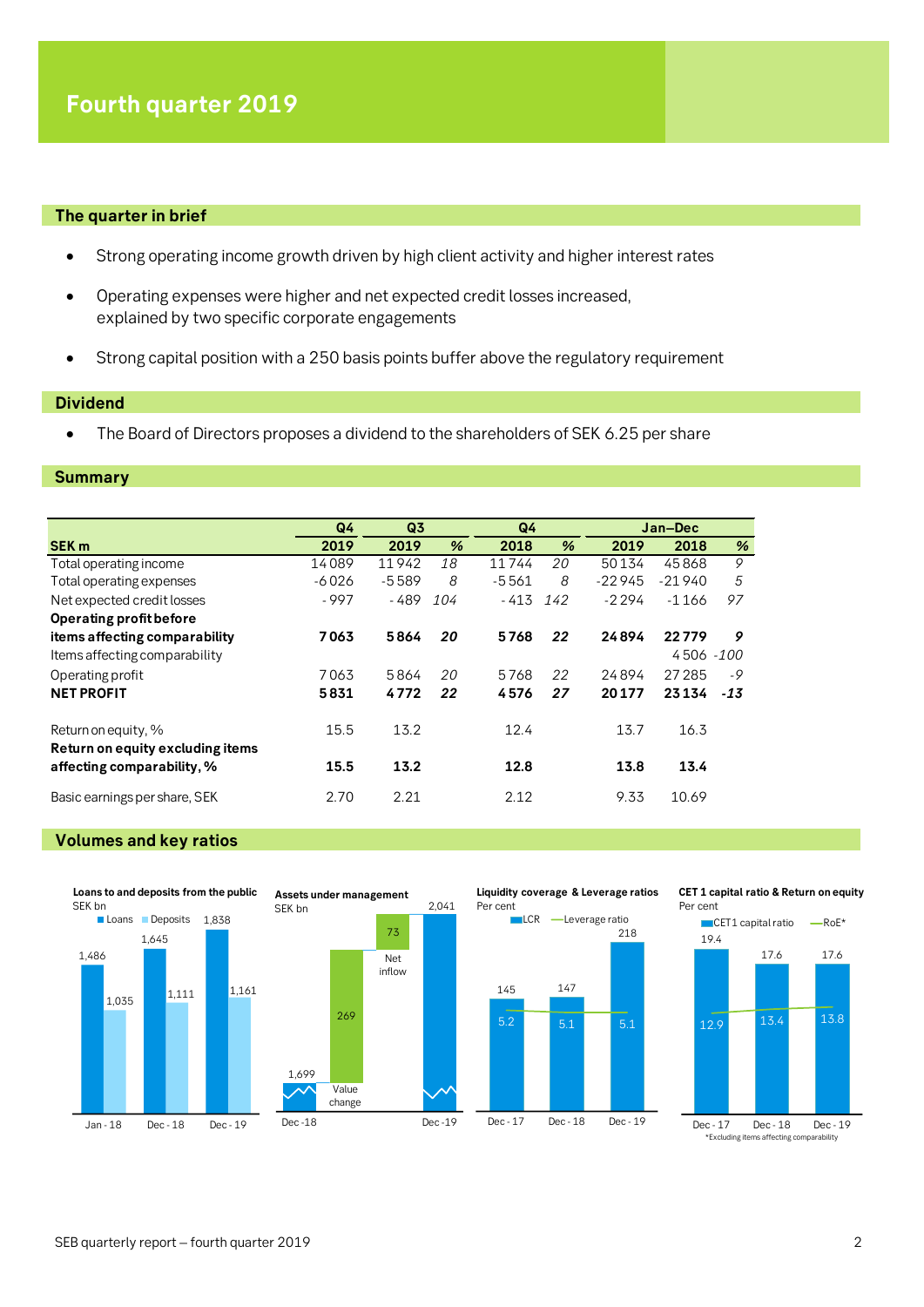# **President's comment**



Following months of uncertainty, the global economic outlook stabilised towards the end of the year. This was the result of central banks' lowering of interest rates and continuing quantitative easing, recent progress in the US-China trade negotiations, diminished Brexit uncertainty and signs of industrial activity bottoming out, among other things. Based on optimism that the US economy would not slow down as much as expected, the bond market stabilised and the inverted US yield curve reversed. The positive development of equity markets also continued. The Swedish central bank ended five years of negative interest rates as it decided to increase the policy rate by 25 basis points to zero.

#### **High client activity and solid financial performance**

We experienced yet another quarter of high client activity and, as a universal bank, we continued to benefit from our diversified business model. In the division Large Corporates & Financial Institutions, we continued to grow across our home markets. Demand for corporate lending and advisory services, combined with higher activity among institutional customers in SEB's Markets business, drove income. Going forward, the pipeline for lending and investment banking activity remains robust in the short term. In the division Corporate & Private Customers, we continued to grow our market share in both corporate lending and household mortgages. However, the income effect from volume growth in the latter segment was partly offset as margins continued to contract. In the divisions Life and Investment Management, financial performance was primarily driven by higher asset values. The Baltic division experienced another quarter of sound business momentum, solid credit growth and high asset quality. In the quarter, assets under custody rose by 13 per cent to SEK 10,428bn and assets under management increased by SEK 98bn to SEK 2,041bn. Private banking and institutional customers were the main drivers of net flows. The savings business remains a focus area for the bank.

<span id="page-2-0"></span>In summary, the operating profit increased by 22 per cent compared with the same quarter last year. Return on equity reached 15.5 per cent, a satisfactory result where we also benefited from favourable market conditions. Operating expenses increased, mainly driven by investments in our strategic initiatives and in our capabilities to combat money laundering and other financial crime, but also due to higher costs related to the strong financial performance. Asset quality remained high while net expected credit losses increased in the fourth quarter. The increase can be explained by two specific corporate engagements. The net expected credit loss level of 10 basis points for the full year

of 2019 is therefore a more representative number of our asset quality than the quarter in isolation, given the current macroeconomic environment. At year-end, we reported a capital buffer of 250 basis points above regulatory requirements. The buffer is above our capital target also when taking the increased risk-weights on commercial real estate in Sweden into account. SEB's Board of Directors proposes an ordinary dividend per share of SEK 6.25 for 2019 to the Annual General Meeting.

#### **Regulatory update**

In December, the Swedish Financial Supervisory Authority initiated a sanction evaluation process for SEB's internal control and governance of its subsidiary banks in the Baltics. The review is expected to be concluded in April 2020. For SEB, it has always been a priority to maintain the highest standards of corporate governance, compliance and risk management and we therefore continue to invest in new technologies, processes and training to strengthen our capabilities even further.

#### **One year into the business plan 2019-2021**

As we now close the books for 2019, we can also conclude the first year of our business plan for 2019-2021. Our focus and activities have been concentrated on the strategic focus areas: *advisory leadership*, *operational excellence* and *extended presence*, and we are progressing in line with plan across all three areas. The investments in our strategic initiatives, aiming to accelerate transformation by leveraging new adjacent business opportunities, have also developed broadly as expected and we remain committed to deliver on our cost target of SEK 23bn<sup>[1](#page-2-0)</sup> for 2021.

Within the area of *advisory leadership*, we have sharpened our advisory capabilities by establishing dedicated efforts to better address customers' growing demand for advisory within energy, sustainability and technology. New functionality in our digital channels, both web and mobile app, was also developed to enhance the customer experience.

In the area of *operational excellence*, the ongoing automation of processes has improved efficiency and speed in customer delivery as we continued our implementation of robotics, agile ways-of-working and centres of excellence.

With the objective to meet customers on their terms by *extending our presence*, we have developed several strategic partnerships during the year. As part of our open banking agenda, we have continued to develop an API-driven architecture. The internal efficiency gains from this have exceeded expectations, allowing us to exchange data across the organisation at scale and speed and thus supporting existing products more efficiently but also our capability to introduce new products and features.

Overall, 2019 was a year of execution for us at SEB. Despite our achievements, our ambitions are even higher. By continuing to invest in our future we aim to confirm our position as the leading Nordic bank for corporates and institutions, and the top universal bank in Sweden and the Baltics.

-

*<sup>1</sup> Assuming 2018 foreign exchange rates. With the foreign exchange rates as of December 2019, the cost target implies a cost level of around SEK 23.3bn in 2021.*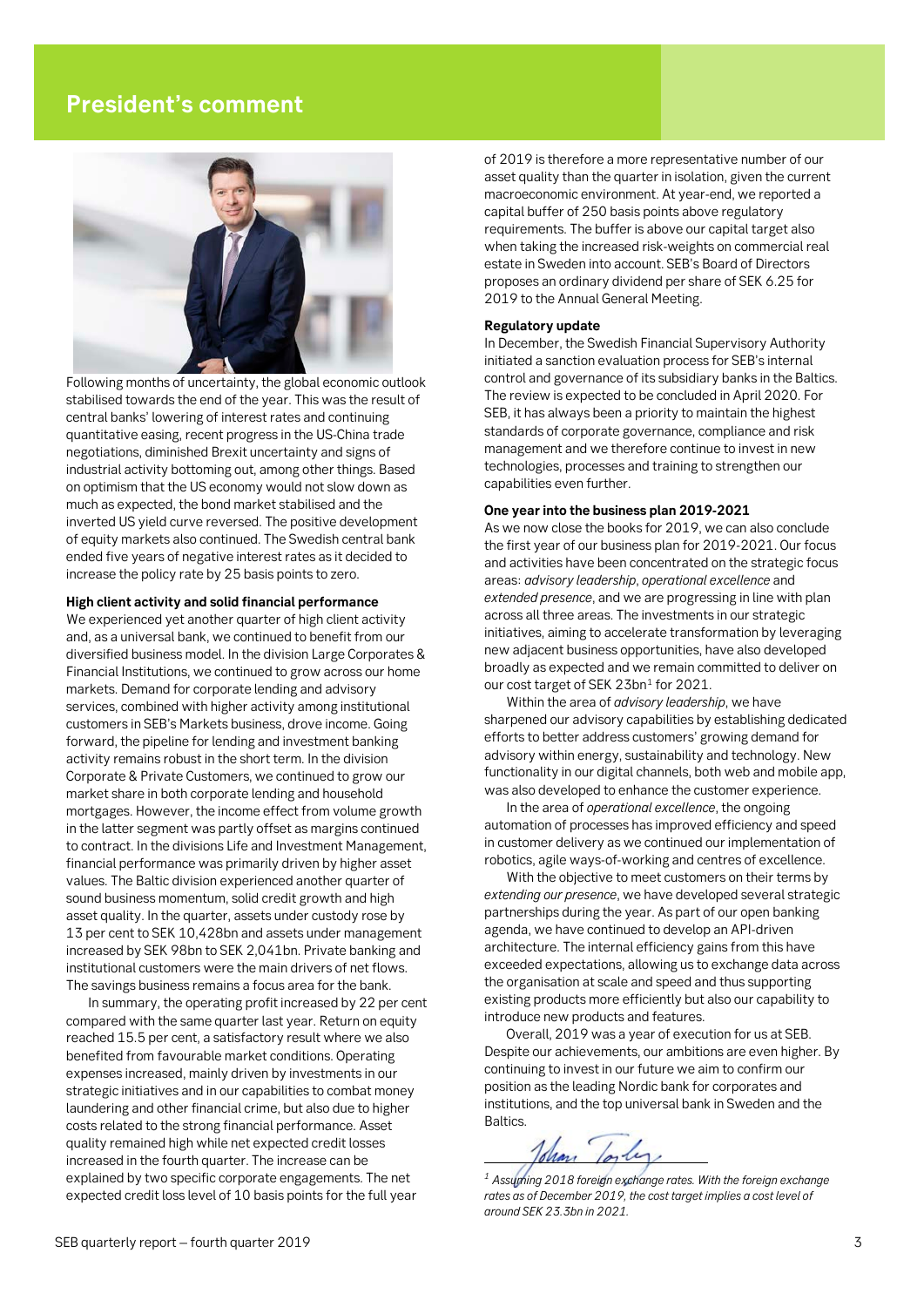# **Table of contents**

| SEB Group                                                                                                                                                                                                                     | 5   |
|-------------------------------------------------------------------------------------------------------------------------------------------------------------------------------------------------------------------------------|-----|
|                                                                                                                                                                                                                               |     |
|                                                                                                                                                                                                                               |     |
|                                                                                                                                                                                                                               |     |
|                                                                                                                                                                                                                               |     |
|                                                                                                                                                                                                                               |     |
| <b>Financial statements</b>                                                                                                                                                                                                   | 11  |
|                                                                                                                                                                                                                               |     |
|                                                                                                                                                                                                                               |     |
|                                                                                                                                                                                                                               |     |
|                                                                                                                                                                                                                               |     |
|                                                                                                                                                                                                                               |     |
|                                                                                                                                                                                                                               |     |
| Other financial information                                                                                                                                                                                                   | 16  |
|                                                                                                                                                                                                                               | 17  |
|                                                                                                                                                                                                                               |     |
| Business segments                                                                                                                                                                                                             | 18  |
|                                                                                                                                                                                                                               |     |
|                                                                                                                                                                                                                               |     |
|                                                                                                                                                                                                                               |     |
|                                                                                                                                                                                                                               |     |
|                                                                                                                                                                                                                               |     |
|                                                                                                                                                                                                                               | -23 |
|                                                                                                                                                                                                                               |     |
| Notes to the financial statements - the SEB Group                                                                                                                                                                             | 25  |
|                                                                                                                                                                                                                               |     |
|                                                                                                                                                                                                                               |     |
|                                                                                                                                                                                                                               |     |
|                                                                                                                                                                                                                               |     |
| Note 5 Staff costs___________                                                                                                                                                                                                 |     |
|                                                                                                                                                                                                                               |     |
|                                                                                                                                                                                                                               |     |
|                                                                                                                                                                                                                               |     |
|                                                                                                                                                                                                                               |     |
|                                                                                                                                                                                                                               |     |
|                                                                                                                                                                                                                               |     |
|                                                                                                                                                                                                                               |     |
|                                                                                                                                                                                                                               |     |
|                                                                                                                                                                                                                               |     |
|                                                                                                                                                                                                                               |     |
| SEB consolidated situation                                                                                                                                                                                                    | 37  |
|                                                                                                                                                                                                                               |     |
|                                                                                                                                                                                                                               |     |
|                                                                                                                                                                                                                               |     |
|                                                                                                                                                                                                                               |     |
| Skandinaviska Enskilda Banken AB (publ) – parent company                                                                                                                                                                      | 40  |
|                                                                                                                                                                                                                               |     |
|                                                                                                                                                                                                                               |     |
|                                                                                                                                                                                                                               |     |
|                                                                                                                                                                                                                               |     |
|                                                                                                                                                                                                                               |     |
|                                                                                                                                                                                                                               |     |
|                                                                                                                                                                                                                               |     |
|                                                                                                                                                                                                                               |     |
|                                                                                                                                                                                                                               |     |
| Contacts and calendar extension and the control of the control of the control of the contacts and calendar extending to the control of the control of the control of the control of the control of the control of the control |     |
|                                                                                                                                                                                                                               |     |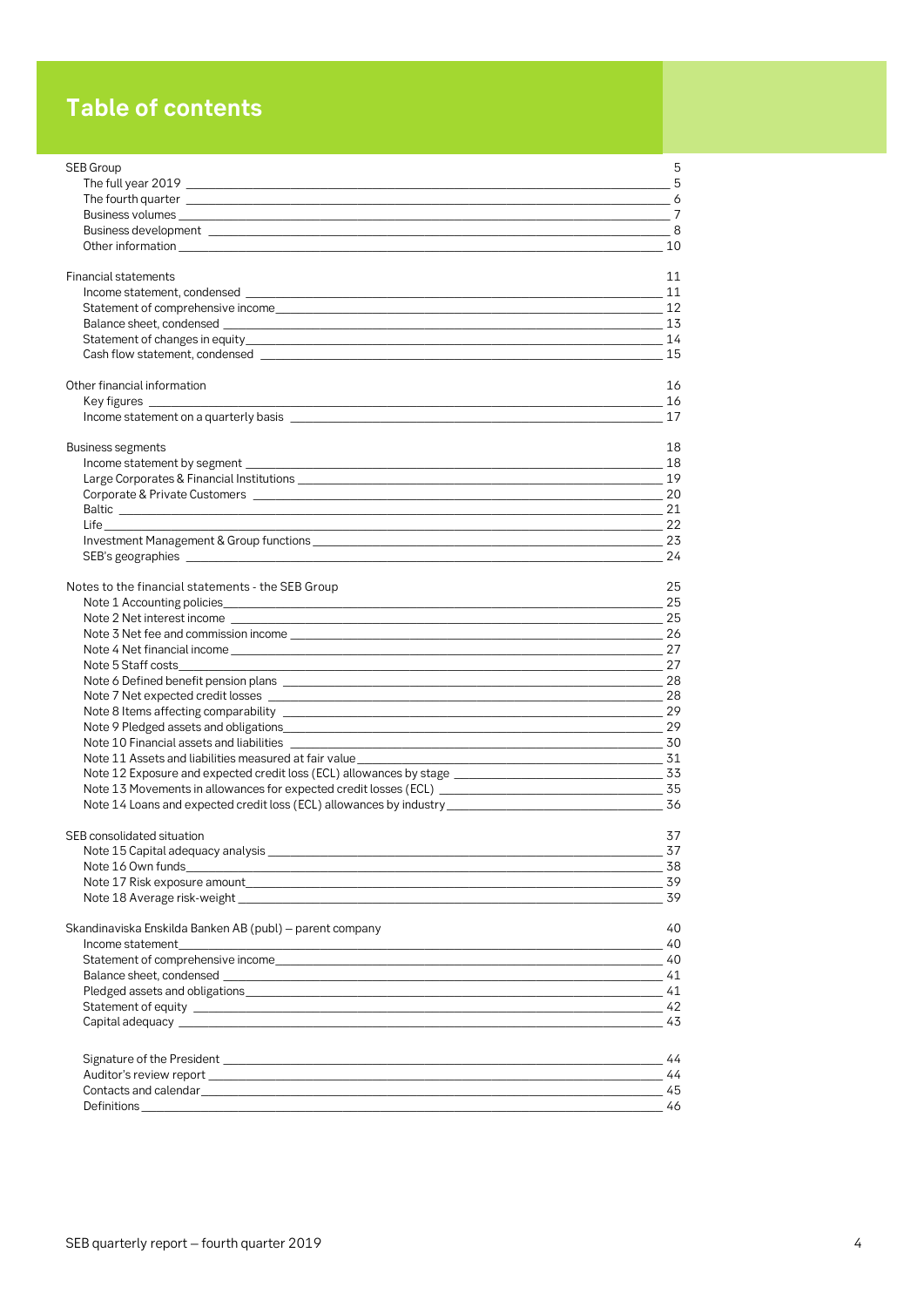### <span id="page-4-1"></span><span id="page-4-0"></span>**The full year 2019**

*Operating profit before items affecting comparability* increased by SEK 2,115m, 9 per cent, and amounted to SEK 24,894m (22,779). There were no *items affecting comparability* in 2019, but in 2018 these items amounted to SEK 4,506m (see note 8). *Net profit* amounted to SEK 20,177m (23,134).

#### **Operating income**

*Total operating income* increased by SEK 4,266m, 9 per cent, compared with 2018 and amounted to SEK 50,134m (45,868).

*Net interest income* amounted to SEK 22,950m, which represented an increase of 9 per cent year-on-year (21,022).

|                           | Jan-Dec | Change  |    |
|---------------------------|---------|---------|----|
| SEK <sub>m</sub>          | 2019    | 2018    | %  |
| Customer-driven NII       | 25356   | 23217   |    |
| NII from other activities | $-2406$ | $-2195$ | 10 |
| Total                     | 22950   | 21 022  |    |

Customer-driven net interest income includes the net interest income derived from loans to and deposits from the public and also reflects an internal funding pricing element. Customer-driven net interest income increased by SEK 2,139m year-on-year. Lending volumes increased, but the related increase in net interest income was offset by lower margins. The Swedish repo rate increased during the year and the compensation to the divisions for deposits from Treasury was higher. In all, this led to a positive deposit margin effect.

Net interest income from other activities (including for instance funding and other Treasury activities, trading and regulatory fees) was SEK 211m lower year-on-year. One explanatory factor was Treasury's internal compensation for deposits. Applying IFRS 16, the new accounting rules for leases, increased interest expense by SEK 92m. Regulatory fees, for both resolution funds and deposit guarantees, were SEK 366m lower year-on-year and amounted to SEK 2,129m (2,495). In 2019, the resolution fund fee was reduced to 0.09 per cent from 0.125 in 2018 (see page 10).

*Net fee and commission income* was 2 per cent higher than 2018 and amounted to SEK 18,709m (18,364). Demand for capital market financing, advisory services and corporate lending was high. Compared with 2018, gross fees from the issuance of securities and advisory services increased by 25 per cent to SEK 1,312m. Gross lending fees increased by SEK 342m to SEK 2,869m year-on-year as the number of loan transactions increased. Gross fee income from custody and

mutual funds, excluding performance fees, decreased by SEK 194m to SEK 7,661m year-on-year, primarily driven by an adverse product mix effect on margins. Performance fees decreased by SEK 106m to SEK 121m year-on-year affected by a valuation adjustment in the Investment Management business (see page 23). Net payment and card fees increased by 6 per cent year-on-year to SEK 4,096m (3,851). Large corporate customers were active in cash management and card payment volumes were high. The net life insurance commissions related to the unit-linked insurance business decreased by SEK 85m year-on-year of which SEK 79m was due to the divestment of SEB Pension in Denmark in 2018 (see note 8).

*Net financial income* increased by 25 per cent to SEK 7,617m (6,079). Both corporate and institutional customers were actively managing risk and investment portfolios, especially in parts of the year when market volatility was higher. There were also positive market valuation effects. The effect in the fair value credit adjustment<sup>[1](#page-4-2))</sup> amounted to SEK -1m (-119). Other life insurance income, net, decreased by SEK 262m to SEK 722m year-on-year, of which SEK 274m was due to the divestment of SEB Pension in Denmark (see note 8).

*Net other income* increased to SEK 858m (402). Realised capital gains as well as unrealised valuation and hedge accounting effects were included in this line item. The divestment of SEB's holding in LR Realkredit A/S to Nykredit Realkredit A/S, in accordance with the agreement announced on 11 April 2019, was completed. The result was a capital gain of SEK 259m.

#### **Operating expenses**

1

*Total operating expenses* increased by 5 per cent to 22,945m (21,940), primarily driven by the strategic initiatives and an acceleration of investments in capabilities to prevent financial crime. Staff costs increased by 5 per cent due to a higher number of full-time equivalents, salary inflation and accruals for variable long-term remuneration. The average number of full-time equivalents increased to 14,939 (14,751 for the full year 2018). Offsetting IFRS 16 effects decreased other expenses and increased depreciation costs. Ordinary supervisory fees amounted to SEK 153m (153).

The cost target in the business plan for 2019-2021 is described on page 10. Operating expenses related to the strategic initiatives increased according to plan and the threeyear cost target remains unchanged.

<span id="page-4-2"></span>*Comparative numbers (in parenthesis throughout the report): The full-year 2019 result is compared with the full-year 2018. The result for the fourth quarter 2019 is compared with the third quarter 2019. Business segments comparisons are made year-to-year. Business volumes are compared with year-end 2018, unless otherwise stated.*

*<sup>1)</sup> Unrealised valuation change from counterparty risk (CVA) and own credit risk standing in derivatives (DVA). Own credit risk for issued securities (OCA) is reflected in Other comprehensive income.*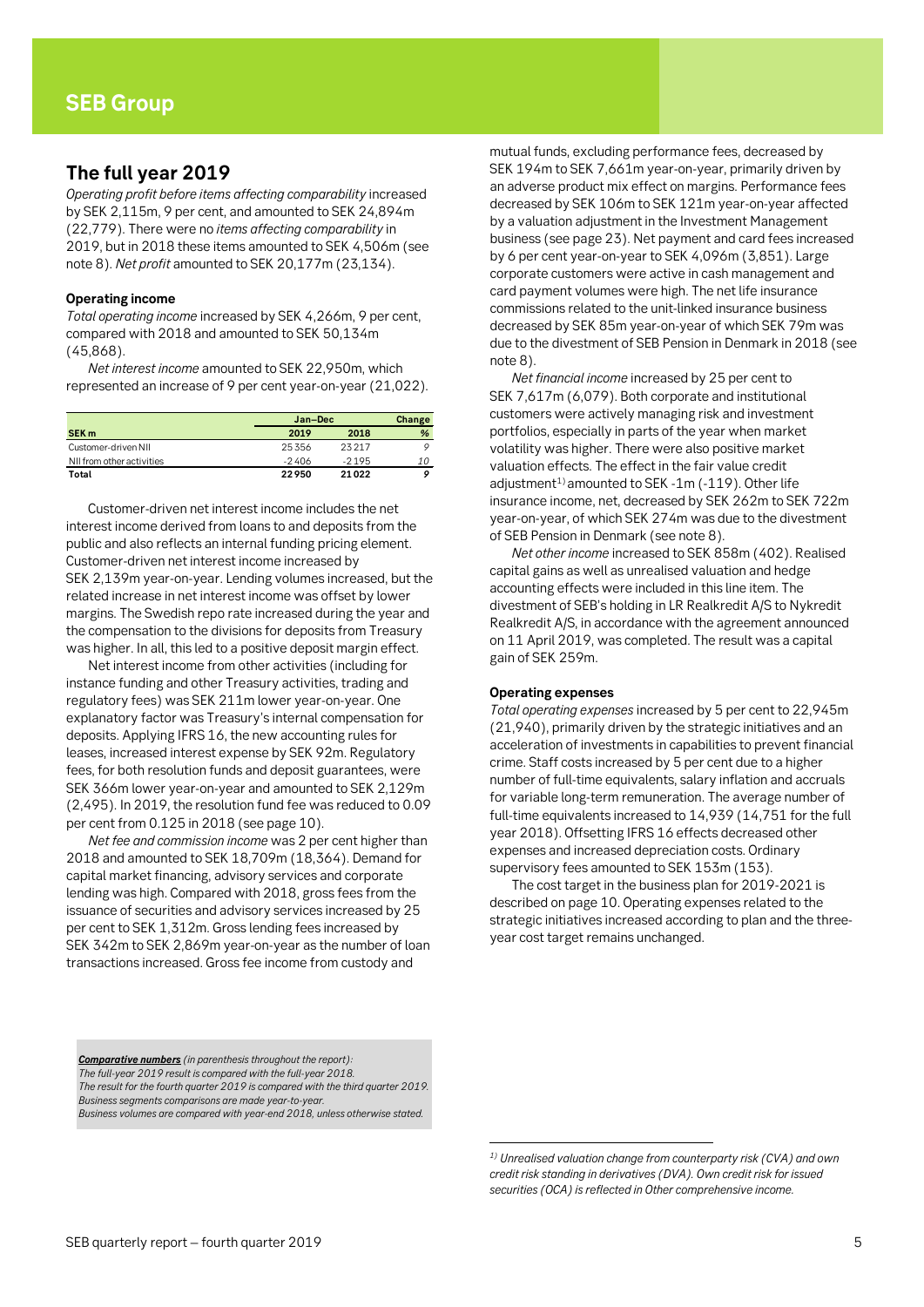#### **Net expected credit losses**

*Net expected credit losses* increased to SEK 2,294m (1,166), driven by a few corporate engagements. The asset quality for 2019 was overall high and the net expected credit loss level was continued low at 10 basis points (6).

#### **Items affecting comparability**

There were no *items affecting comparability* in 2019. In 2018, items affecting comparability amounted to SEK 4,506m (see note 8).

#### **Income tax expense**

*Income tax expense* amounted to SEK 4,717m (4,152) with an effective tax rate of 19 per cent (15).

As per 1 January 2019, the Swedish corporate tax rate decreased from 22 to 21.4 per cent, which had a small effect on SEB's effective tax rate. In 2018, the effective tax rate was affected by items affecting comparability. Adjusted for items affecting comparability, the effective tax rate for 2018 was 18 per cent.

#### **Return on equity**

*Return on equity* for 2019 was 13.7 per cent (16.3). Excluding items affecting comparability return on equity for 2019 was 13.8 per cent (13.4).

#### **Other comprehensive income**

*Other comprehensive income* amounted to SEK 1,160m (-923). The value of SEB's pension plan assets exceeded the defined benefit obligations to the employees. The discount rate used for the pension obligation in Sweden was changed to 1.1 per cent (2.0 at year-end 2018) which increased the pension obligation. At the same time, in the favourable financial markets, the value of the pension assets was higher and the *net value* of the defined benefit pension plans increased which affected other comprehensive income by SEK 1,366m (-846).

The net effect from the valuation of balance sheet items that may subsequently be reclassified to the income statement, i.e. cash flow hedges and translation of foreign operations amounted to SEK -153m (-298).

### <span id="page-5-0"></span>**The fourth quarter**

*Operating profit* increased from the seasonally lower third quarter by SEK 1,199m, 20 per cent, to SEK 7,063m (5,864). *Net profit* amounted to SEK 5,831m (4,772). Compared with the fourth quarter 2018, the *operating profit* improved by 22 per cent.

#### **Operating income**

*Total operating income* increased by SEK 2,147m, 18 per cent, compared with the third quarter 2019 and amounted to SEK 14,089m (11,942). Operating income increased by 20 per cent compared with the fourth quarter 2018.

*Net interest income* amounted to SEK 5,930m, which represented a decrease of 1 per cent compared with the third quarter (5,983) and an increase by 14 per cent year-on-year.

|                           | Q <sub>4</sub> | Q <sub>3</sub> | Q4   |
|---------------------------|----------------|----------------|------|
| SEK <sub>m</sub>          | 2019           | 2019           | 2018 |
| Customer-driven NII       | 6454           | 6298           | 5903 |
| NII from other activities | $-524$         | $-315$         | -688 |
| Total                     | 5930           | 5983           | 5215 |

Customer-driven net interest income increased by SEK 156m compared with the third quarter 2019. Lending volumes increased, but the related increase in net interest income was partially offset by lower margins. Deposit margins increased, primarily driven by higher compensation for deposits from Treasury in the fourth quarter. There was an opposite effect in net interest income from other activities, i.e. Treasury. The positive Markets operations effect seen last quarter reversed in the fourth quarter. Funding costs increased, among other things due to the issuance of new additional tier 1 capital. Regulatory fees, including both resolution fund and deposit guarantee fees, were SEK 59m lower than the third quarter and amounted to SEK 522m (581). In total, net interest income from other activities were SEK 209m lower than the third quarter 2019.

*Net fee and commission income* increased by 6 per cent from the third quarter and amounted to SEK 4,989m (4,693). Year-on-year, net fee and commission income increased by 3 per cent. Corporate customers were active and gross fees from the issuance of securities and advisory services increased by SEK 144m to SEK 470m in the fourth quarter and by SEK 22m year-on-year. Gross lending fees also increased, by SEK 75m in the fourth quarter and by SEK 97m year-onyear, to SEK 762m. Gross fee income from custody and mutual funds, excluding performance fees, increased by SEK 28m to SEK 1,994m, in the fourth quarter, driven by higher equity markets. Performance fees, amounting to SEK42m, increased by SEK 31m compared with the third quarter, however, yearon-year they were down by SEK 145m, affected by a valuation adjustment in the Investment Management business (see page 23). Net payment and card fees increased by 6 per cent compared with the third quarter when customer activity was seasonally lower. The net life insurance commissions related to the unit-linked insurance business decreased by 2 per cent compared with the third quarter 2019.

*Net financial income* increased by 136 per cent to SEK 2,822m (1,196) and by 87 per cent year-on-year. Customer activity increased in the higher interest rate environment and Treasury benefited from the movement in interest rates. In addition, there were positive market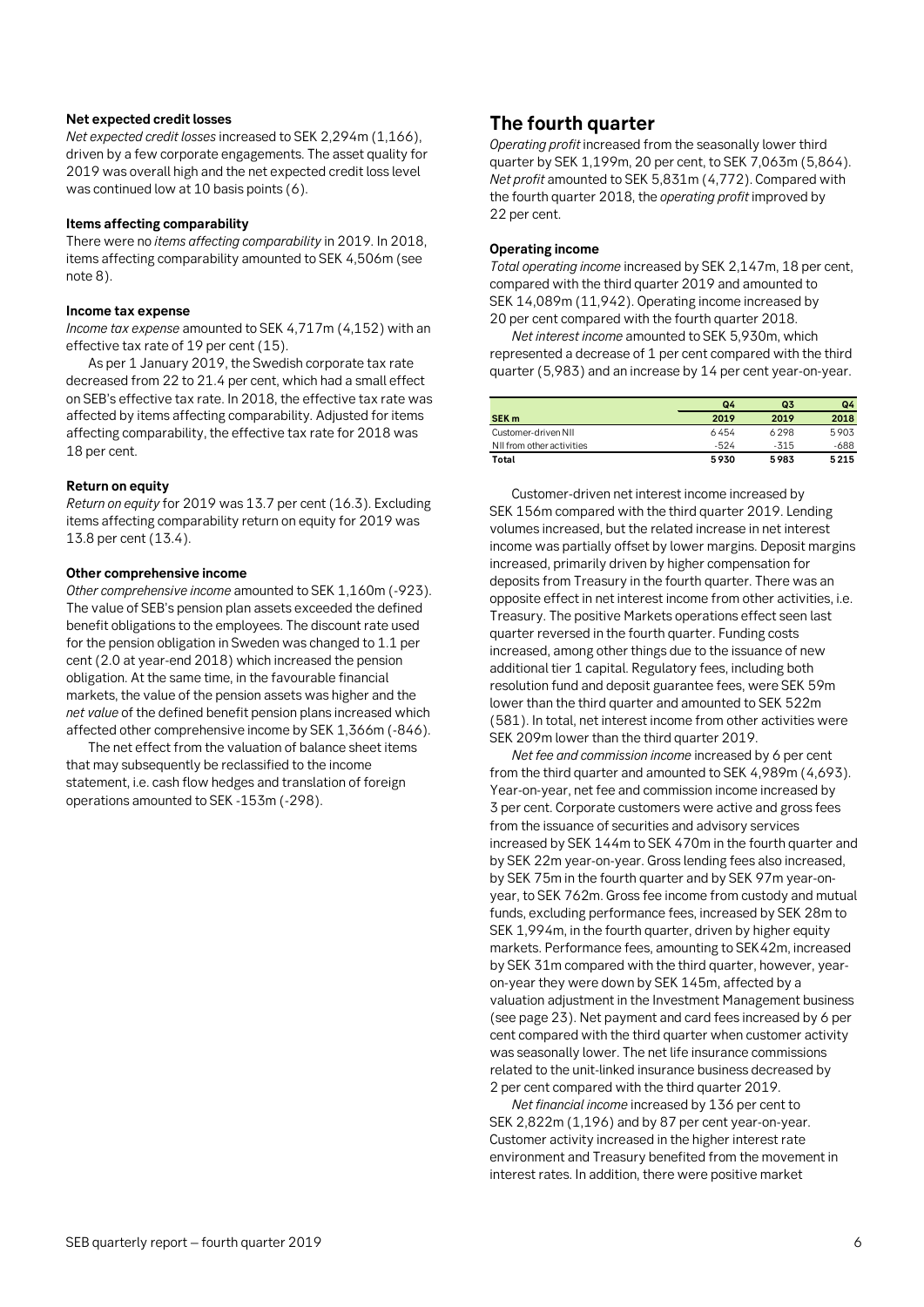valuation effects. The fair value credit adjustment<sup>[1](#page-6-1))</sup> amounted to SEK 267m versus -160m in the third quarter. Other life insurance income, net, increased by 45 per cent quarter on quarter, to SEK 219m, and by 86 per cent year-on-year.

*Net other income* amounted to SEK 349m (70). Realised capital gains as well as unrealised valuation and hedge accounting effects were included in this line item. See page 5 for information on a capital gain of SEK 259m.

#### **Operating expenses**

*Total operating expenses* increased by 8 per cent to SEK 6,026m (5,589). Compared with the fourth quarter 2018, operating expenses increased by 8 per cent.

Staff costs increased by 6 per cent compared with the third quarter. Other expenses increased by 9 per cent but were 12 per cent lower than the fourth quarter 2018 due to offsetting IFRS 16 implementation effects which decreased other expenses and increased depreciation costs. Supervisory fees amounted to SEK 39m (33).

#### **Net expected credit losses**

*Net expected credit losses* amounted to SEK 997m (489). The increase can be explained by two specific corporate engagements and resulted in a doubled net expected credit loss level of 18 basis points (9).

#### **Items affecting comparability**

There were no *items affecting comparability* in the fourth quarter 2019.

#### **Income tax expense**

*Income tax expense* amounted to SEK 1,232m (1,092) with an effective tax rate of 17 per cent (19).

#### **Return on equity**

 $\overline{a}$ 

*Return on equity* for the fourth quarter 2019 increased to 15.5 per cent (13.2).

#### **Other comprehensive income**

*Other comprehensive income* amounted to SEK 3,360m (-1,511). The value of SEB's pension plan assets exceeded the defined benefit obligations to the employees. The pension obligation decreased when the discount rate changed from 0.75 to 1.1 per cent. At the same time, in the favourable financial markets, the value of the pension assets was higher and the *net value* of the defined benefit pension plans increased which affected other comprehensive income by SEK 3,699m (-1,473).

The net effect from the valuation of balance sheet items that may subsequently be reclassified to the income statement, i.e. cash flow hedges and translation of foreign operations amounted to SEK -337m (-80).

### <span id="page-6-0"></span>**Business volumes**

Total assets at 31 December 2019 amounted to SEK 2,857bn, representing an increase of SEK 289bn in 2019 (2,573).

#### **Loans**

|                            | 31 Dec | 31 Dec |
|----------------------------|--------|--------|
| <b>SEK bn</b>              | 2019   | 2018   |
| General governments        | 14     | 19     |
| Financial corporations     | 83     | 68     |
| Non-financial corporations | 880    | 806    |
| Households                 | 632    | 598    |
| Collateral margin          | 46     | 56     |
| Reverse repos              | 184    | 98     |
| Loans to the public        | 1838   | 1645   |

Loans to the public increased by SEK 193bn during the year and amounted to SEK 1,838bn (1,645). Loans to non-financial corporations increased by SEK 74bn and household lending increased by SEK 34bn. While reverse repos (contractual agreements to buy and subsequently sell back securities) increased significantly, these volumes are generally shortterm in nature.

SEB measures and monitors its credit risk exposure in the credit portfolio, which includes loans, contingent liabilities and derivatives. More information about the credit portfolio is available on page 8.

#### **Deposits and borrowings**

|                                         | 31 Dec | 31 Dec |
|-----------------------------------------|--------|--------|
| <b>SEK bn</b>                           | 2019   | 2018   |
| General governments                     | 22     | 27     |
| Financial corporations                  | 215    | 226    |
| Non-financial corporations              | 508    | 461    |
| Households                              | 346    | 323    |
| Collateral margin                       | 57     | 49     |
| Repos                                   | 5      | 3      |
| Registered bonds                        | 8      | 21     |
| Deposits and borrowings from the public | 1161   | 111    |

Deposits and borrowings from the public increased by SEK 50bn to SEK 1,161bn (1,111). Deposits from nonfinancial corporations and households increased by SEK 70bn in 2019.

#### **Assets under management and custody**

Total *assets under management* amounted to SEK 2,041bn (1,699). The market value increased by SEK 269bn and the net inflow of assets amounted to SEK 73bn during the year.

*Assets under custody* increased during 2019 and amounted to SEK 10,428bn (7,734). The increase was mainly driven by the stock market appreciation and a number of new large custody mandates.

<span id="page-6-1"></span>*<sup>1)</sup> Unrealised valuation change from counterparty risk (CVA) and own credit risk standing in derivatives (DVA). Own credit risk for issued securities (OCA) is reflected in Other comprehensive income.*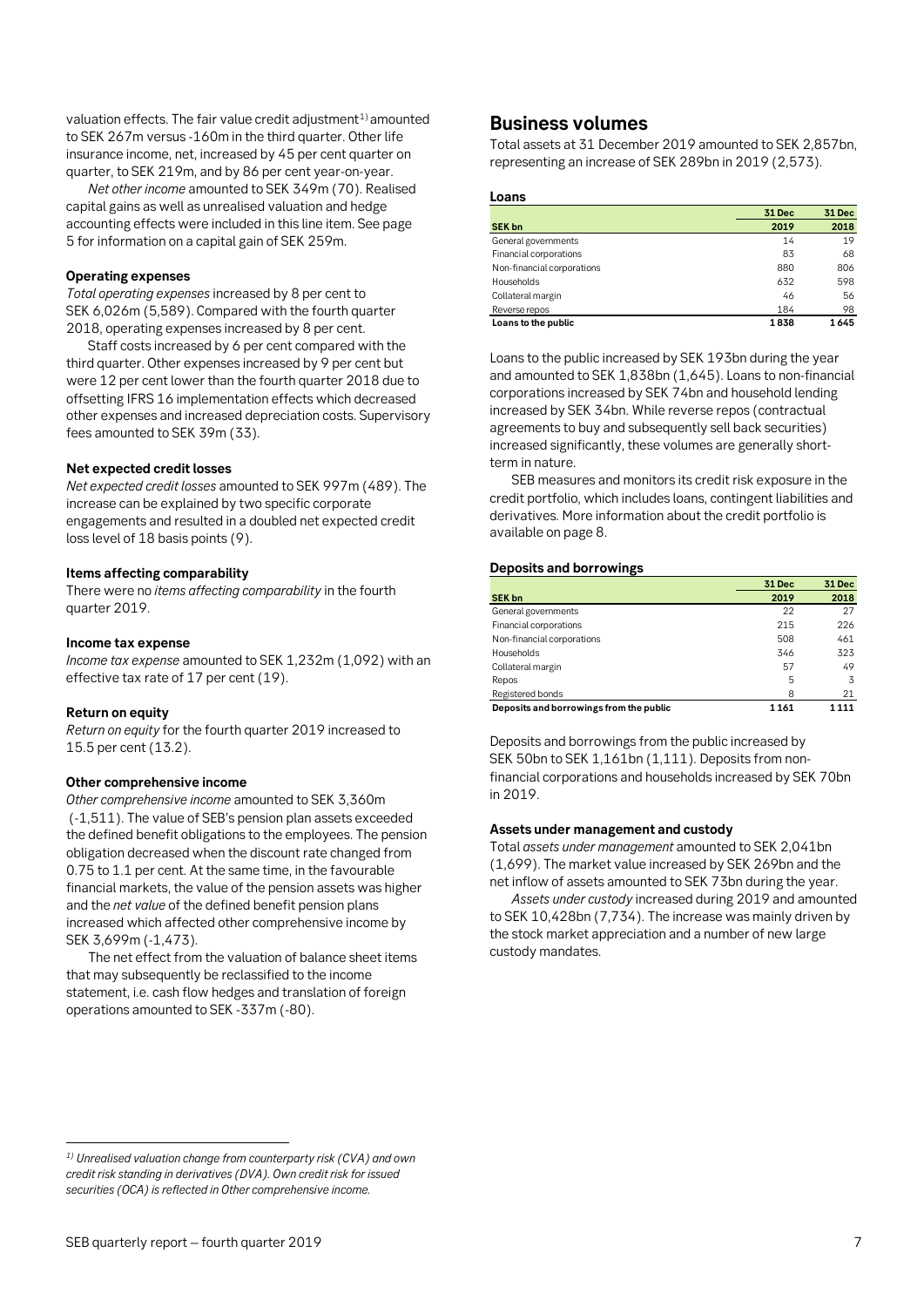### <span id="page-7-0"></span>**Business development**

A number of transformative actions and initiatives are underway within each of the focus areas in SEB's business plan. Selected examples from the fourth quarter are:

#### **Advisory leadership**

The quality of SEB's advisory services and customer focus was confirmed as Prospera's ranking of Nordic banks was published. In Sweden, SEB was ranked as number one both among corporate and institutional customers. From a Nordic perspective, corporate customers ranked SEB as number two while institutional customers ranked SEB as number one.

Since SEB pioneered the green bond market in collaboration with the World Bank in 2008, we have continued to develop our products and services to remain in the forefront with our offering in sustainable products. In the fourth quarter, SEB was given a mandate by the Swedish National Debt Office to act as adviser in their first green bond issue. The purpose is to finance expenditures in the government budget that relate to sustainable investments and projects. Within the realm of social sustainability, SEB launched a real estate fund, SEB Arkadia Bostad. The fund targets institutional customers and invests to develop sustainable, space efficient and reasonably priced rental apartments. Another example is performance linked loans, where the bank links the loan terms to the customer's sustainability targets.

In terms of digital customer experience, SEB in both Latvia and Estonia launched a mobile wallet functionality. SEB's mobile app was enhanced to allow customers to make payments in physical point of sale terminals with their android mobile phones. The number of users is currently growing by more than five per cent on a weekly basis.

#### **Operational excellence**

A cash management function was moved to the global service team in Lithuania. The objective is to improve both the business process and operational efficiency when servicing international clients from all segments across all markets.

The AI-based chat bot, Aida, has been part of SEB's webbased customer service offering in Sweden for many years. In November, the Baltic banks introduced their local version. It speaks five languages and supports customers with internet authorisation, consumer lending and payment cards, among other things. The potential efficiency gains are highlighted by the fact that only 3 per cent of the customer dialogues were transferred to a manual process.

#### **Extended presence**

Within the area of open banking, a number of new APIs have been launched for collecting data to support the transformation towards a modern technology architecture and speed up development and customer value delivery. SEB continues the work to integrate enterprise resource planning (ERP) providers into the customer offering.

In co-operation with Cardlay, SEB's card business introduced a mobile app for travel and entertainment expense management for corporate customers. The mobile app enables customers to manage and approve expenses throughout the process completely digitally, while also benefiting from a value added tax management function.

# **Risk and capital**

SEB assumes credit, market, liquidity, IT and operational as well as life insurance risks. The risk composition of the Group, as well as the related risk, liquidity and capital management, are described in SEB's Annual Report for 2018 (see page 44- 49 and notes 41 and 42), in the Capital Adequacy and Risk Management Report for 2018 as well as the quarterly additional Pillar 3 disclosures. Further information is available in the Fact Book that is published quarterly.

#### **Credit risk**

|                                          | 31 Dec | 31 Dec |
|------------------------------------------|--------|--------|
| <b>SEK bn</b>                            | 2019   | 2018   |
| <b>Banks</b>                             | 99     | 93     |
| Corporates                               | 1 268  | 1146   |
| Commercial real estate managment         | 188    | 186    |
| Residential real estate management       | 131    | 110    |
| Housing co-operative associations Sweden | 63     | 63     |
| Public administration                    | 72     | 55     |
| Household mortgage                       | 589    | 552    |
| Household other                          | 90     | 87     |
| Total credit portfolio                   | 2498   | 2292   |

Certain balances in the credit portfolio disclosure were reclassified during the first quarter 2019 to better reflect the portfolio characteristics. Historic information has been restated. The geographic split of the credit portfolio as presented in the Fact Book is now based on SEB's operations which matches where profits are reported. Furthermore, collateral margin is reflected based on an exposure-at-default amount rather than a nominal amount and repos are now included, also based on an exposure-at-default value.

SEB's credit portfolio, which includes loans, contingent liabilities and derivatives, increased by SEK 206bn to SEK 2,498bn (2,292). The corporate credit portfolio increased by SEK 122bn, 11 per cent, reflecting a broadbased growth across segments. The FX-adjusted corporate growth was 8 per cent. The household credit portfolio increased by SEK 39bn and the commercial and residential real estate management portfolios increased by SEK 23bn combined, with limited growth in the commercial segment.

Credit-impaired loans, gross (stage 3) increased during the year by SEK 3,238m to SEK 11,396m. The gross creditimpaired loans (stage 3) were 0.67 per cent of total loans.

#### **Marketrisk**

SEB's business model is mainly driven by customer demand. 10-day Value-at-Risk (VaR) in the trading book increased during the first six months and then decreased. Average Var amounted to SEK 98m compared with SEK 90m for the year 2018. The Group does not expect to lose more than this amount, on average, during a period of ten trading days with 99 per cent probability.

The year ended at the lowest VaR-level of the year, SEK 59m, reflecting the reduced trading risk levels within SEB Markets.

#### **Liquidity and long-term funding**

Short-term funding, in the form of commercial paper and certificates of deposit, increased by SEK 146bn during the year. The increase reflects the regulatory requirements introduced on the liquidity coverage ratio in key currencies.

SEK 109bn of long-term funding matured during 2019 (of which SEK 52bn covered bonds and SEK 57bn senior debt). New issuance during the year amounted to SEK 140bn (of which SEK 81bn was covered bonds, SEK 51bn senior debt and SEK 9bn additional tier 1 capital).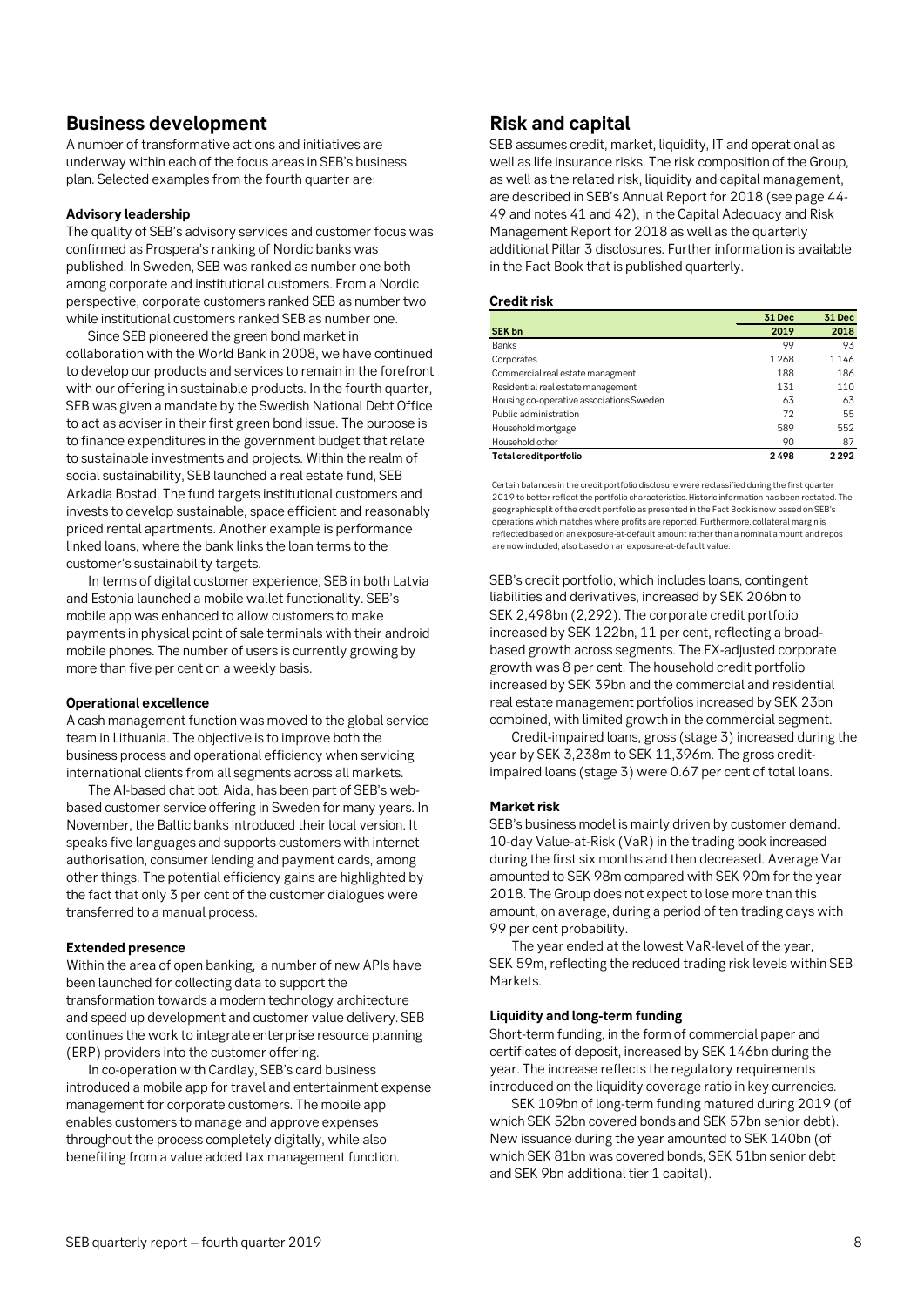<span id="page-8-0"></span>The liquid assets defined according to the liquidity coverage requirements amounted to SEK 470bn at 31 December 2019 (403). The Liquidity Coverage Ratio (LCR) must be at least 100 per cent. At the end of the year, the LCR was 218 per cent (147).

The bank is committed to a stable funding base. SEB's internal structural liquidity measure, Core Gap, which measures the proportion of stable funding in relation to illiquid assets, was 109 per cent (110).

#### **Rating**

Moody's rates SEB's long-term senior unsecured debt at Aa2 with a stable outlook based on the bank's strong asset quality, robust capital ratios and good profitability, albeit with a view that the corporate business focus might add earnings cyclicality.

Fitch rates SEB's long-term senior unsecured debt at AAwith a stable outlook. The rating is based on SEB's low risk appetite, stable and well-executed strategy, robust asset quality and capitalisation as well as a supportive operating environment.

S&P rates SEB's long-term senior unsecured debt at A+ with a stable outlook. The rating is based on the stable and low-risk operating environment in Sweden, the bank's stable revenue base and position among leading Nordic corporates, sound market shares in corporate and household mortgage lending, profitability in line with peers and strong capitalisation.

#### **Capital position**

The following table shows the risk exposure amount (REA) and capital ratios according to Basel III:

|                                       | 31 Dec | 31 Dec |
|---------------------------------------|--------|--------|
| Own funds requirement, Basel III      | 2019   | 2018   |
| Risk exposure amount, SEK bn          | 746    | 716    |
| Common Equity Tier 1 capital ratio, % | 17.6   | 17.6   |
| Tier 1 capital ratio, %               | 20.8   | 19.7   |
| Total capital ratio, %                | 23.3   | 22.2   |
| Leverage ratio, %                     | 5.1    | 5.1    |

SEB's Common Equity Tier 1 (CET1) capital ratio was 17.6 per cent (17.6). The implementation of IFRS 16 in the first quarter lowered the CET 1 ratio by 15 basis points, all else equal. The CET1 capital increased to SEK 131bn (126) primarily driven by net profit.

SEB's applicable CET1 capital requirement per the end of 2019 was 15.1 per cent, whereof the pillar 2 requirement was 3.6 per cent, including 2 per cent systemic risk. The bank aims to have a buffer of around 150 basis points above the capital requirement. The buffer shall cover sensitivity to currency fluctuations, changes in the net value of the Swedish defined benefit pension plan as well as general macroeconomic uncertainties. Currently the buffer is 250 basis points.

#### **Dividend**

The Board of Directors proposes to the Annual General Meeting a dividend of SEK 6.25 per Class A and Class C share, which corresponds to a payout ratio of 67 per cent. The total ordinary dividend amounts to SEK 13.5bn calculated on the total number of issued shares as per 31 December 2019, excluding own shares held.

The proposal shall be seen with reference to the dividend policy, the outlook for the economic environment, the Group's earnings generation and capital situation.

The SEB share will be traded ex-dividend on 24 March 2020. The proposed record date for the dividend is 25 March 2020 and dividend payments will be disbursed on 30 March 2020.

#### **Risk exposure amount**

| <b>SEK bn</b>                                  | YTD  |
|------------------------------------------------|------|
| Balance 31 Dec 2018                            | 716  |
| Asset size                                     | 26   |
| Asset quality                                  | $-1$ |
| Foreign exchange movements                     | 10   |
| Model updates, methodology & policy, other     |      |
| Underlying market and operational risk changes | -5   |
| - where of market risk                         | -6   |
| - where of operational risk                    | 0    |
| - where of CVA risk                            | 0    |
| Balance 31 Dec 2019                            | 746  |

The total risk exposure amount (REA) increased by SEK 29bn to SEK 746bn. Credit volumes and foreign exchange movements contributed to higher credit risk REA. The impact on credit risk REA from model and methodology updates was a net increase of SEK 2bn, with increases from the implementation of IFRS 16 and updated credit risk models in the Baltic subsidiaries and a decrease from the approval to use internal model for German purchased receivables. Market risk REA increased during the first half of the year, but decreased during the second half, ending the year with a yearon-year decrease of SEK 8bn, whereof SEK 2bn was a result of an approval of changed methodology for measuring structural foreign exchange risk.

In accordance with the Swedish Financial Supervisory Authority's (SFSA) requirements, the additional REA related to the mortgage risk-weight floor was reclassified from a Pillar 2 to a Pillar 1 requirement per 31 December 2018. This REA amounted to SEK 96bn at the end of 2019 (92).

#### **Internally assessed capital requirement**

As per 31 December 2019, the internally assessed capital requirement, including insurance risk, amounted to SEK 68bn (67). The internal capital requirement is assessed using SEB's internal models for economic capital and is not fully comparable to the estimated capital requirement published by the SFSA due to differences in assumptions and methodologies.

The internally assessed capital requirement for the parent company amounted to SEK 65bn (62).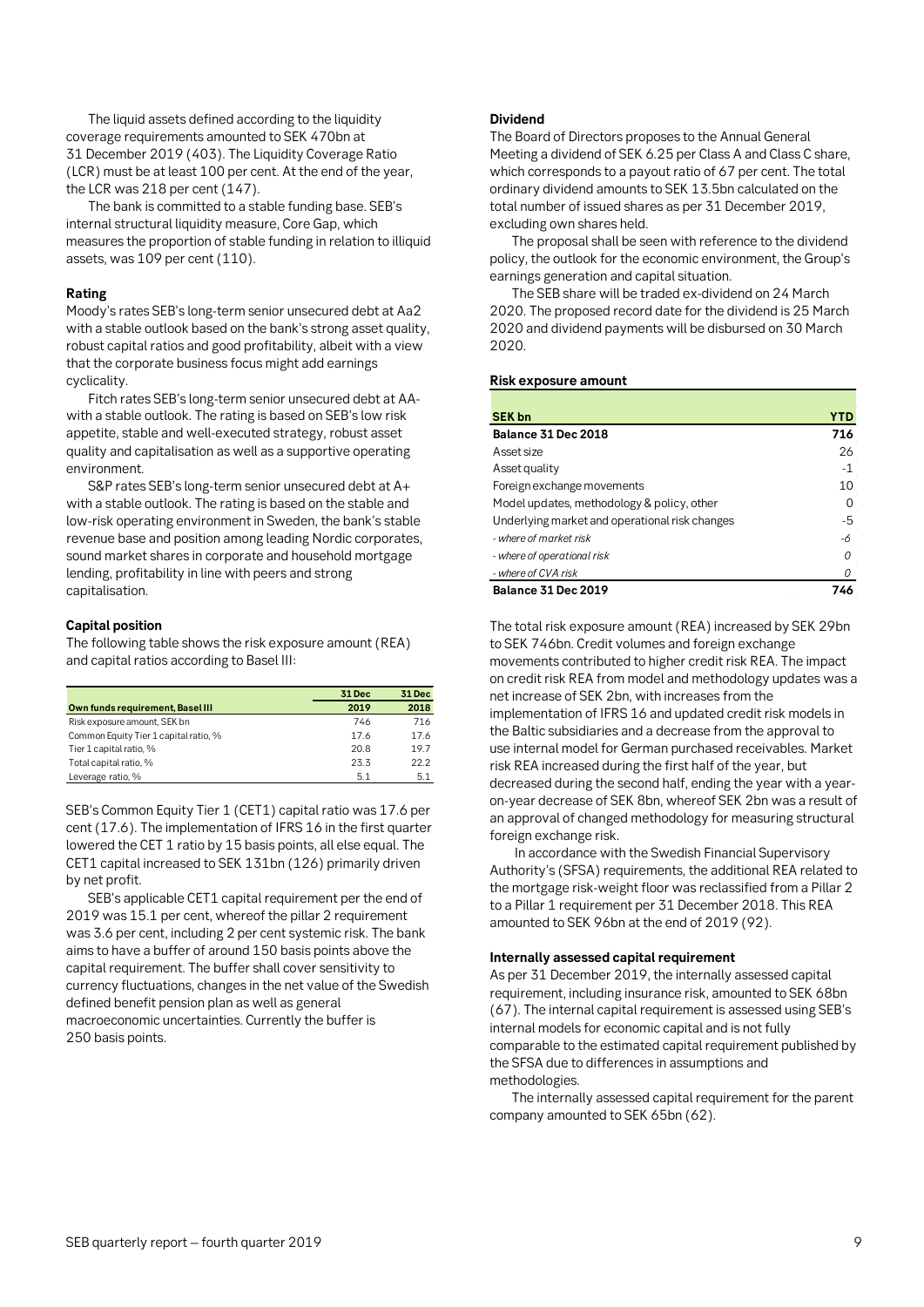# **Other information**

### **Long-term financial targets**

SEB's long-term financial targets are:

- to pay a yearly dividend that is 40 per cent or above of the earnings per share,
- to maintain a Common Equity Tier 1 capital ratio of around 150 bps above the current requirement from the SFSA, and
- to generate a return on equity that is competitive with peers.

In the long term, SEB aspires to reach a sustainable return on equity of 15 per cent.

#### **Cost target**

SEB's business plan for 2019-2021 defines a number of strategic initiatives which, on an accumulated basis, are estimated to lead to total additional investments of SEK 2-2.5bn during the three-year period 2019-2021. This translates into an annual cost increase of SEK 1bn by 2021, and a new total cost target of around SEK 23bn by 2021, assuming 2018 FX-rates. With the foreign exchange rates as of 31 December 2019, the cost target implies a cost level of around SEK 23.3bn in 2021. The pace of investments will be dependent on progress and will be gradually ramped up over the three years. The strategic initiatives are expected to lead to both improved revenue growth and cost efficiencies, improving return on equity over time.

#### **Resolution fund fee requirement change**

According to Swedish law, the resolution fund fee for 2019 was reduced from 0.125 to 0.09 per cent, to be applied to adjusted 2017 balance sheet volumes. The fee will be reduced to 0.05 per cent from 2020 up until the resolution fund target of 3 per cent of guaranteed deposits in Sweden is met.

#### **Currency effects**

Compared with the third quarter 2019, operating income would have been SEK 9m higher with unchanged currency exchange rates while operating expenses would have been SEK 2m higher.

Compared with the full year 2018, operating income would have been SEK 560m lower with unchanged currency exchange rates while operating expenses would have been SEK 255m lower.

Compared with 2018 the positive currency effect on loans to and deposits from the public was SEK 17bn and 17bn, respectively. Total REA reflects a SEK 10bn positive currency effect while total assets were SEK 33bn higher.

#### **Uncertainties**

Macroeconomic indicators are contributing to growing concerns around a noticeable slowdown in growth. The large global economic imbalances and geopolitical as well as trade uncertainties remain. The potential reduction of liquidity support to financial markets from central banks worldwide may create direct and indirect effects that are difficult to

assess. The Swedish central bank does not currently forecast any change in its repo rate, which is currently zero per cent, until the end of 2022.

The German Federal Ministry of Finance issued a circular on 17 July 2017 with administrative guidance in relation to withholding taxes on dividends in connection with certain cross-border securities lending and derivative transactions; so-called cum-cum transactions. The circular states an intention to examine transactions executed prior to the change in tax legislation that was enacted 1 January 2016. Ongoing audits by the local tax administration have to date resulted in preliminary minor reclaims on selected tax years. SEB has requested that these reclaims should be revoked. Following a review, SEB is of the opinion that the cross-border securities lending and derivative transactions of SEB in Germany up until 1 January 2016 were conducted in compliance with then prevailing rules. Hence, to date no provisions have been made. Nevertheless, it cannot be ruled out that the outcome of potential future tax claims may have a negative financial effect on SEB.

SEB is subject to various legal regimes and requirements in all jurisdictions where the bank operates. Over the past years, the rules and regulations of the financial industry have expanded and further sharpened and the regulators have increased their supervision. This is a development which is expected to continue to evolve. Supervisory authorities regularly conduct reviews of SEB's regulatory compliance, including areas such as financial stability, transaction reporting, anti-money laundering, investor protection, and data privacy. SEB has policies and procedures in place with the purpose to always comply with applicable rules and regulations. It cannot, however, be ruled out that current and future supervisory reviews could lead to criticism or sanctions. Anti-money laundering (AML) reviews are ongoing in several jurisdictions, including the Nordic and the Baltic countries. As part of its ongoing supervisory review, the SFSA has publicly stated that it has initiated a sanction evaluation process regarding SEB's governance and control of measures against money laundering in the bank's subsidiaries in the Baltic countries. The outcome of the sanction evaluation process is expected to be communicated by the SFSA in April 2020. The outcome of this process is uncertain and could lead to sanctions.

#### **Events after the reporting date**

*Cross-border merger of Skandinaviska Enskilda Banken SA* Skandinaviska Enskilda Banken AB (publ.) (SEB AB) and Skandinaviska Enskilda Banken SA in Luxembourg (SEB SA) decided on 19 June 2019 to dissolve SEB SA without liquidation by transfer of all assets and liabilities to SEB AB in a cross-border merger. The purpose is to simplify the group's governance structure and increase efficiency. Starting from 2 January 2020, the bank's activities in Luxembourg are operated through SEB AB's Luxembourg branch.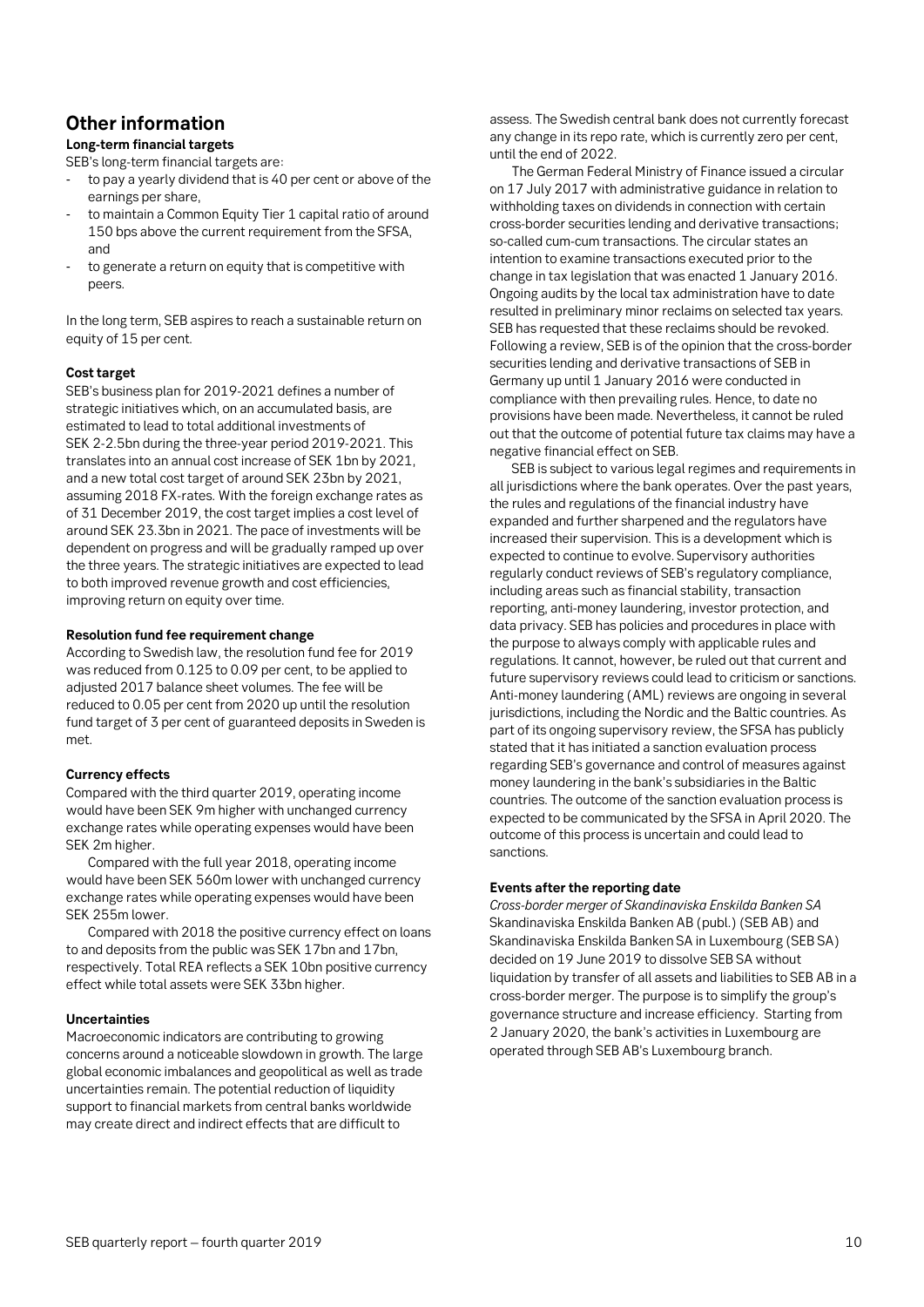# <span id="page-10-0"></span>**Financial statements – SEB Group**

# <span id="page-10-1"></span>**Income statement, condensed**

|                                                                     | Q4      | Q <sub>3</sub> |      | Q4      |       |          | Jan-Dec   |                |  |
|---------------------------------------------------------------------|---------|----------------|------|---------|-------|----------|-----------|----------------|--|
| <b>SEK m</b>                                                        | 2019    | 2019           | %    | 2018    | %     | 2019     | 2018      | %              |  |
| Net interest income <sup>1)</sup>                                   | 5930    | 5983           | $-1$ | 5215    | 14    | 22950    | 21022     | 9              |  |
| Net fee and commission income                                       | 4989    | 4693           | 6    | 4848    | 3     | 18709    | 18364     | $\overline{2}$ |  |
| Net financial income                                                | 2822    | 1196           | 136  | 1512    | 87    | 7617     | 6079      | 25             |  |
| Net other income                                                    | 349     | 70             |      | 169     | 106   | 858      | 402       | 113            |  |
| <b>Total operating income</b>                                       | 14089   | 11942          | 18   | 11744   | 20    | 50134    | 45868     | 9              |  |
| Staff costs                                                         | $-3807$ | $-3603$        |      | $-3382$ | 13    | $-14660$ | $-14004$  | 5              |  |
|                                                                     |         |                | 6    |         |       |          |           |                |  |
| Other expenses <sup>1)</sup>                                        | $-1746$ | $-1607$        | 9    | $-1991$ | $-12$ | $-6623$  | $-7201$   | -8             |  |
| Depreciation, amortisation and                                      |         |                |      |         |       |          |           |                |  |
| impairment of tangible and intangible                               |         |                |      |         |       |          |           |                |  |
| assets <sup>1</sup>                                                 | - 474   | $-379$         | 25   | $-188$  | 152   | $-1662$  | - 735     | 126            |  |
| <b>Total operating expenses</b>                                     | $-6026$ | $-5589$        | 8    | $-5561$ | 8     | $-22945$ | $-21940$  | 5              |  |
| <b>Profit before credit losses</b>                                  | 8063    | 6353           | 27   | 6183    | 30    | 27190    | 23928     | 14             |  |
| Gains less losses from tangible and                                 |         |                |      |         |       |          |           |                |  |
| intangible assets                                                   | $-3$    | 1              |      | $-2$    | 69    | $-2$     | 18        |                |  |
| Net expected credit losses                                          | $-997$  | - 489          | 104  | $-413$  | 142   | $-2294$  | $-1166$   | 97             |  |
| Operating profit before                                             |         |                |      |         |       |          |           |                |  |
| items affecting comparability                                       | 7063    | 5864           | 20   | 5768    | 22    | 24894    | 22779     | 9              |  |
| Items affecting comparability                                       |         |                |      |         |       |          | 4506 -100 |                |  |
| <b>Operating profit</b>                                             | 7063    | 5864           | 20   | 5768    | 22    | 24894    | 27 285    | -9             |  |
| Income tax expense                                                  | $-1232$ | $-1092$        | 13   | $-1192$ | 3     | $-4717$  | $-4152$   | 14             |  |
| <b>NET PROFIT</b>                                                   | 5831    | 4772           | 22   | 4576    | 27    | 20177    | 23134     | $-13$          |  |
| Attributable to shareholders of<br>Skandinaviska Enskilda Banken AB | 5831    | 4772           | 22   | 4576    | 27    | 20177    | 23134     | $-13$          |  |

1) IFRS 16 Leases is applied from 1 January 2019. The group has decided to apply the modified retrospective approach (no restatement made). Interest expense on lease liabilities and depreciation of right-of-use assets are replacing nearly all lease costs for premises from 2019.

| Basic earnings per share, SEK   | 2.70<br>2.21 |      | 9.33 10.69 |  |
|---------------------------------|--------------|------|------------|--|
| Diluted earnings per share, SEK | 2.68         | 2.20 | 9.28 10.63 |  |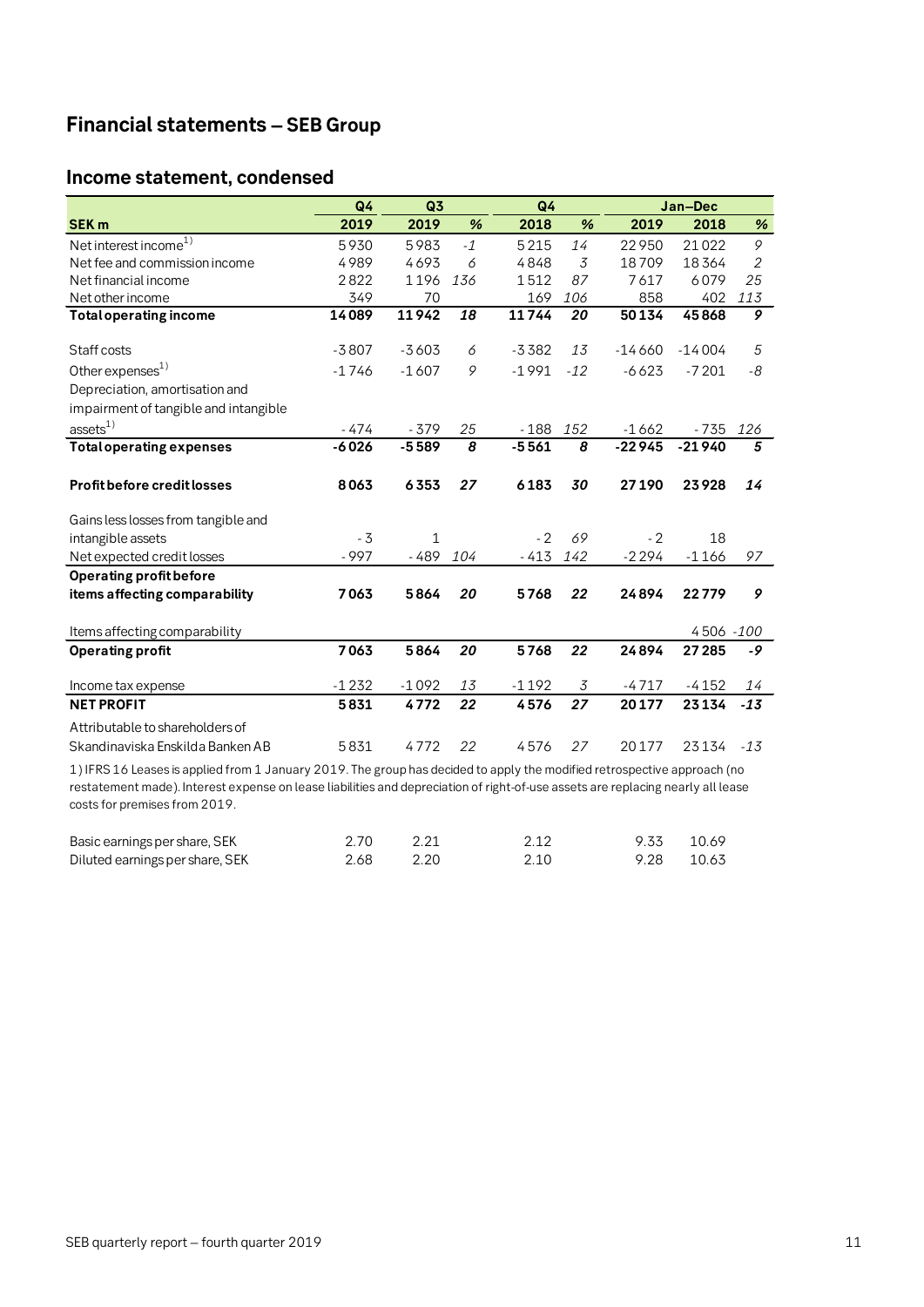# <span id="page-11-0"></span>**Statement of comprehensive income**

|                                        | Q <sub>4</sub> | Q <sub>3</sub> |               |         | Q <sub>4</sub> |        | Jan-Dec |       |
|----------------------------------------|----------------|----------------|---------------|---------|----------------|--------|---------|-------|
| SEK <sub>m</sub>                       | 2019           | 2019           | $\frac{9}{6}$ | 2018    | $\frac{9}{6}$  | 2019   | 2018    | %     |
| <b>NET PROFIT</b>                      | 5831           | 4772           | 22            | 4576    | 27             | 20177  | 23134   | $-13$ |
|                                        |                |                |               |         |                |        |         |       |
| Cash flow hedges                       | 58             | $-28$          |               | - 207   |                | - 298  | $-880$  | -66   |
| Translation of foreign operations      | - 395          | - 52           |               | - 163   | 142            | 145    | 582     | -75   |
| Items that may subsequently be         |                |                |               |         |                |        |         |       |
| reclassified to the income statement:  | - 337          | - 80           |               | - 370   | -9             | $-153$ | - 298   | -49   |
|                                        |                |                |               |         |                |        |         |       |
| Own credit risk adjustment $(OCA)^{1}$ | $-2$           | 41             |               | 138     |                | - 53   | 221     |       |
| Defined benefit plans                  | 3699           | $-1473$        |               | $-2098$ |                | 1366   | - 846   |       |
| Items that will not be reclassified to |                |                |               |         |                |        |         |       |
| the income statement:                  | 3697           | $-1432$        |               | -1960   |                | 1313   | $-625$  |       |
|                                        |                |                |               |         |                |        |         |       |
| <b>OTHER COMPREHENSIVE INCOME</b>      | 3360           | $-1511$        |               | - 2330  |                | 1160   | - 923   |       |
|                                        |                |                |               |         |                |        |         |       |
| <b>TOTAL COMPREHENSIVE INCOME</b>      | 9191           | 3261           | 182           | 2246    |                | 21336  | 22211   | -4    |
| Attributable to shareholders of        |                |                |               |         |                |        |         |       |
| Skandinaviska Enskilda Banken AB       | 9191           | 3261           | 182           | 2246    |                | 21336  | 22211   | -4    |

1) Own credit risk adjustment from financial liabilities at fair value through profit or loss.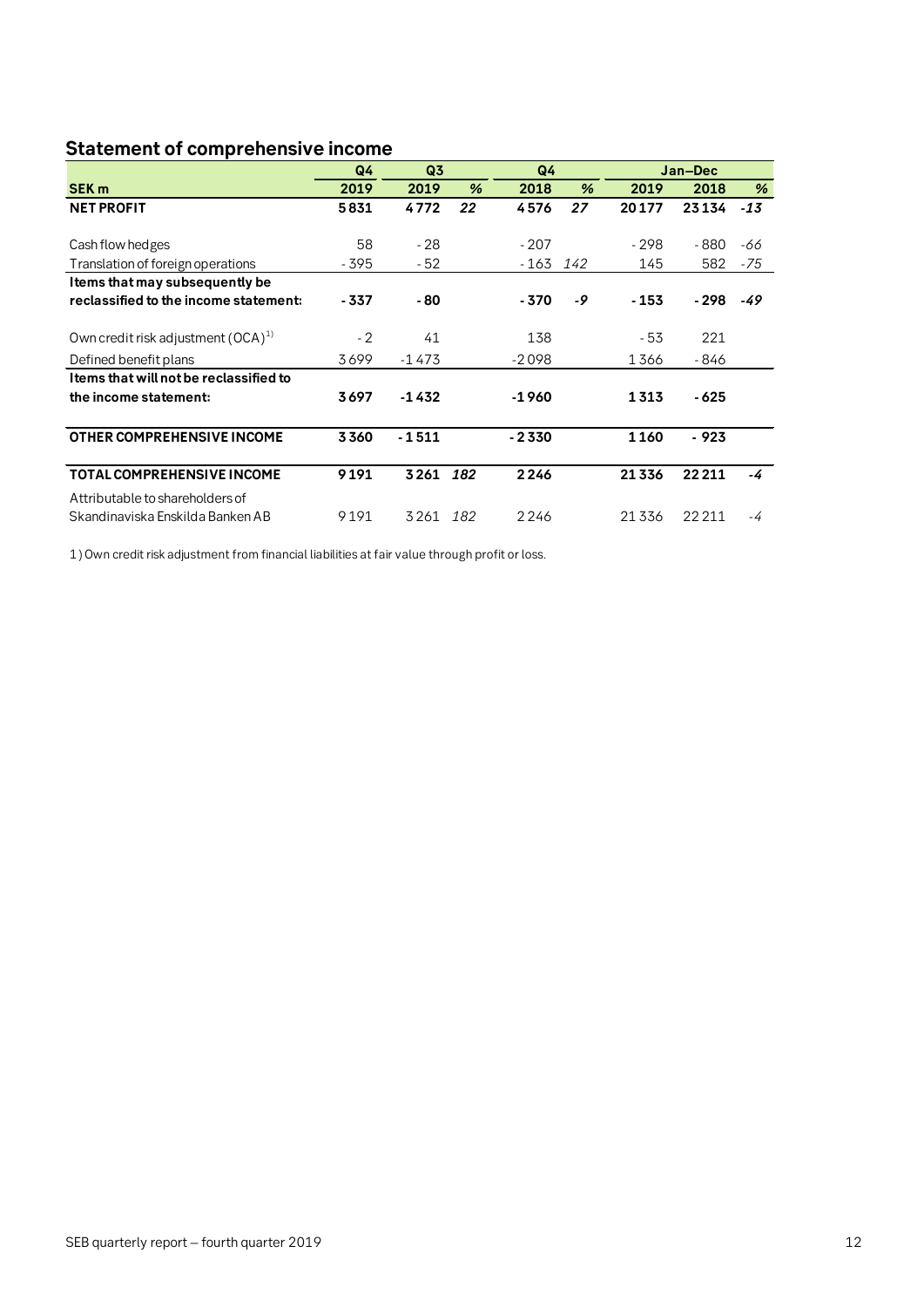# <span id="page-12-0"></span>**Balance sheet, condensed**

|                                                        | 31 Dec  | $1$ Jan <sup>3)</sup> | 31 Dec  |
|--------------------------------------------------------|---------|-----------------------|---------|
| <b>SEK m</b>                                           | 2019    | 2019                  | 2018    |
| Cash and cash balances at central banks                | 146691  | 209 115               | 209 115 |
| Loans to central banks                                 | 4494    | 33294                 | 33294   |
| Loans to credit institutions <sup>2)</sup>             | 46995   | 44287                 | 44287   |
| Loans to the public                                    | 1837605 | 1644825               | 1644825 |
| Debt securities                                        | 238578  | 156128                | 156128  |
| Equity instruments                                     | 78482   | 50434                 | 50434   |
| Financial assets for which the customers bear the      |         |                       |         |
| investment risk                                        | 316776  | 269613                | 269613  |
| Derivatives                                            | 139427  | 115463                | 115463  |
| Other assets $3)$                                      | 47598   | 50296                 | 44357   |
| <b>TOTAL ASSETS</b>                                    | 2856648 | 2573455               | 2567516 |
|                                                        |         |                       |         |
| Deposits from central banks and credit institutions    | 88041   | 135719                | 135719  |
| Deposits and borrowings from the public <sup>1)</sup>  | 1161485 | 1111390               | 1111390 |
| Financial liabilities for which the customers bear the |         |                       |         |
| investment risk                                        | 317574  | 270556                | 270556  |
| Liabilities to policyholders                           | 26547   | 21846                 | 21846   |
| Debt securities issued                                 | 858173  | 680 670               | 680670  |
| Short positions                                        | 27343   | 23144                 | 23144   |
| Derivatives                                            | 122192  | 96872                 | 96872   |
| Other financial liabilities                            | 2449    | 3613                  | 3613    |
| Other liabilities <sup>3)</sup>                        | 97144   | 81099                 | 74916   |
| <b>Total liabilities</b>                               | 2700947 | 2424910               | 2418727 |
| <b>Equity</b>                                          | 155700  | 148545                | 148789  |
| <b>TOTAL LIABILITIES AND EQUITY</b>                    | 2856648 | 2573455               | 2567516 |
| 1) Deposits covered by deposit guarantees              | 313779  | 292238                | 292238  |

2) Loans to credit institutions and liquidity placements with other direct participants in interbank fund transfer systems.

3) IFRS 16 Leases is applied from 1 January 2019. The group has decided to apply the modified retrospective approach (i.e. no restatement made). Right-of-use assets are included in Other assets and lease liabilities are included in Other liabilities from 2019. Increase in Other assets at 1 January 2019 stems from an increase in Right-of-use assets SEK 5,747m, Deferred tax assets SEK 51m and Other assets SEK 141m. Increase in Other liabilities at 1 January is a result of an increase in Lease liabilities SEK 6,337m offset by decreases in Provisions SEK 122m and Other liabilities SEK 32m.

A more detailed balance sheet is available in the Fact Book.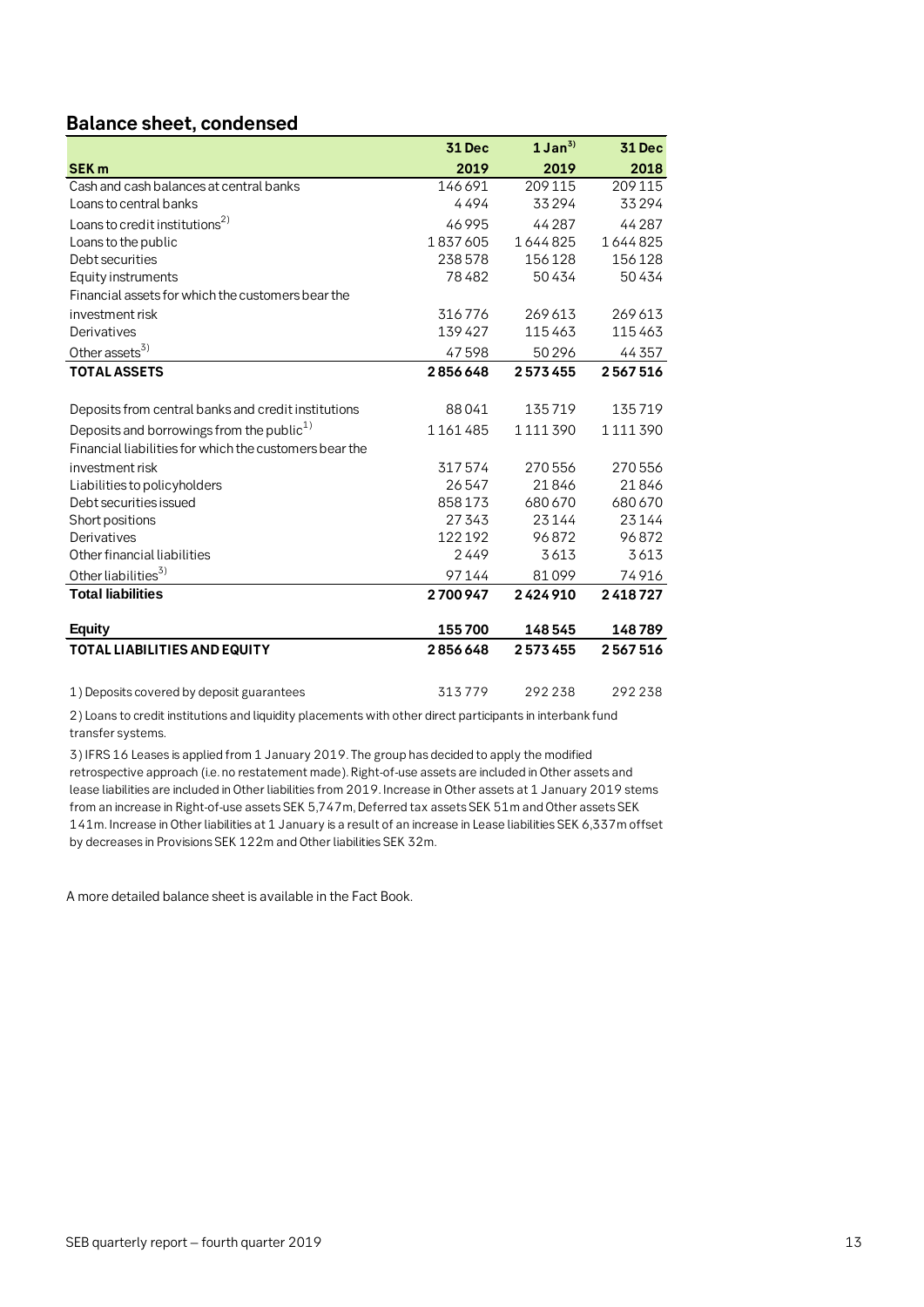# <span id="page-13-0"></span>**Statement of changes in equity**

|                                         |              |                                     |                  | Other reserves <sup>1)</sup> |                                 |                           |                 |               |
|-----------------------------------------|--------------|-------------------------------------|------------------|------------------------------|---------------------------------|---------------------------|-----------------|---------------|
| SEK <sub>m</sub>                        | <b>Share</b> | Available-<br>for-sale<br>financial | OCA <sup>2</sup> | <b>Cash flow</b>             | <b>Translation</b><br>offoreign | <b>Defined</b><br>benefit | <b>Retained</b> |               |
|                                         | capital      | assets                              |                  |                              | hedges operations               | plans                     | earnings        | <b>Equity</b> |
| Jan-Dec 2019                            |              |                                     |                  |                              |                                 |                           |                 |               |
| Opening balance                         | 21942        |                                     | $-286$           | 313                          | $-315$                          | 2533                      | 124604          | 148789        |
| Effect of applying IFRS 163)            |              |                                     |                  |                              |                                 |                           | $-244$          | $-244$        |
| Restated balance at 1 January 2019      | 21942        |                                     | $-286$           | 313                          | $-315$                          | 2533                      | 124360          | 148545        |
| Net profit                              |              |                                     |                  |                              |                                 |                           | 20177           | 20177         |
| Other comprehensive income (net of tax) |              |                                     | $-53$            | $-298$                       | 145                             | 1366                      |                 | 1160          |
| Total comprehensive income              |              |                                     | $-53$            | $-298$                       | 145                             | 1366                      | 20177           | 21336         |
| Dividend to shareholders                |              |                                     |                  |                              |                                 |                           | $-14069$        | $-14069$      |
| Equity-based programmes <sup>5)</sup>   |              |                                     |                  |                              |                                 |                           | $-136$          | $-136$        |
| Change in holdings of own shares        |              |                                     |                  |                              |                                 |                           | 24              | 24            |
| <b>Closing balance</b>                  | 21942        |                                     | $-339$           | 15                           | $-170$                          | 3898                      | 130355          | 155700        |
| Jan-Dec 2018                            |              |                                     |                  |                              |                                 |                           |                 |               |
| Opening balance                         | 21942        | 729                                 |                  | 1192                         | $-897$                          | 3379                      | 114893          | 141237        |
| Effect of applying IFRS 94)             |              | $-729$                              | $-507$           |                              |                                 |                           | $-1160$         | $-2396$       |
| Restated balance at 1 January 2018      | 21942        |                                     | $-507$           | 1192                         | $-897$                          | 3379                      | 113732          | 138841        |
| Net profit                              |              |                                     |                  |                              |                                 |                           | 23134           | 23134         |
| Other comprehensive income (net of tax) |              |                                     | 221              | $-880$                       | 582                             | $-846$                    |                 | $-923$        |
| Total comprehensive income              |              |                                     | 221              | $-880$                       | 582                             | $-846$                    | 23134           | 22211         |
| Dividend to shareholders                |              |                                     |                  |                              |                                 |                           | $-12459$        | $-12459$      |
| Equity-based programmes <sup>5)</sup>   |              |                                     |                  |                              |                                 |                           | $-111$          | $-111$        |
| Change in holdings of own shares        |              |                                     |                  |                              |                                 |                           | 307             | 307           |
| <b>Closing balance</b>                  | 21942        |                                     | $-286$           | 313                          | $-315$                          | 2533                      | 124604          | 148789        |

1) Amounts under Other reserves may be reclassified in the future to the income statement under certain circumstances, e.g. if they are related to dissolved Cash flow hedges or Translation of foreign operations when SEB ceases to consolidate a foreign operation. Amounts related to OCA and Defined benefit plans will not be reclassified to the income statement.

2) Fair value changes of financial liabilities at fair value through profit or loss attributable to changes in own credit risk.

3) IFRS 16 Leases is applied from 1 January 2019.

5) Number of shares owned by SEB: 4) IFRS 9 Financial Instruments is applied from 1 January 2018. Opening balance 2018 has been restated in fourth quarter 2018 with a positive amount of SEK 884m.

|                                                | Jan-Dec | Jan-Dec |
|------------------------------------------------|---------|---------|
| Number of shares owned by SEB, million         | 2019    | 2018    |
| Opening balance                                | 30.3    | 27.1    |
| Repurchased shares for equity-based programmes | 8.7     | 6.9     |
| Sold/distributed shares                        | $-74$   | $-3.8$  |
| <b>Closing balance</b>                         | 31.5    | 30.3    |
|                                                |         |         |
| Market value of shares owned by SEB, SEK m     | 2 7 7 4 | 2607    |

In accordance with the decision by the Annual General Meeting, SEB holds own shares of Class A for the long-term equity-based programmes. The transactions may take place at one or several occasions during the year. The acquisition cost for the purchase of own shares is deducted from shareholders' equity. The item includes changes in nominal amounts of equity swaps used for hedging of equity-based programmes.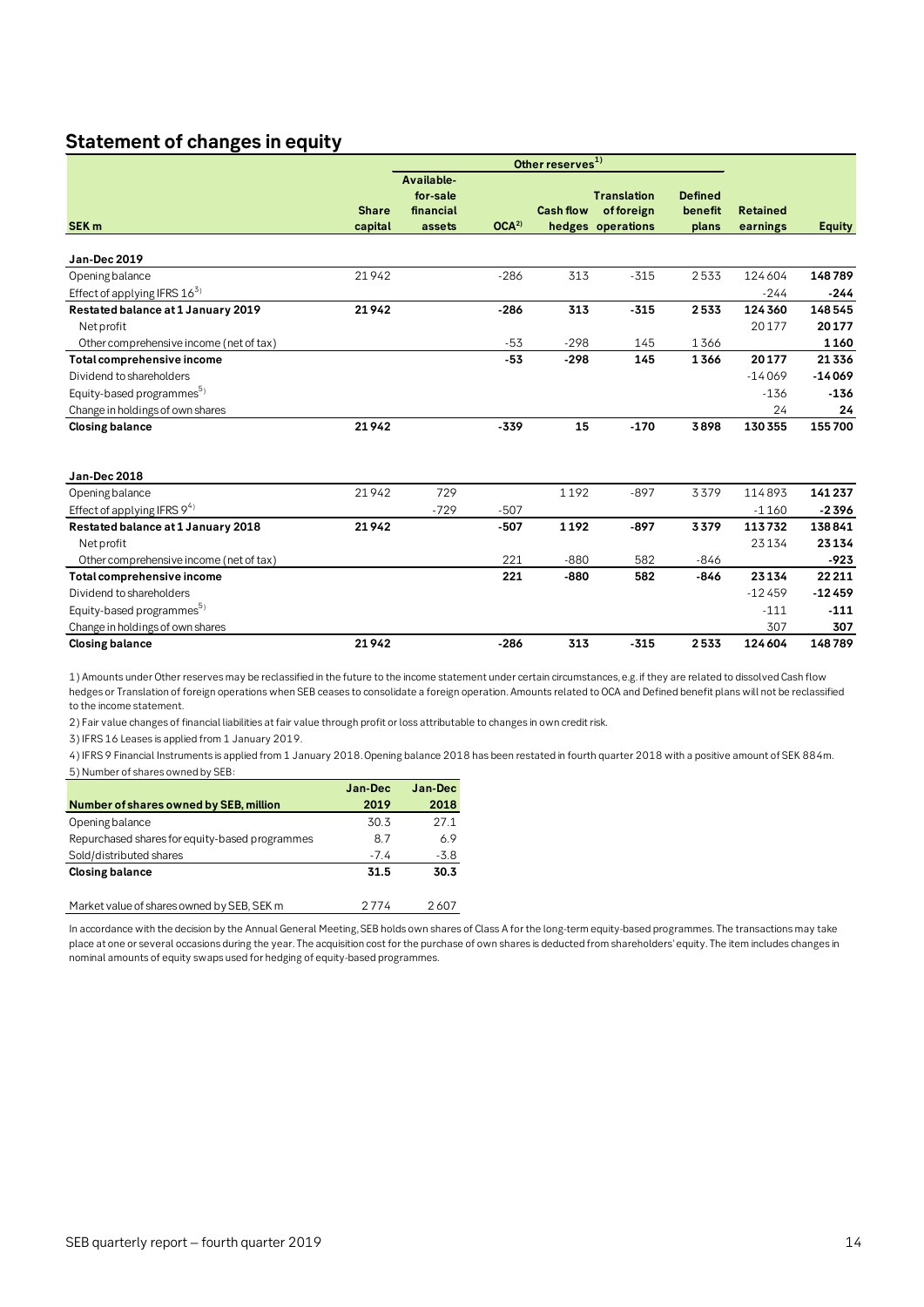# <span id="page-14-0"></span>**Cash flow statement, condensed**

|                                                        |          | Jan-Dec  |      |
|--------------------------------------------------------|----------|----------|------|
| <b>SEK m</b>                                           | 2019     | 2018     | %    |
| Cash flow from operating activities                    | $-61513$ | 28259    |      |
| Cash flow from investment activities                   | - 612    | 7014     |      |
| Cash flow from financing activities                    | $-5227$  | $-12459$ | - 58 |
| Net increase in cash and cash equivalents              | $-67352$ | 22814    |      |
| Cash and cash equivalents at the beginning of year     | 219579   | 184429   | 19   |
| Exchange rate differences on cash and cash equivalents | 7108     | 12336    | - 42 |
| Net increase in cash and cash equivalents              | - 67 352 | 22814    |      |
| Cash and cash equivalents at the end of period $^{1)}$ | 159335   | 219579   | - 27 |

1) Cash and cash equivalents at the end of period is defined as Cash and cash balances with central banks and Loans to other credit institutions payable on demand.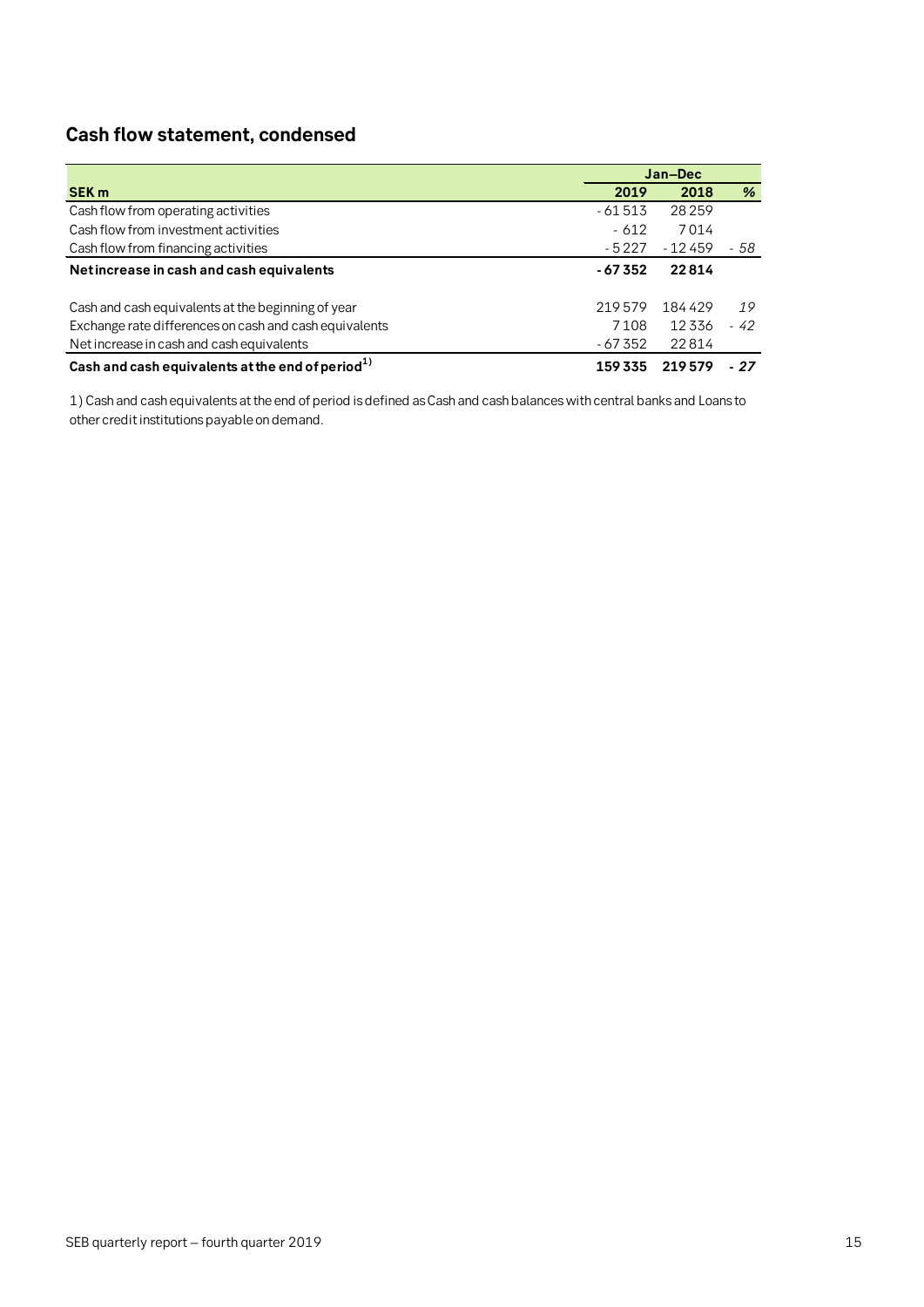# <span id="page-15-0"></span>**Other financial information**

# <span id="page-15-1"></span>**Key figures**

|                                                            | Q <sub>4</sub> | Q3     | Q <sub>4</sub> | Jan-Dec |               |
|------------------------------------------------------------|----------------|--------|----------------|---------|---------------|
|                                                            | 2019           | 2019   | 2018           | 2019    | 2018          |
|                                                            |                |        |                |         |               |
| Return on equity, %                                        | 15.5           | 13.2   | 12.4           | 13.7    | 16.3          |
| Return on equity excluding items affecting                 |                |        |                |         |               |
| comparability <sup>1</sup> , %                             | 15.5           | 13.2   | 12.8           | 13.8    | 13.4          |
| Return on tangible equity, %                               | 16.4           | 13.9   | 13.1           | 14.5    | 17.3          |
| Return on tangible equity excluding items affecting        |                |        |                |         |               |
| comparability <sup>1</sup> , %                             | 16.4           | 13.9   | 13.6           | 14.6    | 14.2          |
| Return on total assets, %                                  | 0.8            | 0.6    | 0.7            | 0.7     | 0.8           |
| Return on risk exposure amount, %                          | 3.0            | 2.5    | 2.8            | 2.7     | 3.7           |
| Cost/income ratio                                          | 0.43           | 0.47   | 0.47           | 0.46    | 0.48          |
|                                                            |                |        |                |         |               |
| Basic earnings per share, SEK                              | 2.70           | 2.21   | 2.12           | 9.33    | 10.69         |
| Weighted average number of shares <sup>2)</sup> , millions | 2162           | 2161   | 2164           | 2162    | 2164          |
| Diluted earnings per share, SEK                            | 2.68           | 2.20   | 2.10           | 9.28    | 10.63         |
| Weighted average number of diluted shares <sup>5</sup> ,   |                |        |                |         |               |
| millions                                                   | 2177           | 2173   | 2177           | 2175    | 2177          |
|                                                            |                |        |                |         |               |
| Net worth per share, SEK                                   | 78.42          | 74.32  | 74.74          | 78.42   | 74.74         |
| Equity per share, SEK                                      | 71.99          | 67.60  | 68.76          | 71.99   | 68.76         |
| Average shareholders' equity, SEK, billion                 | 150.4          | 145.1  | 147.6          | 146.9   | 141.6         |
| Net ECL level, %                                           | 0.18           | 0.09   | 0.08           | 0.10    | 0.06          |
| Stage 3 Loans / Total Loans, gross, %                      | 0.67           | 0.65   | 0.50           | 0.67    | 0.50          |
| Stage 3 Loans / Total Loans, net, %                        | 0.36           | 0.40   | 0.30           | 0.36    | 0.30          |
| Liquidity Coverage Ratio (LCR) <sup>4)</sup> , %           | 218            | 174    | 147            | 218     | 147           |
| Own funds requirement, Basel III                           |                |        |                |         |               |
| Risk exposure amount, SEK m                                | 745637         | 777243 | 716498         |         | 745637 716498 |
| Expressed as own funds requirement, SEK m                  | 59651          | 62179  | 57320          | 59651   | 57320         |
| Common Equity Tier 1 capital ratio, %                      | 17.6           | 16.4   | 17.6           | 17.6    | 17.6          |
| Tier 1 capital ratio, %                                    | 20.8           | 18.5   | 19.7           | 20.8    | 19.7          |
| Total capital ratio, %                                     | 23.3           | 20.9   | 22.2           | 23.3    | 22.2          |
| Leverage ratio, %                                          | 5.1            | 4.5    | 5.1            | 5.1     | 5.1           |
| Number of full time equivalents <sup>5)</sup>              | 15034          | 14887  | 14749          | 14939   | 14751         |
| Assets under custody, SEK bn                               | 10428          | 9267   | 7734           | 10428   | 7734          |
| Assets under management, SEK bn                            | 2041           | 1943   | 1699           | 2041    | 1699          |

1) Sale of SEB Pension and UC AB in Q2 2018.

2) The number of issued shares was 2,194,171,802. SEB owned 30,276,332 Class A shares for the equity based programmes at year-end 2018. During 2019 SEB has purchased 8,657,889 shares and 7,434,900 shares have been sold. Thus, at 31 December 2019 SEB owned 31,499,321 Class A-shares with a market value of SEK 2,774m.

3) Calculated dilution based on the estimated economic value of the long-term incentive programmes.

4) In accordance with the EU delegated act.

5) Quarterly numbers are for end of quarter. Accumulated numbers are average for the period.

In SEB's Fact Book, this table is available with nine quarters of history.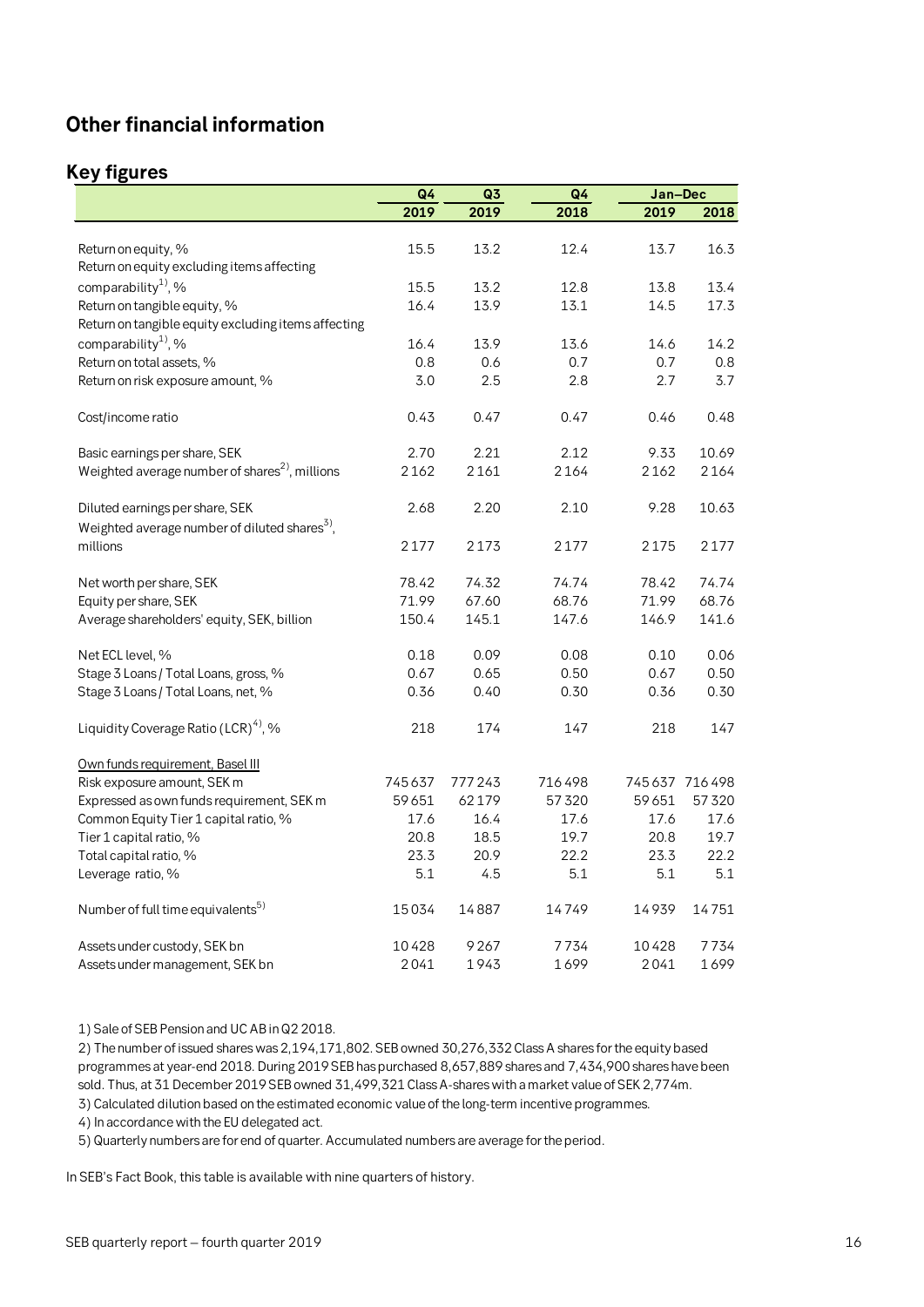# <span id="page-16-0"></span>**Income statement on a quarterly basis**

|                                                                                                                                                                                                                                                             | Q <sub>4</sub> | Q3      | Q2             | Q1             | Q <sub>4</sub> |
|-------------------------------------------------------------------------------------------------------------------------------------------------------------------------------------------------------------------------------------------------------------|----------------|---------|----------------|----------------|----------------|
| <b>SEK m</b>                                                                                                                                                                                                                                                | 2019           | 2019    | 2019           | 2019           | 2018           |
| Net interest income <sup>1)</sup>                                                                                                                                                                                                                           | 5930           | 5983    | 5692           | 5345           | 5215           |
| Net fee and commission income                                                                                                                                                                                                                               | 4989           | 4693    | 4735           | 4292           | 4848           |
| Net financial income                                                                                                                                                                                                                                        | 2822           | 1196    | 1482           | 2118           | 1512           |
| Net other income                                                                                                                                                                                                                                            | 349            | 70      | 287            | 153            | 169            |
| <b>Total operating income</b>                                                                                                                                                                                                                               | 14089          | 11942   | 12197          | 11907          | 11744          |
| Staff costs                                                                                                                                                                                                                                                 | $-3807$        | $-3603$ | $-3618$        | $-3633$        | $-3382$        |
| Other expenses <sup>1)</sup>                                                                                                                                                                                                                                | $-1746$        | $-1607$ | $-1680$        | $-1590$        | $-1991$        |
| Depreciation, amortisation and impairment of                                                                                                                                                                                                                |                |         |                |                |                |
| tangible and intangible assets <sup>1)</sup>                                                                                                                                                                                                                | - 474          | $-379$  | $-410$         | $-399$         | $-188$         |
| <b>Total operating expenses</b>                                                                                                                                                                                                                             | $-6026$        | $-5589$ | $-5708$        | $-5622$        | $-5561$        |
| <b>Profit before credit losses</b>                                                                                                                                                                                                                          | 8063           | 6353    | 6489           | 6285           | 6183           |
| Gains less losses from tangible and intangible assets                                                                                                                                                                                                       | $-3$           | 1       | $\overline{0}$ | $\overline{0}$ | $-2$           |
| Net expected credit losses                                                                                                                                                                                                                                  | - 997          | - 489   | - 386          | $-422$         | $-413$         |
| <b>Operating profit before</b>                                                                                                                                                                                                                              |                |         |                |                |                |
| items affecting comparability                                                                                                                                                                                                                               | 7063           | 5864    | 6103           | 5864           | 5768           |
| Items affecting comparability                                                                                                                                                                                                                               |                |         |                |                |                |
| <b>Operating profit</b>                                                                                                                                                                                                                                     | 7063           | 5864    | 6103           | 5864           | 5768           |
| Income tax expense                                                                                                                                                                                                                                          | $-1232$        | $-1092$ | $-1211$        | $-1182$        | $-1192$        |
| <b>NET PROFIT</b>                                                                                                                                                                                                                                           | 5831           | 4772    | 4892           | 4681           | 4576           |
| Attributable to shareholders of Skandinaviska<br>Enskilda Banken AB                                                                                                                                                                                         | 5831           | 4772    | 4892           | 4681           | 4576           |
| 1) IFRS 16 Leases is applied from 1 January 2019. The group has decided to apply the modified retrospective approach (no<br>restatement made). Interest expense on lease liabilities and depreciation of right-of-use assets are replacing nearly all lease |                |         |                |                |                |

costs for premises from 2019.

| Basic earnings per share, SEK   |      | 2.21 | 2.26 | 2.16 | 2.12 |
|---------------------------------|------|------|------|------|------|
| Diluted earnings per share, SEK | 2.68 | 2.20 | 2.25 | 2.15 | 2.10 |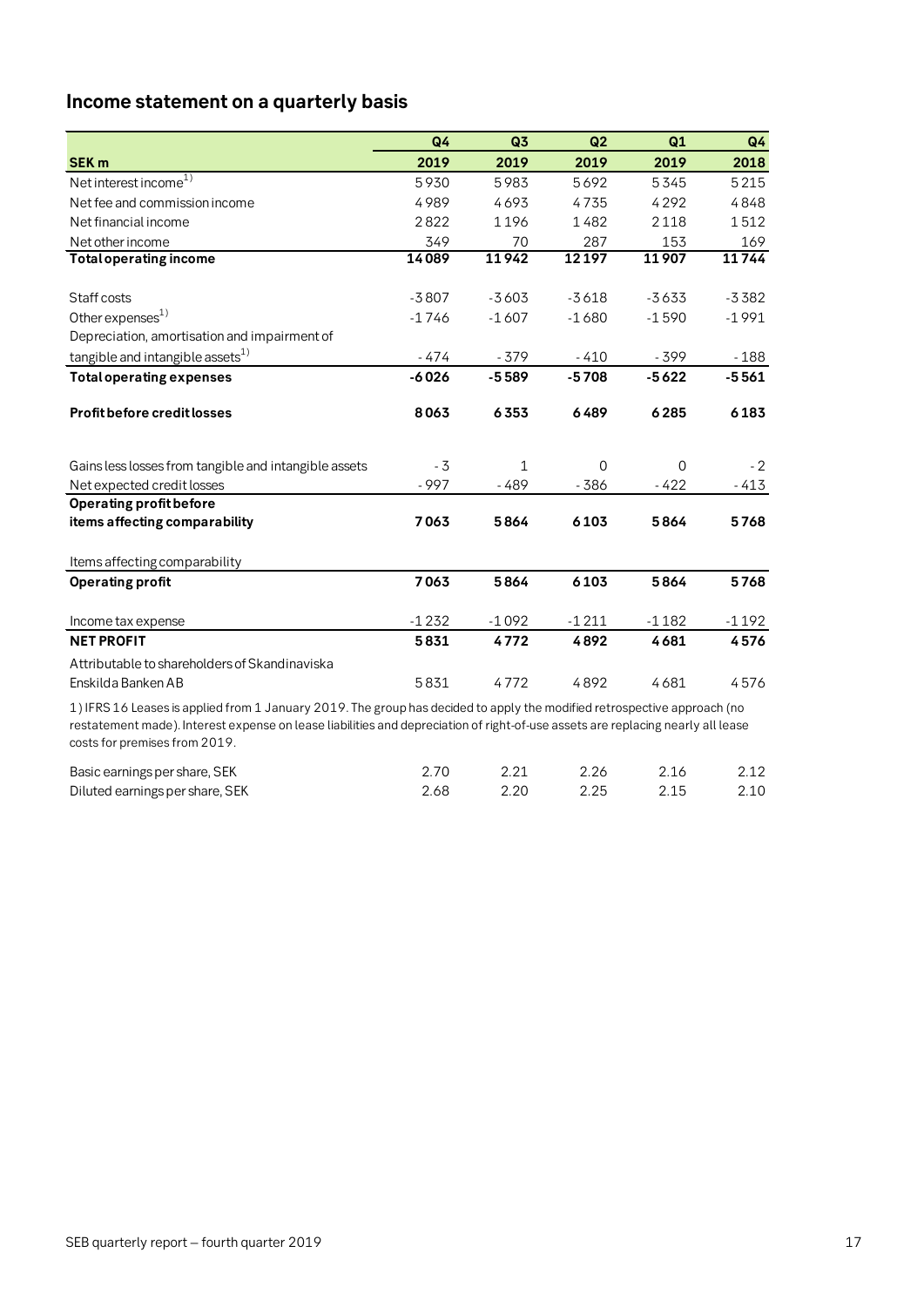# <span id="page-17-0"></span>**Business segments**

### <span id="page-17-1"></span>**Income statement by segment**

|                                       | Large               |                  |               |                   | Investment              |                     |                  |
|---------------------------------------|---------------------|------------------|---------------|-------------------|-------------------------|---------------------|------------------|
|                                       | <b>Corporates</b>   | Corporate &      |               |                   | <b>Management</b>       |                     |                  |
|                                       | & Financial         | <b>Private</b>   |               |                   | & Group                 |                     |                  |
| Jan-Dec 2019, SEK m                   | <b>Institutions</b> | <b>Customers</b> | <b>Baltic</b> | Life <sup>1</sup> | functions <sup>1)</sup> | <b>Eliminations</b> | <b>SEB Group</b> |
| Net interest income                   | 9371                | 10721            | 3218          | $-16$             | $-378$                  | 34                  | 22950            |
| Net fee and commission income         | 6558                | 5546             | 1638          | 2531              | 2392                    | 44                  | 18709            |
| Net financial income                  | 4462                | 507              | 321           | 711               | 1605                    | 11                  | 7617             |
| Net other income                      | 221                 | 25               | - 8           | 77                | 554                     | $-11$               | 858              |
| <b>Total operating income</b>         | 20613               | 16798            | 5169          | 3304              | 4173                    | 78                  | 50134            |
| Staff costs                           | $-4293$             | $-3372$          | $-856$        | $-860$            | $-5294$                 | 15                  | $-14660$         |
| Other expenses                        | $-5186$             | $-3979$          | $-1123$       | $-706$            | 4465                    | $-93$               | $-6623$          |
| Depreciation, amortisation and        |                     |                  |               |                   |                         |                     |                  |
| impairment of tangible and intangible |                     |                  |               |                   |                         |                     |                  |
| assets                                | $-69$               | $-68$            | $-30$         | $-21$             | $-1475$                 |                     | $-1662$          |
| <b>Total operating expenses</b>       | $-9548$             | $-7418$          | $-2009$       | $-1587$           | $-2304$                 | $-78$               | $-22945$         |
| Profit before credit losses           | 11065               | 9380             | 3159          | 1716              | 1869                    | 0                   | 27190            |
| Gains less losses from tangible and   |                     |                  |               |                   |                         |                     |                  |
| intangible assets                     | $\mathbf{1}$        | $-4$             | 2             |                   | $-1$                    |                     | $-2$             |
| Net expected credit losses            | $-1812$             | $-393$           | $-58$         | $-1$              | $-22$                   | $-7$                | $-2294$          |
| Operating profit before               |                     |                  |               |                   |                         |                     |                  |
| items affecting comparability         | 9254                | 8983             | 3104          | 1715              | 1846                    | $-7$                | 24894            |
| Items affecting comparability         |                     |                  |               |                   |                         |                     |                  |
| Operating profit                      | 9254                | 8983             | 3104          | 1715              | 1846                    | $-7$                | 24894            |

1) Investment Management & Group functions consists of Investment Management, business support, treasury, staff units and German run-off operations. As previously communicated, on 1 January 2019 SEB reorganised its operations by splitting the division Life & Investment Management into two separate divisions. The Life division is presented on a stand-alone basis. The Investment Management division is combined and reported with group functions as one segment in the quarterly report and in addition presented separately in the Fact Book. Earlier periods have been restated in the segment information.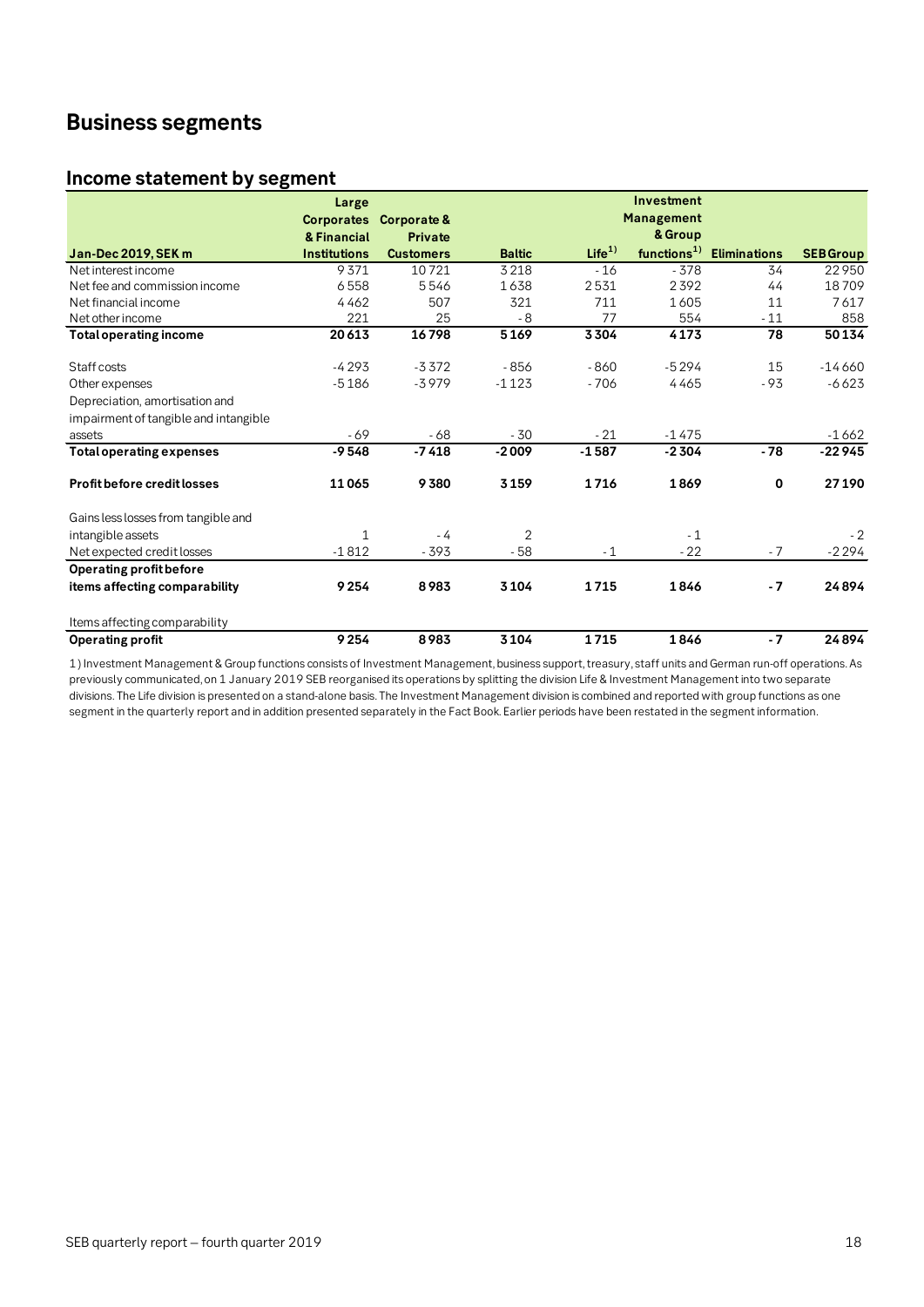# <span id="page-18-0"></span>**Large Corporates & Financial Institutions**

The division offers commercial and investment banking services to large corporate and institutional clients in the Nordic region, Germany and the United Kingdom. Customers are also served through an international network in some 20 offices.

### **Income statement**

|                                                       | Q4       | Q3       |       | Q4       |              |              | Jan-Dec     |                |
|-------------------------------------------------------|----------|----------|-------|----------|--------------|--------------|-------------|----------------|
| SEK <sub>m</sub>                                      | 2019     | 2019     | $\%$  | 2018     | $\%$         | 2019         | 2018        | $\%$           |
| Net interest income                                   | 2450     | 2443     | 0     | 2010     | 22           | 9371         | 8211        | 14             |
| Net fee and commission income                         | 1824     | 1613     | 13    | 1802     | $\mathbf{1}$ | 6558         | 6433        | 2              |
| Net financial income                                  | 1434     | 753      | 90    | 902      | 59           | 4462         | 3384        | 32             |
| Net other income                                      | 22       | $-50$    |       | 200      | -89          | 221          | 309         | $-29$          |
| Total operating income                                | 5730     | 4759     | 20    | 4913     | 17           |              | 20613 18337 | 12             |
| Staff costs                                           | $-1170$  | $-1034$  | 13    | $-1030$  | 14           | $-4293$      | $-3858$     | 11             |
| Other expenses                                        | $-1363$  | $-1235$  | 10    | $-1230$  | 11           | $-5186$      | $-4990$     | 4              |
| Depreciation, amortisation and impairment of tangible |          |          |       |          |              |              |             |                |
| and intangible assets                                 | $-17$    | $-17$    | 1     | $-15$    | 14           | -69          | $-55$       | 25             |
| <b>Total operating expenses</b>                       | $-2550$  | $-2286$  | 12    | $-2275$  | 12           | $-9548$      | $-8903$     | $\overline{z}$ |
| <b>Profit before credit losses</b>                    | 3180     | 2473     | 29    | 2637     | 21           | 11065        | 9434        | 17             |
| Gains less losses from tangible and intangible assets | $\Omega$ | $\Omega$ | $-11$ | $\Omega$ | $-13$        | $\mathbf{1}$ | 1           | 27             |
| Net expected credit losses                            | $-879$   | $-349$   | 152   | $-259$   |              | $-1812$      | $-702$      | 158            |
| Operating profit before items affecting comparability | 2301     | 2124     | 8     | 2378     | $-3$         | 9254         | 8733        | 6              |
| Items affecting comparability                         |          |          |       |          |              |              |             |                |
| <b>Operating profit</b>                               | 2301     | 2124     | 8     | 2378     | $-3$         | 9254         | 8733        | 6              |
| Cost/Income ratio                                     | 0.45     | 0.48     |       | 0.46     |              | 0.46         | 0.49        |                |
| Business equity, SEK bn                               | 69.3     | 70.8     |       | 63.8     |              | 67.9         | 63.8        |                |
| Return on business equity, %                          | 10.2     | 9.2      |       | 11.2     |              | 10.4         | 10.3        |                |
| Number of full time equivalents <sup>1)</sup>         | 2085     | 2058     |       | 1997     |              | 2057         | 1986        |                |

 $1)$ Quarterly numbers are for end of quarter. Accumulated numbers are average for the period.

- High activity from large corporate customers throughout the year
- Increased interest in sustainable investments as well as alternative investments from institutional investors
- Operating profit amounted to SEK 9,254m and return on business equity was 10.4 per cent

#### **Comments on 2019**

The *Large Corporate* segment experienced a high and steady demand for services across all sectors. The credit portfolio showed solid growth as a result of increases in both traditional lending and event-driven financing. Demand for cash management services was high. Favourable market conditions with low credit spreads and low interest rates resulted in activity being particularly high in debt capital markets. Customer activity decreased somewhat within the financial sponsor segment as a result of lower merger and acquisition volumes. The private equity market continued to be highly liquid with high asset prices.

The *Financial Institutions* segment primarily saw high activity related to the favourable conditions in the debt capital markets as well as an increase in cash management and custody-related income. While the flattening of yield curves and somewhat lower volatility in the middle of the year led to a lower demand for asset classes such as FX, interest rates and equities, the demand for alternative investments increased. In light of EU's upcoming classification system for

sustainable undertakings, investors showed increased interest in sustainable investments. Assets under custody increased to SEK 10,428bn (7,734) with several new mandates, which is a testament to SEB's attractive custody offering.

Operating income increased to SEK 20,613m. Net interest income improved to SEK 9,371m, driven by higher volumes for both lending and deposits as well as the reduced resolution fund fee. Net fee and commission income increased slightly and amounted to SEK 6,558m – a result of the active market for bond issuance and mergers and acquisitions. Net financial income increased to SEK 4,462m as a result of increased margins on fixed income and derivatives transactions with clients and a more positive market sentiment for interest rates and FX trading. Operating expenses increased due to the strategic initiatives and regulatory requirements. Net expected credit losses increased to SEK 1,812m with a net expected credit loss level of 16 basis points. The increase is explained by a few corporate engagements.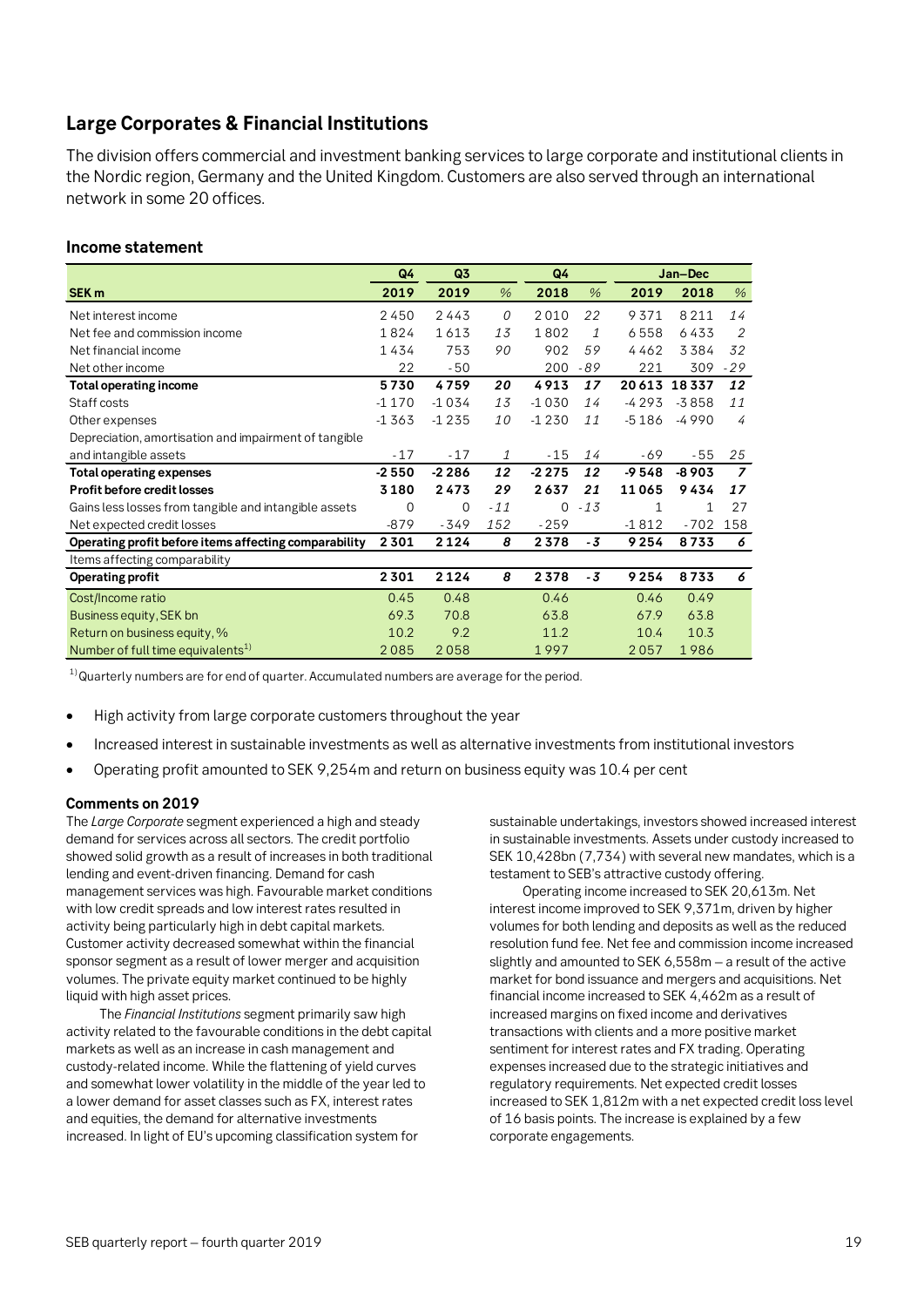# <span id="page-19-0"></span>**Corporate & Private Customers**

The division offers full banking and advisory services to private individuals and small and medium-sized corporate customers in Sweden, as well as card services in four Nordic countries. Nordic high net-worth individuals are offered leading private banking services with global reach.

#### **Income statement**

|                                                       | Q4      | Q3      |       | Q4      |               |         | Jan-Dec     |               |
|-------------------------------------------------------|---------|---------|-------|---------|---------------|---------|-------------|---------------|
| SEK <sub>m</sub>                                      | 2019    | 2019    | $\%$  | 2018    | $\frac{0}{0}$ | 2019    | 2018        | $\frac{9}{6}$ |
| Net interest income                                   | 2669    | 2606    | 2     | 2371    | 13            | 10721   | 9473        | 13            |
| Net fee and commission income                         | 1453    | 1401    | 4     | 1312    | 11            | 5546    | 5470        | $\mathcal{I}$ |
| Net financial income                                  | 122     | 116     | 6     | 119     | 3             | 507     | 429         | 18            |
| Net other income                                      | 8       | 6       | 43    | 5       | 54            | 25      | 47          | -46           |
| Total operating income                                | 4253    | 4128    | 3     | 3806    | 12            |         | 16798 15418 | 9             |
| Staff costs                                           | $-843$  | $-836$  | 1     | $-854$  | $-1$          | $-3372$ | $-3353$     | 1             |
| Other expenses                                        | $-1113$ | $-932$  | 19    | $-997$  | 12            | $-3979$ | $-3735$     | 7             |
| Depreciation, amortisation and impairment of tangible |         |         |       |         |               |         |             |               |
| and intangible assets                                 | $-17$   | $-21$   | $-22$ | $-15$   | 11            | -68     | - 58        | 17            |
| <b>Total operating expenses</b>                       | $-1972$ | $-1789$ | 10    | $-1865$ | 6             | $-7418$ | $-7146$     | 4             |
| Profit before credit losses                           | 2280    | 2339    | - 3   | 1941    | 17            | 9380    | 8272        | 13            |
| Gains less losses from tangible and intangible assets | $-3$    | 0       |       | 0       |               | - 4     | $\Omega$    |               |
| Net expected credit losses                            | $-92$   | $-129$  | $-29$ | $-115$  | $-20$         | $-393$  | $-427$      | - 8           |
| Operating profit before items affecting comparability | 2185    | 2 2 0 9 | $-1$  | 1826    | 20            | 8983    | 7845        | 15            |
| Items affecting comparability                         |         |         |       |         |               |         |             |               |
| <b>Operating profit</b>                               | 2185    | 2209    | $-1$  | 1826    | 20            | 8983    | 7845        | 15            |
| Cost/Income ratio                                     | 0,46    | 0,43    |       | 0,49    |               | 0,44    | 0,46        |               |
| Business equity, SEK bn                               | 44,6    | 45,4    |       | 43,2    |               | 44,9    | 42,4        |               |
| Return on business equity, %                          | 15,0    | 14,9    |       | 12,7    |               | 15,3    | 13.9        |               |
| Number of full time equivalents <sup>1)</sup>         | 3478    | 3507    |       | 3594    |               | 3564    | 3596        |               |

 $1)$ Quarterly numbers are for end of quarter. Accumulated numbers are average for the period.

- Steady corporate lending growth
- Strong household mortgage market share development
- Operating profit amounted to SEK 8,983m and return on business equity was 15.3 per cent

#### **Comments on 2019**

Throughout 2019 customer satisfaction for advisory services, as measured by Net Promoter Score (NPS), continued to improve and small- and medium sized companies' and Personal Banking customers' scores reached record levels during 2019.

Operating profit increased by 15 per cent. Net interest income increased by 13 per cent or SEK 1,248m, driven by the improved interest rate environment, internal deposit pricing and volume growth. Despite negative MiFID II-related effects<sup>[1](#page-19-1)</sup> compared with the previous year, net fee and commission income increased by 1 per cent, driven by the card business. Total operating expenses increased by 4 per cent, partly due to strategic initiatives, IT development and regulatory demands. Net expected credit losses were low at SEK 393m with a net expected credit loss level of 4 basis points.

The corporate segment experienced a steady net inflow of new full-service customers – over 10,000 in 2019. Deposit and lending volumes increased, mainly driven by the smalland medium-sized segment. In the year, corporate lending grew by SEK 11bn and amounted to SEK 253bn at the end of 2019. Excluding the effect of an internal customer segment move, corporate lending growth was strong, 8.1 per cent (while growth including the move was 4.4 per cent).

Among private customers, SEB had a high focus on the household mortgage business, which resulted in an improved net new sales market share throughout the year. Mortgage volumes grew by SEK 28bn and amounted to SEK 510bn by the end of 2019. Private Banking experienced strong growth in assets under management, supported by both new volumes and positive development in the stock markets.

In total, lending volumes increased by SEK 42bn to SEK 823bn. The inflow of total deposits continued and volumes grew by SEK 36bn. Total deposits amounted to SEK 457bn.

<span id="page-19-1"></span> <sup>1</sup>*One section of the EU directive on Markets in Financial Instruments, MiFID, limits the compensation amount from fund companies.*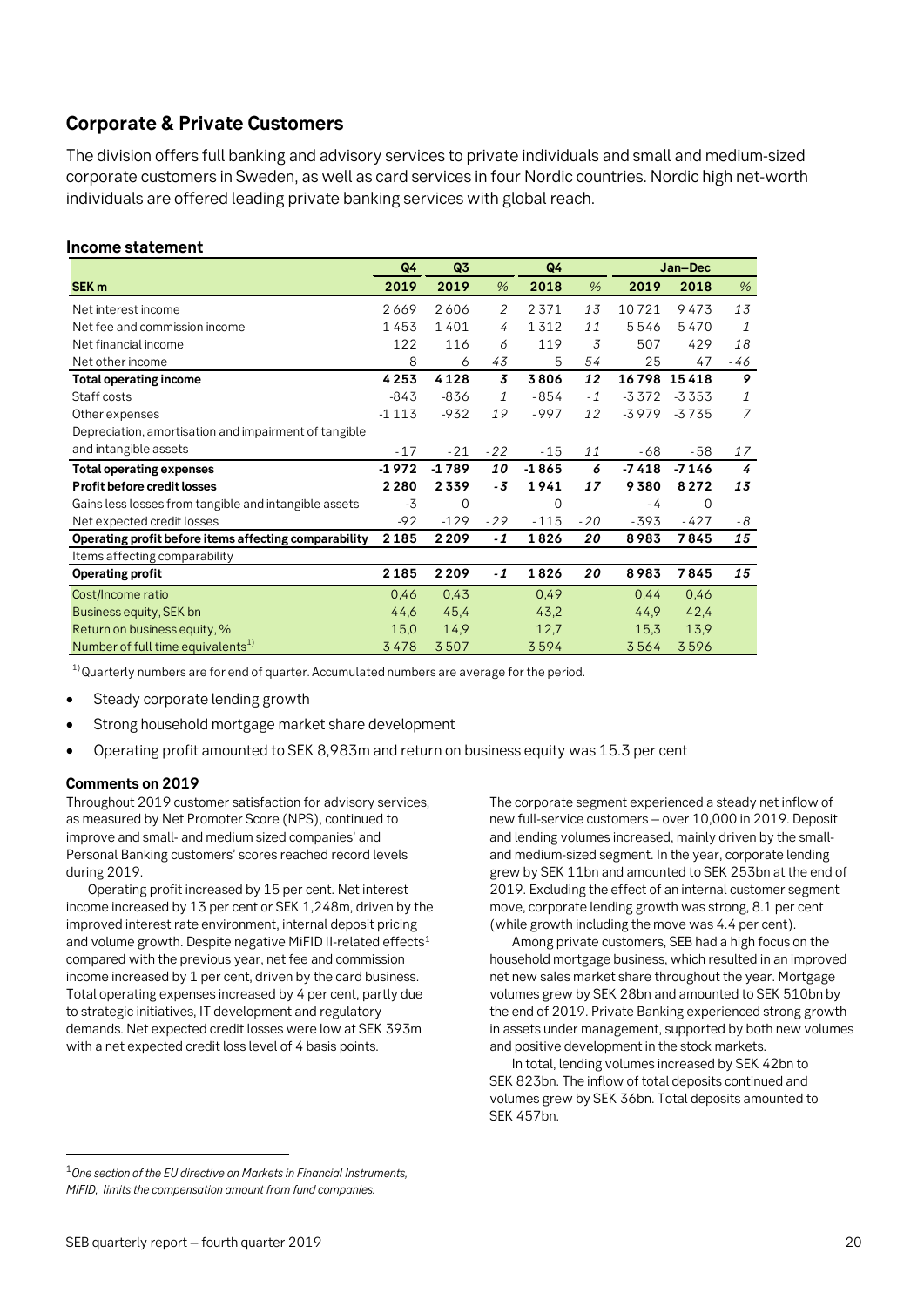# <span id="page-20-0"></span>**Baltic**

The division provides full banking and advisory services to private individuals and small and medium-sized corporate customers in Estonia, Latvia and Lithuania.

#### **Income statement**

|                                                       | Q4           | Q3           |               | Q4     |       | Jan-Dec        |         |                |
|-------------------------------------------------------|--------------|--------------|---------------|--------|-------|----------------|---------|----------------|
| SEK <sub>m</sub>                                      | 2019         | 2019         | $\%$          | 2018   | $\%$  | 2019           | 2018    | $\%$           |
| Net interest income                                   | 831          | 823          | $\mathcal{I}$ | 749    | 11    | 3218           | 2837    | 13             |
| Net fee and commission income                         | 426          | 413          | 3             | 377    | 13    | 1638           | 1449    | 13             |
| Net financial income                                  | 111          | 70           | 60            | 56     | 100   | 321            | 257     | 25             |
| Net other income                                      | - 4          | $\Omega$     |               | -6     | $-30$ | - 8            | $-21$   | $-63$          |
| <b>Total operating income</b>                         | 1364         | 1305         | 5             | 1177   | 16    | 5169           | 4522    | 14             |
| Staff costs                                           | $-221$       | $-223$       | $-1$          | $-217$ | 2     | $-856$         | $-811$  | 6              |
| Other expenses                                        | $-310$       | $-280$       | 11            | $-248$ | 25    | $-1123 - 1021$ |         | 10             |
| Depreciation, amortisation and impairment of tangible |              |              |               |        |       |                |         |                |
| and intangible assets                                 | $-8$         | - 8          | $-1$          | $-13$  | $-40$ | $-30$          | $-53$   | -43            |
| <b>Total operating expenses</b>                       | -539         | $-511$       | 6             | -478   | 13    | $-2009$        | $-1885$ | $\overline{z}$ |
| <b>Profit before credit losses</b>                    | 825          | 794          | 4             | 698    | 18    | 3159           | 2637    | 20             |
| Gains less losses from tangible and intangible assets | $\mathbf{1}$ | $\mathbf{1}$ | 112           | $-1$   |       | $\overline{2}$ | 19      | $-90$          |
| Net expected credit losses                            | $-17$        | 11           |               | $-45$  | -63   | $-58$          | $-55$   | 5              |
| Operating profit before items affecting comparability | 810          | 806          | 0             | 652    | 24    | 3104           | 2600    | 19             |
| Items affecting comparability                         |              |              |               |        |       |                |         |                |
| <b>Operating profit</b>                               | 810          | 806          | 0             | 652    | 24    | 3104           | 2600    | 19             |
| Cost/Income ratio                                     | 0.40         | 0.39         |               | 0.41   |       | 0.39           | 0.42    |                |
| Business equity, SEK bn                               | 11.0         | 10.9         |               | 10.1   |       | 10.8           | 9.6     |                |
| Return on business equity, %                          | 25.2         | 25.2         |               | 21.5   |       | 24.7           | 22.4    |                |
| Number of full time equivalents <sup>1)</sup>         | 2350         | 2362         |               | 2341   |       | 2350           | 2377    |                |

 $1)$ Quarterly numbers are for end of quarter. Accumulated numbers are average for the period.

- Economic growth moderating
- Continued stable volume growth and high customer activity
- Operating profit amounted to SEK 3,104m and return on business equity was 24.7 per cent

#### **Comments on 2019**

Economic growth in the Baltic countries was more moderate in the second half of 2019, mainly due to slower growth in exports. Although private consumption still benefited from historically high levels in consumer confidence and real wage growth, growth eased somewhat also in this area. Despite above EU average economic growth in recent years, the Baltic economies have thus far avoided a build-up of macro and financial imbalances.

In the private customer segment, growth in household mortgage loans led the stable growth in lending volumes in local currency, while the margin on new lending remained above the average of the portfolio. The use of cards and payment products in the private segment continued to increase. Usage of SEB's digital service offerings increased, with a larger number of video meetings and an ever higher share of sales transacted digitally. In the corporate segment, income growth continued over the year, driven mainly by corporate lending. Total lending volumes grew by 4 per cent in local currency over the year and amounted to SEK 157bn

(148). The steady growth in deposits continued in both the private and corporate segments; total deposit volumes grew by 9 per cent in local currency over the year and amounted to SEK 153bn (138).

Operating profit increased by 16 per cent in local currency, or by SEK 504m, to SEK 3,104m. Net interest income increased by 10 per cent in local currency mainly due to higher lending volumes, but also due to expanded margins. Net fee and commission income was 10 per cent higher in local currency, mainly from increased customer activity and more card transactions. Operating expenses were 3 per cent higher in local currency, reflecting partly the salary inflation prevalent across the region, but also the administrative fee of SEK 19m arising from the closure of the previously disclosed anti-money laundering review conducted by the Latvian Financial and Capital Market Commission. Net expected credit losses were low at SEK 58m with a net expected credit loss level of 3 basis points.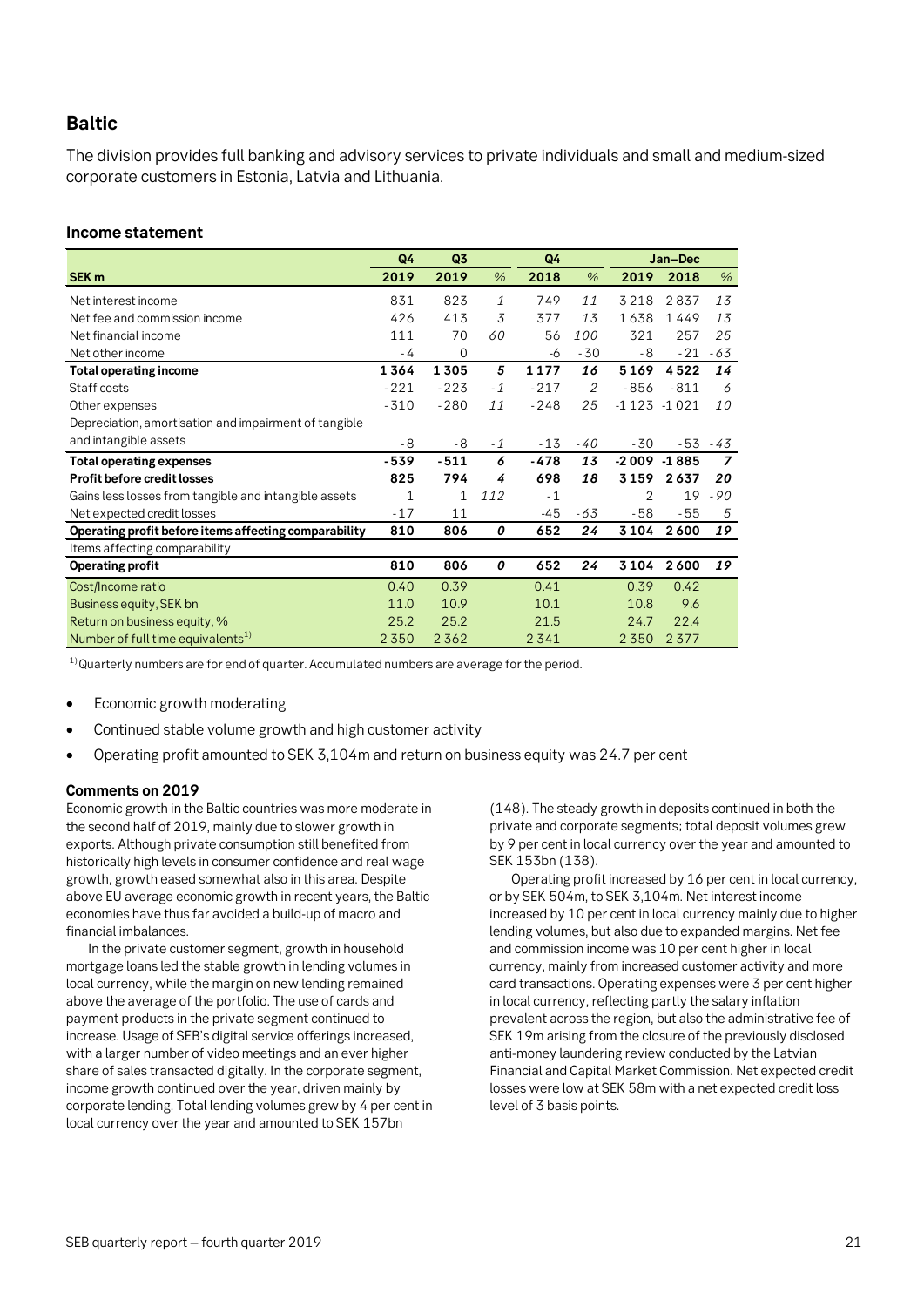# <span id="page-21-0"></span>**Life**

The division offers life insurance solutions to private as well as corporate and institutional clients mainly in the Nordic and Baltic countries.

#### **Income statement**

|                                                       | Q <sub>4</sub> | Q3          |                | Q4     | Jan-Dec   |        |                |           |
|-------------------------------------------------------|----------------|-------------|----------------|--------|-----------|--------|----------------|-----------|
| SEK <sub>m</sub>                                      | 2019           | 2019        | $\%$           | 2018   | $\%$      | 2019   | 2018           | $\%$      |
| Net interest income                                   | $-5$           | $-5$        | 3              |        | $-7 - 33$ | $-16$  | $-28$          | - 45      |
| Net fee and commission income                         | 648            | 647         | $\mathcal{O}$  | 607    | 7         | 2531   | 2655           | $-5$      |
| Net financial income                                  | 207            | 152         | 36             | 118    | 75        | 711    | 953            | $-25$     |
| Net other income                                      | 15             | 14          | 12             | $-8$   |           | 77     | $-8$           |           |
| <b>Total operating income</b>                         | 866            | 808         | $\overline{z}$ | 710    | 22        | 3304   | 3572           | - 8       |
| Staff costs                                           | $-221$         | $-215$      | 3              | $-210$ | 5         | $-860$ | $-1017$        | $-15$     |
| Other expenses                                        | $-183$         | $-172$      | 6              | $-177$ | 3         | $-706$ | $-615$         | 15        |
| Depreciation, amortisation and impairment of tangible |                |             |                |        |           |        |                |           |
| and intangible assets                                 | - 5            | $-5$        | 3              | - 4    | 34        | $-21$  | $-20$          | 4         |
| <b>Total operating expenses</b>                       | -410           | -393        | 4              | $-392$ | 5         |        | $-1587 - 1653$ | - 4       |
| Profit before credit losses                           | 456            | 415         | 10             | 319    | 43        | 1716   | 1920 - 11      |           |
| Gains less losses from tangible and intangible assets |                |             |                |        |           |        |                |           |
| Net expected credit losses                            | $\Omega$       | $\mathbf 0$ |                | $-1$   |           | $-1$   |                | $-2 - 39$ |
| Operating profit before items affecting comparability | 456            | 415         | 10             | 318    | 43        | 1715   | 1917 - 11      |           |
| Items affecting comparability                         |                |             |                |        |           |        |                |           |
| <b>Operating profit</b>                               | 456            | 415         | 10             | 318    | 43        | 1715   | 1917 - 11      |           |
| Cost/Income ratio                                     | 0.47           | 0.49        |                | 0.55   |           | 0.48   | 0.46           |           |
| Business equity, SEK bn                               | 5.4            | 5.4         |                | 5.4    |           | 5.4    | 5.8            |           |
| Return on business equity, %                          | 31.2           | 28.5        |                | 20.8   |           | 29.4   | 29.4           |           |
| Number of full time equivalents <sup>1)</sup>         | 1061           | 1030        |                | 1056   |           | 1046   | 1146           |           |

 $1)$ Quarterly numbers are for end of quarter. Accumulated numbers are average for the period.

- Positive development in life insurance sales and premium income and asset values increased in strong markets
- Excluding the effects from SEB Pension in Denmark, operating profit was flat year-on-year
- Operating profit amounted to SEK 1,715m and return on business equity was 29.4 per cent

#### **Comments on 2019**

 $\overline{a}$ 

Demand for life insurance products increased throughout the year. Sales were up by 10 per cent for the division, primarily related to traditional life and portfolio bond insurance in the Swedish market. However, the high competition, price pressure and increasing transfer activity continued. As a result the market share for the Swedish life insurance business was 7.5 per cent at the end of September<sup>[1](#page-21-1)</sup>, compared with 8.6 per cent one year earlier.

In the Baltic countries, SEB merged its three Baltic life insurance subsidiaries into one. This was done in order to increase efficiency and improve the value proposition of life and pension services and solutions for customers.

Total assets under management in the division increased during the year by SEK 62bn to SEK 395bn, whereof unitlinked insurance increased by SEK 47bn to SEK 317bn. The increase is due to higher asset values in the financial markets.

Operating profit decreased by 11 per cent to SEK 1,715m year-on-year. The decrease in both income and expenses compared with 2018 was explained by the divestment of SEB Pension Denmark in 2018. Excluding this divestment operating profit was up SEK 6m year-on-year.

Net fee and commission income decreased by 5 per cent compared with last year due to the divestment effect and margin pressure. Net financial income decreased by 25 per cent compared with last year primarily due to the divestment, but also due to a lower result in Swedish risk insurance. The lower long-term interest rates have also affected some traditional insurance portfolios negatively. Excluding the divestment, expenses were higher than last year, one reason being the strategic initiatives.

<span id="page-21-1"></span>*<sup>1</sup> Latest available markets statistics from the Swedish insurance trade association*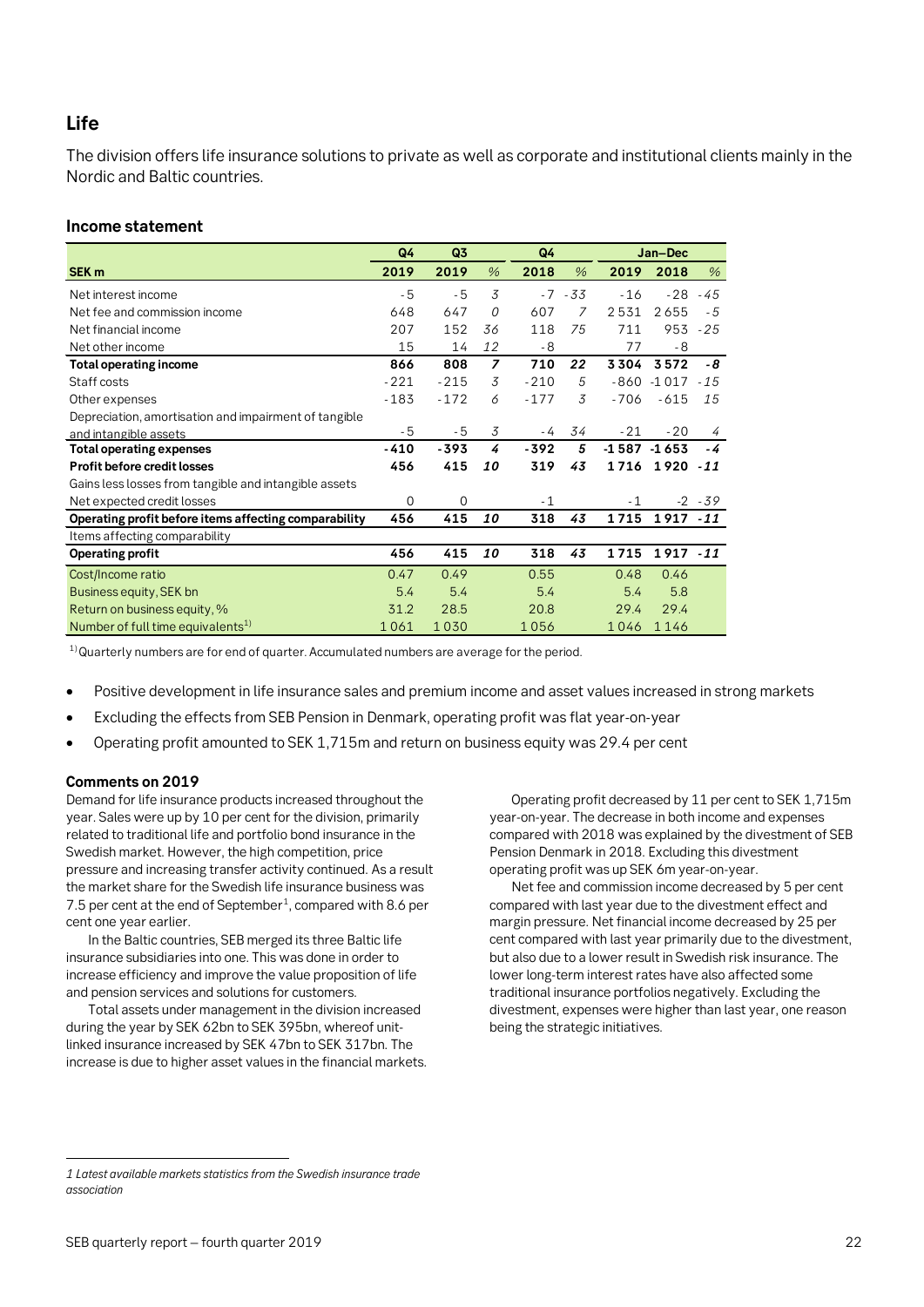# <span id="page-22-0"></span>**Investment Management & Group functions**

The Investment Management division manages SEB funds and mandates for customers channelled via the other divisions. Group functions consist of business support, Treasury, staff units, and German run-off operations.

#### **Income statement**

|                                                       | Q4      | Q3       |                | Q4<br>Jan-Dec |        |                |                   |          |
|-------------------------------------------------------|---------|----------|----------------|---------------|--------|----------------|-------------------|----------|
| SEK <sub>m</sub>                                      | 2019    | 2019     | $\%$           | 2018          | $\%$   | 2019           | 2018              | $\%$     |
| Net interest income                                   | $-11$   | 91       |                | $-221$        | $-9.5$ | $-378$         | 509               |          |
| Net fee and commission income                         | 659     | 588      | 12             | 744           | $-11$  | 2392           | 2393              | $\Omega$ |
| Net financial income                                  | 936     | 107      |                | 318           | 194    | 1605           | 1026              | 57       |
| Net other income                                      | 309     | 107      | 190            | $-12$         |        | 554            | 91                |          |
| <b>Total operating income</b>                         | 1892    | 893      | 112            | 831           | 128    | 4173           | 4018              | 4        |
| Staff costs                                           | $-1355$ | $-1299$  | $\overline{4}$ | $-1075$       | 26     | $-5294 - 4982$ |                   | 6        |
| Other expenses                                        | 1212    | 1066     | 14             | 974           | 24     | 4465           | 3178              | 40       |
| Depreciation, amortisation and impairment of tangible |         |          |                |               |        |                |                   |          |
| and intangible assets                                 | $-427$  | $-328$   | 30             | $-141$        |        | $-1475$        | $-549$            | 169      |
| <b>Total operating expenses</b>                       | $-570$  | $-561$   | $\overline{2}$ | $-243$        | 135    |                | $-2,304$ $-2,353$ | $-2$     |
| <b>Profit before credit losses</b>                    | 1322    | 332      |                | 588           | 125    | 1869           | 1665              | 12       |
| Gains less losses from tangible and intangible assets | $-1$    | $\Omega$ |                | $-2$          | $-26$  | $-1$           | $-2$              | $-45$    |
| Net expected credit losses                            | $-9$    | $-22$    | $-57$          | $\Omega$      |        | $-22$          | 25                |          |
| Operating profit before items affecting comparability | 1311    | 310      |                | 586           | 124    | 1846           | 1689              | 9        |
| Items affecting comparability                         |         |          |                |               |        |                | 4506              |          |
| <b>Operating profit</b>                               | 1311    | 310      |                | 586           | 124    | 1846           | 6195              | $-70$    |
| Cost/Income ratio                                     | 0.30    | 0.63     |                | 0.29          |        | 0.55           | 0.59              |          |
| Number of full time equivalents <sup>1)</sup>         | 6061    | 5930     |                | 5762          |        | 5922           | 5647              |          |
| SEB labelled mutual funds, SEK bn                     | 736     | 724      |                | 622           |        | 736            | 622               |          |
| Net sales, SEK bn                                     | $-3$    | 5        |                | 1             |        | $-3$           | 15                |          |

 $1)$ Quarterly numbers are for end of quarter. Accumulated numbers are average for the period.

- SEB's assets under management fulfilling SEB's sustainability criteria increased by 36 per cent to SEK 256bn
- SEB-labelled mutual funds' asset values increased, driven by positive markets
- Operating profit amounted to SEK 1,846m

#### **Comments on 2019**

*Investment Management*: The positive market development during the year increased asset values, and the equity funds' value increased by 26 per cent year-on-year. Inflows continued to be mainly in low-margin products. In total, SEBlabelled mutual funds amounted to SEK 736bn (622) of which SEK 256bn (188) was managed according to SEB's sustainability criteria.

Operating income was down 2 per cent year-on-year, largely due to significantly lower performance fees in the fourth quarter of 2019, compared with the fourth quarter of 2018. An exposure in one client mandate had an idiosyncratic valuation adjustment, but the position has since been materially decreased. Excluding performance fees, the operating income for the full year was up 3 per cent. Base commissions were flat year-on-year, but looking at the fourth quarter 2019 in isolation, base commissions were up 6 per cent, due to higher asset values.

Operating profit decreased year-on-year to SEK 1,320m (1,465) and operating expenses increased to SEK 878m (777) primarily due to higher staff costs, IT and information services. Excluding performance fees the operating profit for the full year was down 4 per cent year-on-year.

*Treasury*: Net interest income decreased compared with 2018 because the compensation paid to the divisions for deposits increased. The net interest income in the German runoff operations developed positively during the year. Net financial income was lower due to a mark-to-market valuation effect on swap hedges and own issued securities in Treasury's German run-off operations. In the same unit, net other income was higher, explained by the effect of repurchases of own issued securities in 2018.

*Support and staff units:* Business support provides IT operations and development as well as back office services to the divisions. All relevant costs are charged to the divisions to be reflected in their results. Staff units include for instance risk and compliance functions and other various smaller units.

The divestment of SEB's holding in LR Realkredit A/S to Nykredit Realkredit A/S, in accordance with the agreement announced on 11 April 2019, was completed. The result was a capital gain of SEK 259m.

Items affecting comparability amounted to SEK 4,506m in 2018. See note 8 for information.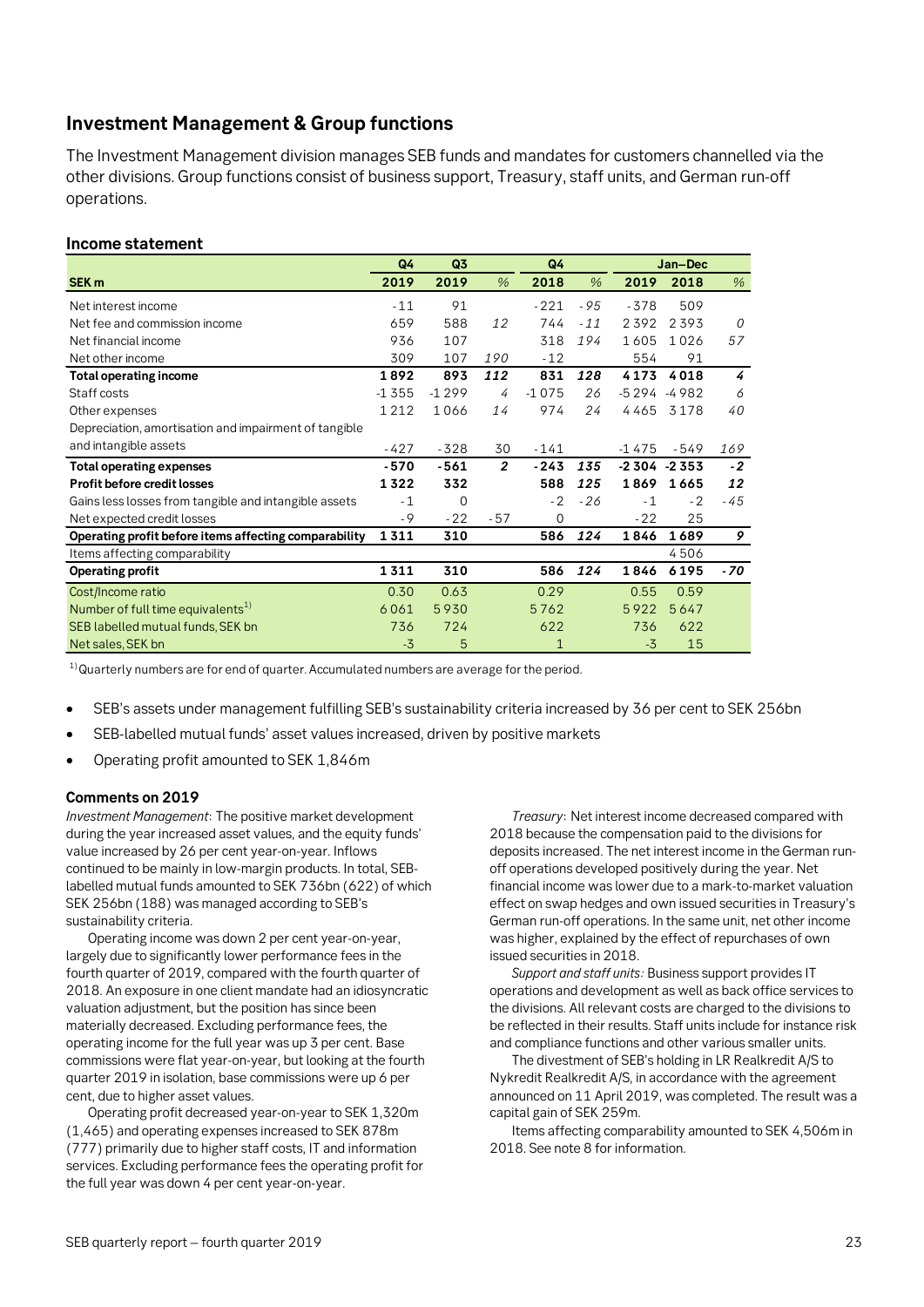# <span id="page-23-0"></span>**SEB's geographies**

In Sweden and the Baltic countries, SEB offers financial advice and a wide range of financial services. In Denmark, Finland, Norway, Germany and the United Kingdom, the operations focus on a full-service offering to corporate and institutional clients. SEB also serves its corporate and institutional customers through its international network.

### **Operating profit per country**

| <b>Distribution by country Jan - Dec</b> |         |                               |               |                                 |          |       |      |             |                           |                            | <b>Operating profit</b> |               |
|------------------------------------------|---------|-------------------------------|---------------|---------------------------------|----------|-------|------|-------------|---------------------------|----------------------------|-------------------------|---------------|
|                                          |         | <b>Total operating income</b> |               | <b>Total operating expenses</b> |          |       |      |             | Operating profit excl IAC | in local currency excl IAC |                         |               |
| SEK <sub>m</sub>                         | 2019    | 2018                          | $\frac{9}{6}$ | 2019                            | 2018     | %     | 2019 | 2018        | %                         | 2019                       | 2018                    | %             |
| Sweden $1)$                              | 31093   | 28572                         | 9             | $-14930$                        | $-14510$ | 3     |      | 14151 13027 | 9                         | 14151                      | 13027                   | 9             |
| Norway                                   | 3490    | 3357                          | 4             | $-1355$                         | $-1,300$ | 4     | 1994 | 2105        | - 5                       | 1855                       | 1970                    | - 6 1         |
| Denmark                                  | 2800    | 2785                          | $\mathcal{I}$ | $-1210$                         | $-1210$  | 0     | 1590 | 1450        | 10                        | 1121                       | 1054                    | $\frac{1}{2}$ |
| Finland                                  | 1872    | 1965                          | - 5           | $-905$                          | $-838$   | 8     | 953  | 1118        | $-15$                     | 90                         | 109                     | $-17$         |
| Germany                                  | 1827    | 1561                          | 17            | $-855$                          | $-1021$  | $-16$ | 898  | 599         | 50                        | 85                         | 58                      | 45            |
| Estonia                                  | 1924    | 1672                          | 15            | $-677$                          | $-627$   | 8     | 1288 | 1035        | 24                        | 122                        | 101                     | 20            |
| Latvia                                   | 1 2 0 5 | 1058                          | 14            | $-607$                          | $-562$   | 8     | 542  | 461         | 18                        | 51                         | 45                      | 14            |
| Lithuania                                | 2450    | 2140                          | 14            | - 844                           | $-818$   | 3     | 1565 | 1328        | 18                        | 148                        | 130                     | 14            |
| United Kingdom                           | 1149    | 888                           | 29            | $-420$                          | $-337$   | 24    | 725  | 555         | 31                        | 60                         | 48                      | 26            |
| International network                    | 2590    | 2416                          |               | $-1409$                         | $-1263$  | 12    | 1189 | 1119        | 6                         |                            |                         |               |
| Eliminations                             | $-266$  | $-545$                        | $-51$         | 266                             | 545      | - 51  | - 1  | $-18$       | - 93                      |                            |                         |               |
| Total $^{2)}$                            | 50134   | 45868                         | 9             | -22945                          | $-21940$ | 5     |      | 24894 22779 | 9                         |                            |                         |               |

1) Sweden: Operating profit amounted to SEK 14,151m for 2019 and SEK 17,533m for 2018.

2) Total: Operating profit amounted to SEK 24,894m for 2019 and SEK 27,285m for 2018.

- Robust development in Sweden across corporate, institutional and private customer segments
- High client activity in the Nordic and Baltic countries throughout the year
- Growth in Germany and the United Kingdom, despite uncertain macroeconomic environment

#### **Comments on 2019**

*Sweden:* Continued volume growth in both corporate and private segments during the year has increased net interest income despite margin pressure in household mortgages. Volatility in the interest rate markets where especially Markets and Treasury were well positioned at the end of the year, generated higher net financial income and market valuations have also contributed positively.

*Norway:*The Norwegian economy was strong which resulted in several rate hikes. The positive economic environment triggered increased client activity in the Markets business. SEB experienced substantial growth in lending to large corporate clients and high demand for investment banking services.

*Denmark:* Corporate banking activity continued to develop positively in line with the underlying macroeconomic climate in Denmark, whereas demand for investment banking services was lower than in the previous year. International institutional investors continued to drive the growth in assets under management.

*Finland:* Customer activity was high across all segments, resulting in increased business volumes, particularly in financing and investor services. Despite this, operating income decreased year-on-year from the strong outcome 2018. SEB continued to further expand existing customer relationships, with a growing focus on energy, infrastructure and sustainable banking solutions.

G*ermany:* After contracting in the beginning of the year, the German economy showed resilience during the remainder of the year. At the same time the international economic slowdown and heightened uncertainty impacted the German manufacturing sector negatively. SEB's customers mainly requested financing solutions, in many instances in connection with international acquisitions. Financial effects in the German run-off operations had a positive impact on the result. See page 23.

*Estonia, Latvia and Lithuania:* SEB's operating profit in each of the Baltic countries developed positively, despite a more moderated macroeconomic growth in the second half of the year. See comments on the divisional result for more information on page 21.

*United Kingdom:* Uncertainty around Brexit dominated the political landscape in the UK during the year. However, SEB benefited from strong and profitable growth as the customer base developed positively. Demand for advisory and financial services was driven by existing large corporate relationships.

*International network*: The 2019 result was strong. Several Nordic competitors announced their plans for reducing their activities and closing their international presence, and SEB expanded its client base.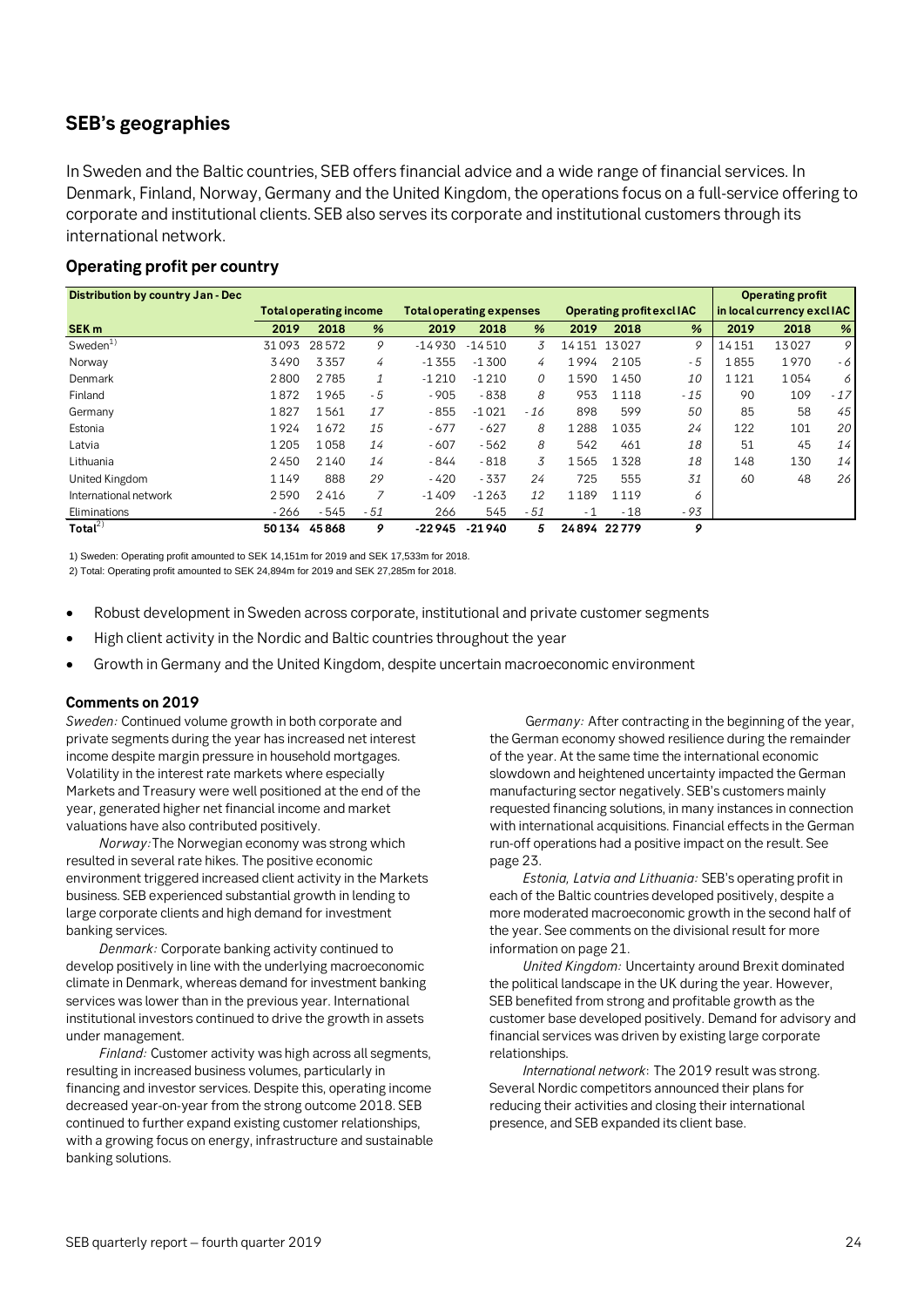# <span id="page-24-0"></span>**Notes to the financial statements - the SEB Group**

### <span id="page-24-1"></span>**Note 1 Accounting policies**

This Report is presented in accordance with IAS 34 Interim Financial Reporting. The group's consolidated accounts have been prepared in accordance with the International Financial Reporting Standards (IFRS) and interpretations of these standards as adopted by the European Commission. The accounting also follows the Annual Accounts Act for Credit Institutions and Securities Companies (1995:1559) and the regulation and general guidelines issued by the Swedish Financial Supervisory Authority: Annual Reports in Credit Institutions and Securities Companies (FFFS 2008:25). In addition, the Supplementary Accounting Rules for Groups (RFR 1) from the Swedish Financial Reporting Board have been applied. The parent company has prepared its accounts in accordance with Swedish Annual Act for Credit Institutions and Securities Companies, the Swedish Financial Supervisory Authority's Regulations and General Guidelines (FFFS 2008:25) on Annual Reports in Credit Institutions and Securities Companies and the Supplementary Accounting Rules for Legal Entities (RFR 2) issued by the Swedish Financial Reporting Board.

As of 1 January 2019, the group adopted IFRS 16 Leases, which replaces IAS 17 and related interpretations. For more information about the new accounting policies and the transitional effects from adopting IFRS 16, see note 54 in the Annual Report 2018. There are also some smaller changes to other IFRS standards. IFRIC 23 Uncertainty over Income Tax Treatments has been issued and specifies how to reflect the effects of uncertainty in accounting for income taxes. IAS 28 Interests in Associates and Joint Ventures has been amended so companies should apply IFRS 9 Financial Instruments to long-term interests in an associate or joint venture that form part of the net investment in the associate or joint venture. Amendments have been made to IFRS 9 Financial Instruments regarding prepayment features with negative compensation. IAS 19 Employee Benefits was amended in regards to plan amendment, curtailment or settlement that arises during the reporting period. IAS 23 Borrowing Costs, IAS 12 Income Taxes, IFRS 3 Business Combinations and IFRS 11 Joint Arrangements have been amended within the Annual improvement cycle 2015–2017. The changes have not had a

material effect on the financial statements of the group or on capital adequacy and large exposures.

The group has elected to early adopt the Amendments to IFRS 9, IAS 39 and IFRS 7 Interest Rate Benchmark Reform issued in September 2019. In accordance with the transition provisions, the amendments have been adopted retrospectively to hedging relationships that existed at the start of the reporting period or were designated thereafter.

The amendments provide temporary relief from applying specific hedge accounting requirements to hedging relationships directly affected by IBOR reform. The reliefs have the effect that IBOR reform should not generally cause hedge accounting to terminate. However, any hedge ineffectiveness should continue to be recorded in the income statement. Furthermore, the amendments set out triggers for when the reliefs will end, which include the uncertainty arising from interest rate benchmark reform no longer being present.

In summary, the reliefs provided by the amendments that apply to the group are:

- When considering the 'highly probable' requirement, the group has assumed that the USD LIBOR and the GBP LIBOR interest rates on which our hedged item are based do not change as a result of IBOR reform.
- In assessing whether the hedge is expected to be highly effective on a forward-looking basis the group has assumed that the USD LIBOR and the GBP LIBOR interest rates on which the cash flows and the fair value of the hedged item and the hedging item that hedges them are based are not altered by IBOR reform.
- The group will not discontinue hedge accounting during the period of IBOR-related uncertainty solely because the retrospective effectiveness falls outside the required 80–125 per cent range.
- The group has not recycled the cash flow hedge reserve relating to the period after the reforms are expected to take effect.

In all other material aspects, the group's and the parent company's accounting policies, basis for calculations and presentations are unchanged in comparison with the 2018 Annual Report.

### <span id="page-24-2"></span>**Note 2 Net interest income**

|                                        | Q <sub>3</sub><br>Q4 |       |     | Q4     |    |          | Jan-Dec  |   |
|----------------------------------------|----------------------|-------|-----|--------|----|----------|----------|---|
| <b>SEK m</b>                           | 2019                 | 2019  | %   | 2018   | %  | 2019     | 2018     | % |
| Interest income <sup>1)</sup>          | 10448                | 10785 | - 3 | 9875   |    | 41722    | 39299    | 6 |
| Interest expense                       | $-4518$              | -4802 | - 6 | -4 660 | -3 | $-18772$ | $-18277$ | 3 |
| <b>Netinterestincome</b>               | 5930                 | 5983  | - 1 | 5215   | 14 | 22950    | 21022    | 9 |
| 1) Of which interest income calculated |                      |       |     |        |    |          |          |   |
| using the effective interest method    | 8776                 | 8940  | - 2 | 8607   |    | 35217    | 32907    |   |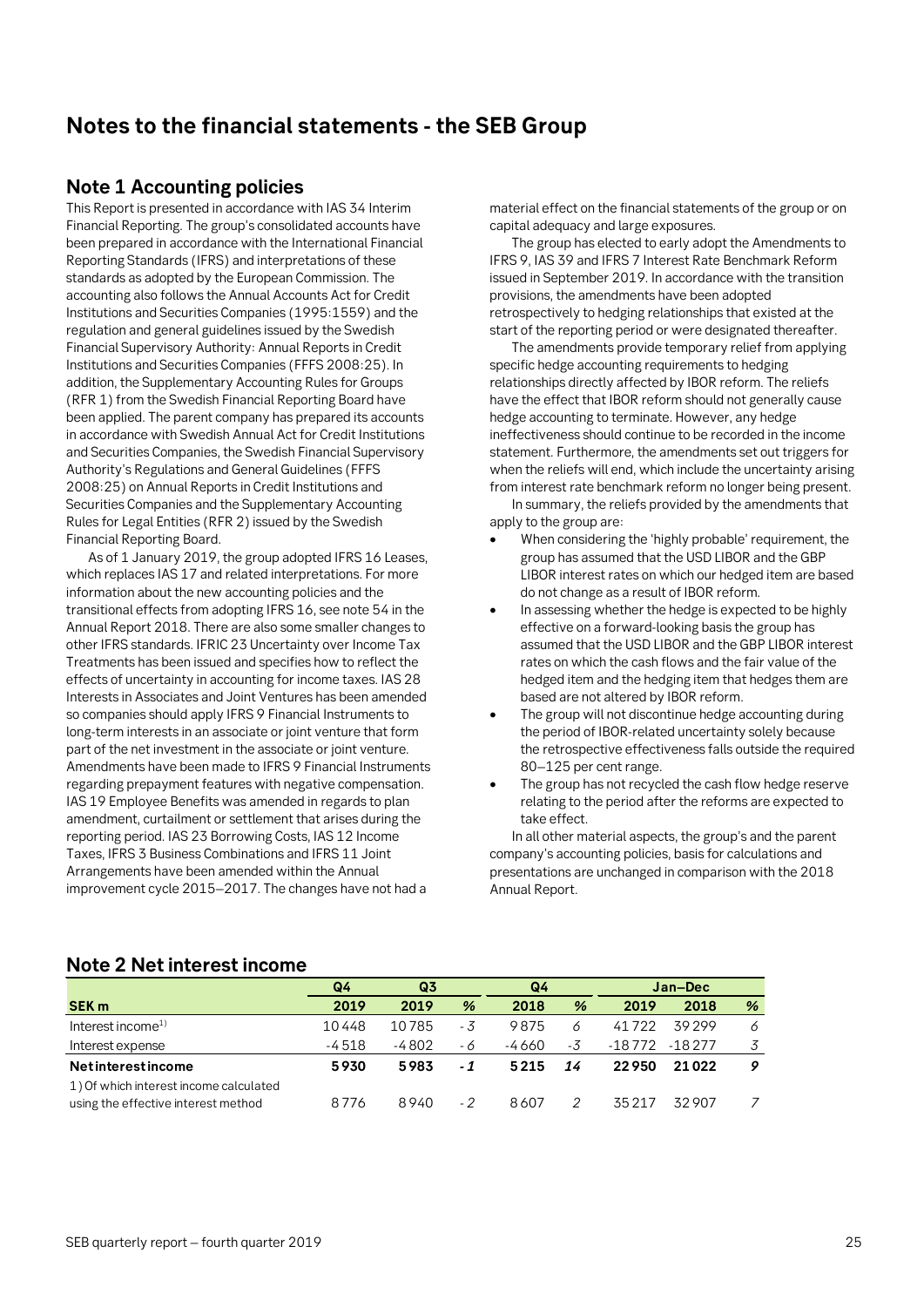# <span id="page-25-0"></span>**Note 3 Net fee and commission income**

|                                           | Q4          | Q <sub>3</sub> |      | Q <sub>4</sub> |      | Jan-Dec |         |                |
|-------------------------------------------|-------------|----------------|------|----------------|------|---------|---------|----------------|
| <b>SEK m</b>                              | 2019        | 2019           | %    | 2018           | %    | 2019    | 2018    | %              |
| Issue of securities and advisory services | 470         | 326            | 44   | 448            | 5    | 1312    | 1050    | 25             |
| Secondary market and derivatives          | 519         | 455            | 14   | 575            | - 10 | 2047    | 2179    | - 6            |
| Custody and mutual funds                  | 2036        | 1977           | 3    | 2075           | $-2$ | 7782    | 8082    | $-4$           |
| Whereof performance fees                  | 42          | 11             |      | 187            | - 78 | 121     | 227     | $-47$          |
| Payments, cards, lending, deposits,       |             |                |      |                |      |         |         |                |
| guarantees and other                      | 2867        | 2843           | 1    | 2756           | 4    | 11293   | 10858   | 4              |
| Whereof payments and card fees            | 1607        | 1597           | 1    | 1537           | 5    | 6299    | 5955    | 6              |
| Whereof lending                           | 762         | 687            | 11   | 665            | 15   | 2869    | 2527    | 14             |
| Life insurance commissions                | 425         | 435            | $-2$ | 427            | $-1$ | 1741    | 1848    | - 6            |
| Fee and commission income                 | 6317        | 6035           | 5    | 6281           | 1    | 24176   | 24018   | 1              |
| Fee and commission expense                | $-1328$     | $-1342$        | - 1  | $-1433$        | $-7$ | $-5467$ | $-5654$ | - 3            |
| Net fee and commission income             | 4989        | 4693           | 6    | 4848           | 3    | 18709   | 18364   | $\overline{2}$ |
| Whereof Net securities commissions        | 2283        | 2026           | 13   | 2149           | 6    | 8179    | 8220    | $-1$           |
| Whereof Net payment and card fees         | <i>1080</i> | 1019           | 6    | 971            | 11   | 4096    | 3851    | 6              |
| Whereof Net life insurance commissions    | 302         | 310            | $-2$ | 288            | 5    | 1198    | 1283    | - 7            |

### **Fee and commission income by segment**

|                                     | Large               |                  |               |                   | Investment              |                     |                  |
|-------------------------------------|---------------------|------------------|---------------|-------------------|-------------------------|---------------------|------------------|
|                                     | <b>Corporates</b>   | Corporate &      |               |                   | <b>Management</b>       |                     |                  |
|                                     | & Financial         | Private          |               |                   | & Group                 |                     |                  |
| SEK <sub>m</sub>                    | <b>Institutions</b> | <b>Customers</b> | <b>Baltic</b> | Life <sup>1</sup> | functions <sup>1)</sup> | <b>Eliminations</b> | <b>SEB Group</b> |
|                                     |                     |                  |               |                   |                         |                     |                  |
| <b>Jan-Dec 2019</b>                 |                     |                  |               |                   |                         |                     |                  |
| Issue of securities and advisory    | 1258                | 35               | 18            | $\Omega$          | $\overline{2}$          |                     | 1312             |
| Secondary market and derivatives    | 1596                | 431              | 20            | 0                 | 0                       | 0                   | 2047             |
| Custody and mutual funds            | 3369                | 1615             | 190           | 168               | 6025                    | $-3585$             | 7782             |
| Payments, cards, lending, deposits, |                     |                  |               |                   |                         |                     |                  |
| guarantees and other                | 4688                | 5160             | 2088          | 222               | 473                     | $-1338$             | 11 2 9 3         |
| Life insurance commissions          |                     |                  |               | 3246              |                         | $-1504$             | 1741             |
| Fee and commission income           | 10911               | 7240             | 2317          | 3636              | 6499                    | $-6428$             | 24 1 7 6         |
| Jan-Dec 2018                        |                     |                  |               |                   |                         |                     |                  |
| Issue of securities and advisory    | 996                 | 35               | 17            | $\Omega$          | $\overline{2}$          |                     | 1050             |
| Secondary market and derivatives    | 1694                | 465              | 22            | $\Omega$          | $-1$                    | $\mathbf 0$         | 2179             |
| Custody and mutual funds            | 3519                | 1700             | 192           | 167               | 6122                    | $-3618$             | 8082             |
| Payments, cards, lending, deposits, |                     |                  |               |                   |                         |                     |                  |
| guarantees and other                | 4747                | 4982             | 1861          | 214               | 402                     | $-1347$             | 10858            |
| Life insurance commissions          |                     |                  |               | 3371              |                         | $-1523$             | 1848             |
| Fee and commission income           | 10956               | 7182             | 2091          | 3752              | 6525                    | $-6488$             | 24018            |

1) Investment Management & Group functions consists of Investment Management, business support, treasury, staff units and German run-off operations. As previously communicated, on 1 January 2019 SEB reorganised its operations by splitting the division Life & Investment Management into two separate divisions. The Life division is presented on a stand-alone basis. The Investment Management division is combined and reported with group functions as one segment in the quarterly report and in addition presented separately in the Fact Book. Earlier periods have been restated in the segment information.

Fee and commission income is disaggregated in major types of service tied to primary geographical markets and operating segments. Revenues from Issue of securities and advisory, Secondary market and derivatives, Payments, cards, lending and deposits are mainly recognised at a point in time. Revenues from Custody and mutual funds and Life insurance commissions are mainly recognised over time.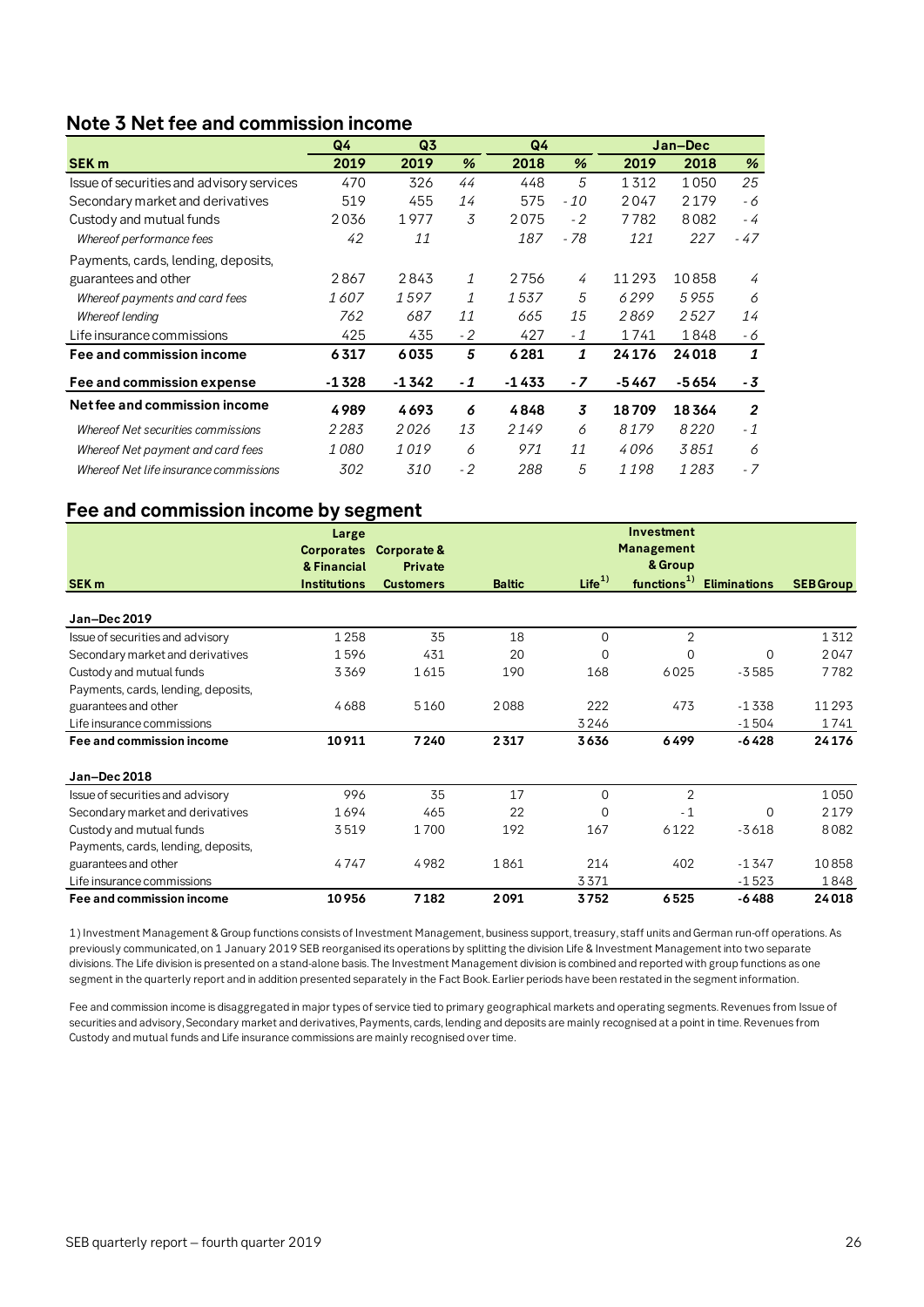# <span id="page-26-0"></span>**Note 4 Net financial income**

|                                                                                                                   | Q <sub>4</sub> | Q <sub>3</sub> |               | Q <sub>4</sub> |              | Jan-Dec |        |       |
|-------------------------------------------------------------------------------------------------------------------|----------------|----------------|---------------|----------------|--------------|---------|--------|-------|
| <b>SEK m</b>                                                                                                      | 2019           | 2019           | $\frac{9}{6}$ | 2018           | %            | 2019    | 2018   | %     |
| Equity instruments and related derivatives                                                                        | 755            | 586            | 29            | $-157$         |              | 2628    | 637    |       |
| Debt instruments and related derivatives                                                                          | 582            | $-407$         |               | 343            | 70           | $-37$   | 636    |       |
| Currency and related derivatives                                                                                  | 1132           | 950            | 19            | 1121           | $\mathcal I$ | 4119    | 3580   | 15    |
| Other life insurance income, net                                                                                  | 219            | 150            | 45            | 117            | 86           | 722     | 984    | $-27$ |
| Other                                                                                                             | 134            | - 84           |               | 88             | 53           | 185     | 242    | $-24$ |
| Net financial income<br>Whereof unrealized valuation changes from<br>counterparty risk and own credit standing in | 2822           | 1196           | 136           | 1512           | 87           | 7617    | 6079   | 25    |
| derivatives                                                                                                       | 267            | $-160$         |               | $-157$         |              | $-1$    | $-119$ | -99   |

The result within Net financial income is presented on different line items based on type of underlying financial instrument.

For the fourth quarter the effect from structured bonds offered to the public was approximately SEK 345m (Q3 2019: 215) in Equity related derivatives and a corresponding effect in Debt related derivatives SEK -115m (Q3 2019: 65).

# <span id="page-26-1"></span>**Note 5 Staff costs**

|                                   | Jan-Dec          |         |     |
|-----------------------------------|------------------|---------|-----|
| <b>SEK m</b>                      | 2019             | 2018    | %   |
| Salaries <sup>1)</sup>            | $-10809 - 10414$ |         | 4   |
| Short-term incentive $1)$         | - 916            | - 805   | 14  |
| Long-term incentive <sup>1)</sup> | - 863            | $-716$  | 21  |
| Pension costs                     | -1353            | $-1263$ |     |
| Redundancy costs $^{1)}$          | - 130            | - 251   | -48 |
| Other staff costs                 | - 588            | - 555   | 6   |
| <b>Staff costs</b>                | $-14660 - 14004$ |         | 5   |
| 1) Including social charges.      |                  |         |     |

|                                     | Jan-Dec |                  |               |
|-------------------------------------|---------|------------------|---------------|
| <b>SEK m</b>                        | 2019    | 2018             | $\frac{9}{6}$ |
| Short-term incentive (STI) to staff |         | - 725 - 635 - 14 |               |
| Social benefit charges on STI       |         | -191 -170 12     |               |
| Short-term incentive remuneration   | - 916   | - 805            | - 14          |

|                                    |       | Jan-Dec     |      |  |
|------------------------------------|-------|-------------|------|--|
| <b>SEK m</b>                       | 2019  | 2018        | %    |  |
| Long-term incentive (LTI) to staff |       | -649 -596   |      |  |
| Social benefit charges on LTI      |       | - 214 - 121 | - 78 |  |
| Long-term incentive remuneration   | - 863 | - 716       | 21   |  |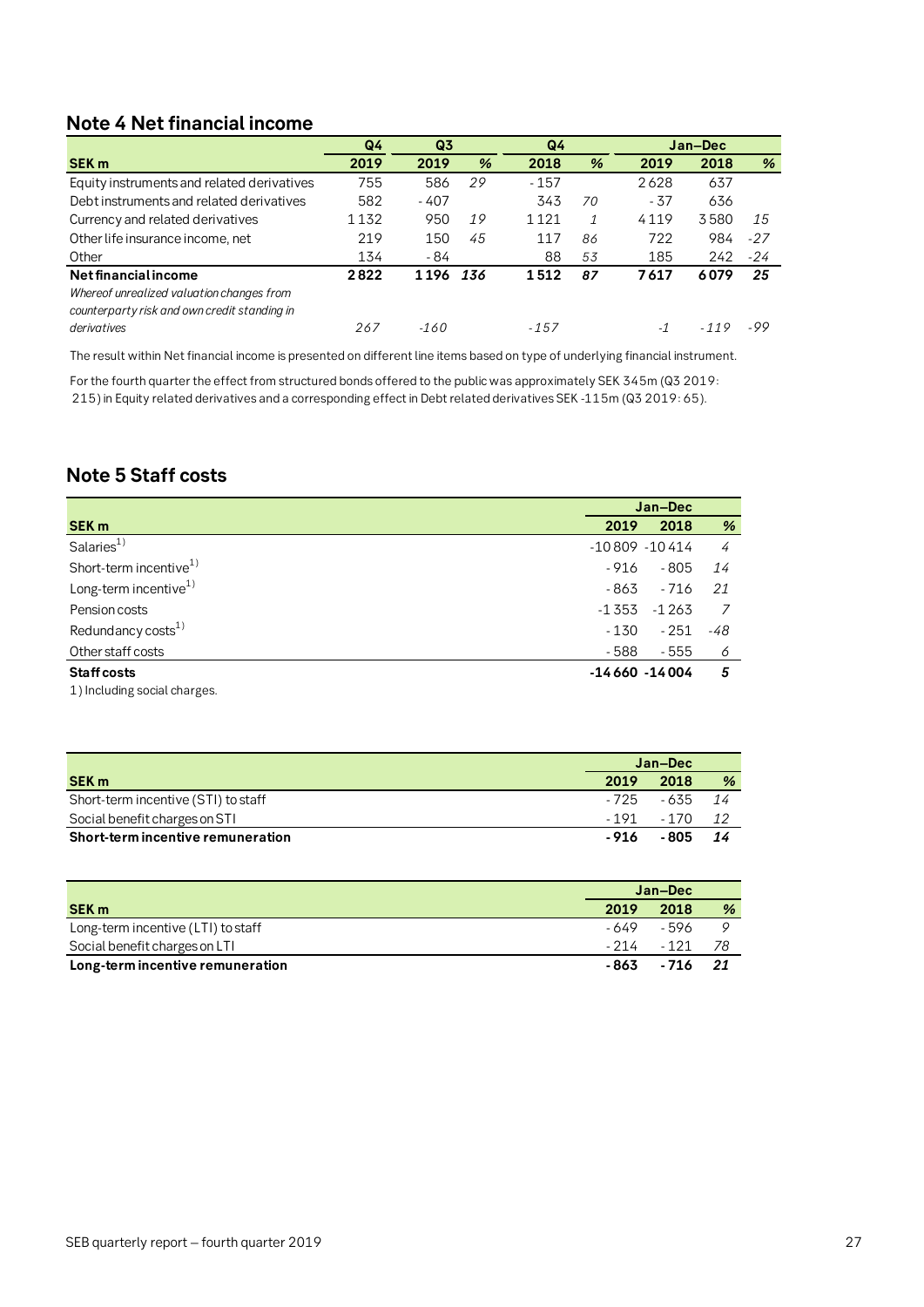# <span id="page-27-0"></span>**Note 6 Defined benefit pension plans**

|                                            | Jan-Dec |        |      |  |
|--------------------------------------------|---------|--------|------|--|
| <b>Balance sheet, SEK m</b>                | 2019    | 2018   | %    |  |
| Defined benefit obligations                | 31876   | 26 682 | - 19 |  |
| Fair value of plan assets                  | 37062   | 30359  | -22  |  |
| Net amount recognised in the balance sheet | 5186    | 3677   | 41   |  |

|                                    | Jan-Dec |        |               |
|------------------------------------|---------|--------|---------------|
| Income statement, SEK m            | 2019    | 2018   | $\frac{9}{6}$ |
| Service costs                      | - 479   | $-509$ | -6            |
| Interest costs                     | - 514   | - 580  | $-11$         |
| Calculated interest on plan assets | 583     | 694    | -16           |
| Included in staff costs            | - 409   | - 395  |               |

|                                         | Jan-Dec |       |   |
|-----------------------------------------|---------|-------|---|
| Other comprehensive income, SEK m       | 2019    | 2018  | % |
| Remeasurements of pension obligations   | -5665   | - 981 |   |
| Valuation gains (losses) on plan assets | 7062    | - 59  |   |
| Deferred tax pensions                   | - 32    | 194   |   |
| Defined benefit pension plans           | 1366    | - 846 |   |

# <span id="page-27-1"></span>**Note 7 Net expected credit losses**

|                                        | Q <sub>4</sub> | Q <sub>3</sub> |           | Q <sub>4</sub> |               |              | Jan-Dec    |     |
|----------------------------------------|----------------|----------------|-----------|----------------|---------------|--------------|------------|-----|
| <b>SEK m</b>                           | 2019           | 2019           | %         | 2018           | $\frac{9}{6}$ | 2019         | 2018       | %   |
| Impairment gains or losses - Stage 1   | 25             | - 4            |           | 10             | 151           | 24           | $-117$     |     |
| Impairment gains or losses - Stage 2   | 197            | 32             |           | 140            | 40            | 457          | $-134$     |     |
| Impairment gains or losses - Stage 3   | $-1189$        | $-505$         | 135       | - 433          | 175           | $-2777$      | $-613$     |     |
| Impairment gains or losses             | - 967          | - 477          | 103       | $-282$         |               | -2 2 9 6     | $-864$ 166 |     |
| Write-offs and recoveries              |                |                |           |                |               |              |            |     |
| Total write-offs                       | $-288$         | $-186$         | 54        | - 618          | $-53$         | -1113        | -1768      | -37 |
| Reversals of allowance for write-offs  | 195            | 129            | 51        | 443            | -56           | 845          | 1267       | -33 |
| Write-offs not previously provided for | $-92$          | - 57           | 61        | $-175$         | $-47$         | $-269$       | $-501$     | -46 |
| Recovered from previous write-offs     | 63             | 45             | 38        | 45             | 39            | 271          | 199        | 36  |
| Net write-offs                         | - 30           |                | $-12$ 150 | - 130          | $-77$         | $\mathbf{2}$ | $-302$     |     |
| Net expected credit losses             | - 997          | - 489          | 104       | $-413$ $142$   |               | $-2294$      | $-1166$    | 97  |
| Net ECL level, %                       | 0.18           | 0.09           |           | 0.08           |               | 0.10         | 0.06       |     |

Exposure and expected credit loss (ECL) allowances by stage, movements in allowances for expected credit losses and loans and expected credit loss allowances by industry are presented in notes 12-14.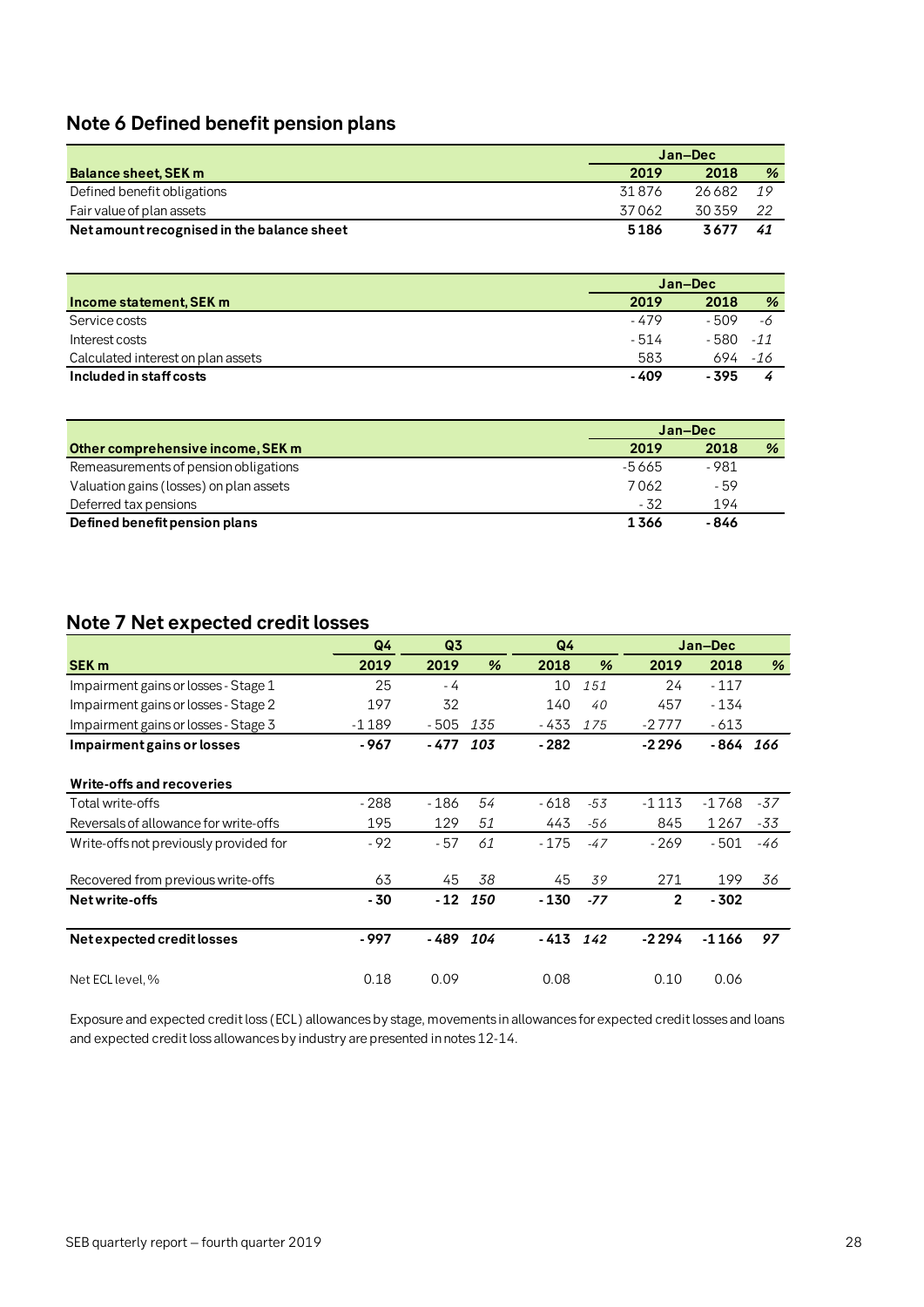# <span id="page-28-0"></span>**Note 8 Items affecting comparability**

|                                         | Q4   | Q <sub>3</sub> | Q4 |      |   |      | Jan-Dec    |            |
|-----------------------------------------|------|----------------|----|------|---|------|------------|------------|
| <b>SEK m</b>                            | 2019 | 2019           | %  | 2018 | % | 2019 | 2018       | %          |
| Other income                            |      |                |    |      |   |      | 4506 -100  |            |
| <b>Total operating income</b>           |      |                |    |      |   |      | 4506 - 100 |            |
|                                         |      |                |    |      |   |      |            |            |
| Items affecting comparability           |      |                |    |      |   |      | 4506 - 100 |            |
|                                         |      |                |    |      |   |      |            |            |
| Income tax on IAC                       |      |                |    |      |   |      |            | $22 - 100$ |
| Items affecting comparability after tax |      |                |    |      |   |      | 4528 - 100 |            |

The table shows the rows in which the Items affecting comparability would have been reported if not reclassified.

#### Items affecting comparability 2018

The total income in the income statement from Items affecting comparability was SEK 4,506m before tax and SEK 4,528m after tax.

#### *SEB Pension (2018 Q2)*

SEB completed the sale of SEB Pension in Denmark following the approval by the Danish Competition Council, Konkurrencerådet, on 30 May 2018. SEB divested all shares in SEB Pensionsforsikring A/S and SEB Administration A/S (SEB Pension) to Danica Pension Livsforsikringsaktieselskab (Danica), a subsidiary to Danske Bank. The entire business, including employees, customer contracts and systems, transferred from SEB to Danica on 7 June 2018. The in principle tax-exempt capital gain from the transaction amounted to SEK 3,565m.

#### *UC (2018 Q2)*

On 29 June 2018, the acquisition by the listed Finnish credit information company Asiakastieto Group Plc (Asiakastieto) of UC AB (UC) was finalised. SEB received shares in Asiakastieto, equivalent to 10.2 per cent of the company, and SEK 0.3bn in cash. The transaction resulted in a tax-exempt capital gain of SEK 941m.

|                                                           | <b>31 Dec</b> | <b>31 Dec</b> |
|-----------------------------------------------------------|---------------|---------------|
| <b>SEK m</b>                                              | 2019          | 2018          |
| Pledged assets for own liabilities <sup>1)</sup>          | 496406        | 510424        |
| Pledged assets for liabilities to insurance policyholders | 344121        | 292402        |
| Other pledged assets <sup>2)</sup>                        | 91477         | 97713         |
| <b>Pledged assets</b>                                     | 932004        | 900539        |
|                                                           |               |               |
| Contingent liabilities <sup>3)</sup>                      | 139462        | 136435        |
| Commitments                                               | 638348        | 589032        |
| <b>Obligations</b>                                        | 777810        | 725467        |

### <span id="page-28-1"></span>**Note 9 Pledged assets and obligations**

1) Of which collateralised for own issued covered bonds SEK 368,955m (349,800).

2) Of which securities lending SEK 5,389m (15,641) and pledged but unencumbered bonds SEK 58,523m (58,652).

3) Of which financial guarantees SEK 8,705m (19,932).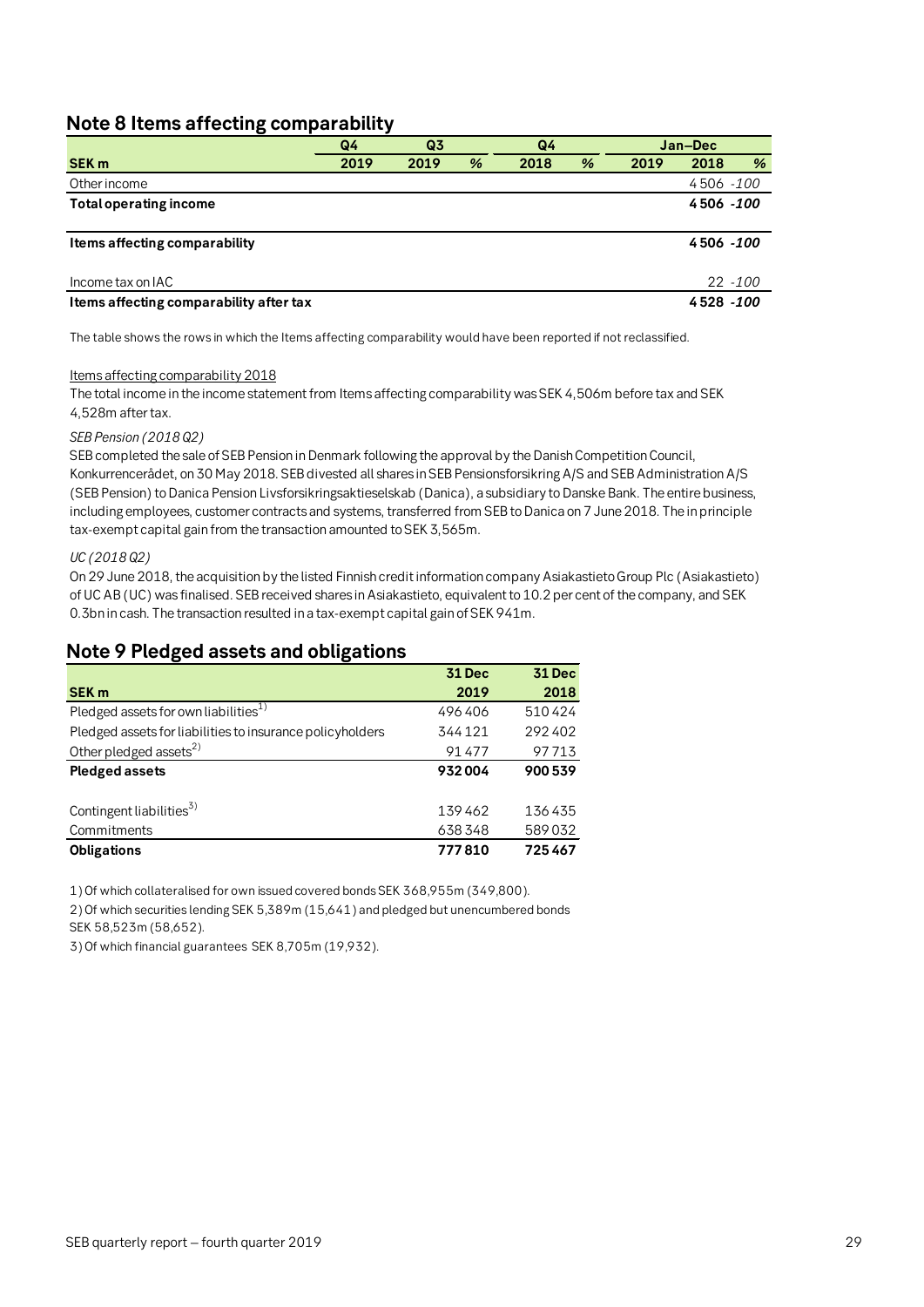# <span id="page-29-0"></span>**Note 10 Financial assets and liabilities**

|                                                        | 31 Dec 2019               |                   | 31 Dec 2018               |                   |
|--------------------------------------------------------|---------------------------|-------------------|---------------------------|-------------------|
| <b>SEK m</b>                                           | <b>Carrying</b><br>amount | <b>Fair value</b> | <b>Carrying</b><br>amount | <b>Fair value</b> |
| Loans $1)$                                             | 2033280                   | 2033650           | 1929272                   | 1930470           |
| Debt securities                                        | 238578                    | 238878            | 156128                    | 156129            |
| Equity instruments                                     | 78482                     | 78482             | 50434                     | 50434             |
| Financial assets for which the customers bear the      |                           |                   |                           |                   |
| investment risk                                        | 316776                    | 316776            | 269613                    | 269613            |
| Derivatives                                            | 139427                    | 139427            | 115463                    | 115463            |
| Other                                                  | 16584                     | 16584             | 17194                     | 17194             |
| <b>Financial assets</b>                                | 2823127                   | 2823797           | 2538104                   | 2539303           |
|                                                        |                           |                   |                           |                   |
| Deposits                                               | 1249526                   | 1248839           | 1247109                   | 1245958           |
| Financial liabilities for which the customers bear the |                           |                   |                           |                   |
| investment risk                                        | 317574                    | 317574            | 270556                    | 270556            |
| Debt securities issued <sup>2)</sup>                   | 902812                    | 896194            | 715192                    | 713983            |
| Short positions                                        | 27343                     | 27343             | 23144                     | 23144             |
| Derivatives                                            | 122192                    | 122192            | 96872                     | 96872             |
| Other                                                  | 18449                     | 18451             | 14722                     | 14722             |
| <b>Financial liabilities</b>                           | 2637896                   | 2630593           | 2367595                   | 2365235           |

1) Loans includes Cash balances at central banks (excluding Cash), Loans to central banks, Loans to credit institutions and Loans to the public.

2) Debt securities issued includes Debt securities issued and Subordinated liabilities (part of Other liablitiies).

SEB has classified its financial instruments by class taking into account the characteristics of the instruments. The fair value of each class of financial assets and liabilities are compared with its carrying amount. A description of the characteristics of the classes can be found in note 38 in the Annual Report 2018.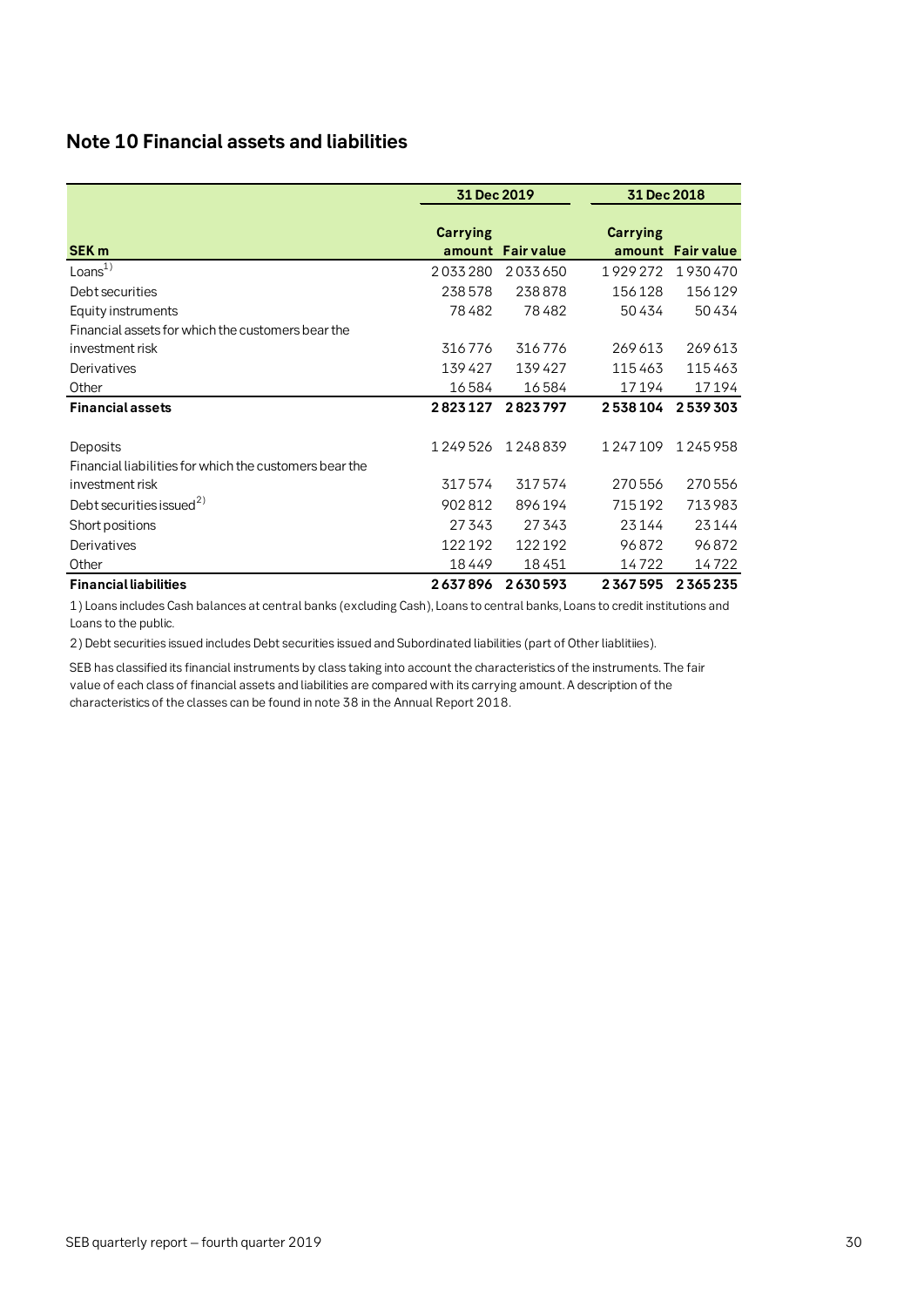## <span id="page-30-0"></span>**Note 11 Assets and liabilities measured at fair value**

| SEK <sub>m</sub>                          |           | 31 Dec 2019 |            |              |           |            | 31 Dec 2018 |              |
|-------------------------------------------|-----------|-------------|------------|--------------|-----------|------------|-------------|--------------|
|                                           |           | Valuation   | Valuation  |              |           | Valuation  | Valuation   |              |
|                                           | Quoted    | technique   | technique  |              | Quoted    | technique  | technique   |              |
|                                           | prices in | using       | using non- |              | prices in | using      | using non-  |              |
|                                           | active    | observable  | observable |              | active    | observable | observable  |              |
|                                           | markets   | inputs      | inputs     |              | markets   | inputs     | inputs      |              |
| <b>Assets</b>                             | (Level 1) | (Level 2)   | (Level 3)  | <b>Total</b> | (Level 1) | (Level 2)  | (Level 3)   | <b>Total</b> |
| Loans                                     |           | 190090      |            | 190090       |           | 100037     |             | 100037       |
| Debt securities                           | 110101    | 113884      | 5          | 223990       | 62812     | 76976      | 4           | 139792       |
| Equity instruments                        | 59029     | 6403        | 13050      | 78482        | 38697     | 3835       | 7902        | 50434        |
| Financial assets for which the customer   |           |             |            |              |           |            |             |              |
| bear the investment risk                  | 308909    | 7236        | 631        | 316776       | 261056    | 7943       | 614         | 269 613      |
| Derivatives                               | 1006      | 137943      | 478        | 139427       | 1327      | 113626     | 510         | 115463       |
| Investment in associates <sup>1)</sup>    | 85        |             | 381        | 466          | 256       |            | 501         | 758          |
| Total                                     | 479130    | 455557      | 14544      | 949231       | 364148    | 302417     | 9531        | 676096       |
| Liabilities                               |           |             |            |              |           |            |             |              |
| <b>Deposits</b>                           |           | 15103       |            | 15103        |           | 12497      |             | 12497        |
| Financial liabilities for which the       |           |             |            |              |           |            |             |              |
| customer bear the investment risk         | 309772    | 7178        | 625        | 317574       | 262029    | 7924       | 603         | 270 556      |
| Liabilities to policyholders - insurance  | 25399     | 1147        |            | 26547        | 21752     | 95         |             | 21847        |
| Debt securities issued                    |           | 20207       |            | 20207        |           | 18518      |             | 18518        |
| Short positions                           | 25634     | 1669        | 41         | 27343        | 18710     | 4371       | 63          | 23 144       |
| Derivatives                               | 1554      | 120296      | 342        | 122192       | 2616      | 93783      | 473         | 96872        |
| Other financial liabilities at fair value | 44        | 2405        |            | 2449         | 18        | 3595       |             | 3613         |
| <b>Total</b>                              | 362402    | 168004      | 1008       | 531414       | 305125    | 140783     | 1139        | 447047       |

1) Venture capital activities designated at fair value through profit and loss.

#### **Fair value measurement**

The objective of the fair value measurement is to arrive at the price at which an orderly transaction would take place between market participants at the measurement date under current market conditions.

The group has an established control environment for the determination of fair values of financial instruments that includes a review, independent from the business, of valuation models and prices. If the validation principles are not adhered to, the Head of Group Finance shall be informed. Exceptions of material and principal importance require approval from the GRMC (Group Risk Measurement Committee) and the ARC (Accounting Reporting Committee).

In order to arrive at the fair value of a financial instrument SEB uses different methods; quoted prices in active markets, valuation techniques incorporating observable data and valuation techniques based on internal models. For disclosure purposes, financial instruments carried at fair value are classified in a fair value hierarchy according to the level of market observability of the inputs. Group Risk classifies and continuously reviews the classification of financial instruments in the fair value hierarchy. The valuation process is the same for financial instruments in all levels.

An active market is one in which transactions occur with sufficient volume and frequency to provide pricing information on an ongoing basis. The objective is to arrive at a price at which a transaction without modification or repackaging would occur in the principal market for the instrument to which SEB has immediate access.

Fair value is generally measured for individual financial instruments, in addition portfolio adjustments are made to cover the credit risk. To reflect counterparty risk and own credit risk in OTC derivatives, adjustments are made based on the net exposure towards each counterpart. These adjustments are calculated on a counterparty level based on estimates of exposure at default, probability of default and recovery rates. Probability of default and recovery rate information is generally sourced from the CDS markets. For counterparties where this information is not available, or considered unreliable due to the nature of the exposure, alternative approaches are taken where the the probability of default is based on generic credit indices for specific industry and/or rating.

When valuing financial liabilities at fair value SEB's own credit standing is reflected.

In order to arrive at the fair value of investment properties a market participant's ability to generate economic benefit by using the asset in its highest and best use are taken into account. The highest and best use takes into account the use of the asset that is physically possible, legally permissible and financially feasible. The current use of the investment properties in SEB is in accordance with the highest and best use. The valuation of investment properties is described in the accounting policies in Annual Report note 1. The valuation of the investment properties is performed semi-annually, they are presented and approved by the board in each real estate company. The valuation principles used in all entities are in accordance with regulations provided by the local Financial Supervisory Authorities (FSA) which is in accordance with international valuation principles and in accordance with IFRS.

#### **Level 1: Quoted market prices**

Valuations in Level 1 are determined by reference to unadjusted quoted market prices for identical instruments in active markets where the quoted prices are readily available and the prices represent actual and regularly occurring market transactions on an arm's length basis.

Examples of Level 1 financial instruments are listed equity securities, debt securities, and exchange-traded derivatives. Instruments traded in an active market for which one or more market participants provide a binding price quotation on the balance sheet date are also examples of Level 1 financial instruments.

#### **Level 2: Valuation techniques with observable inputs**

In Level 2 valuation techniques, all significant inputs to the valuation models are observable either directly or indirectly. Level 2 valuation techniques include using discounted cash flows, option pricing models, recent transactions and the price of another instrument that is substantially the same.

Examples of observable inputs are foreign currency exchange rates, binding securities price quotations, market interest rates (Stibor, Libor, etc.), volatilities implied from observable option prices for the same term and actual transactions with one or more external counterparts executed by SEB. An input can transfer from being observable to being unobservable during the holding period due to e.g. illiquidity of the instrument. Examples of Level 2 financial instruments are most OTC derivatives such as options and interest rate swaps based on the Libor swap rate or a foreign-denominated yield curve. Other examples are instruments for which SEB recently entered into transactions with third parties and instruments for which SEB interpolates between observable variables.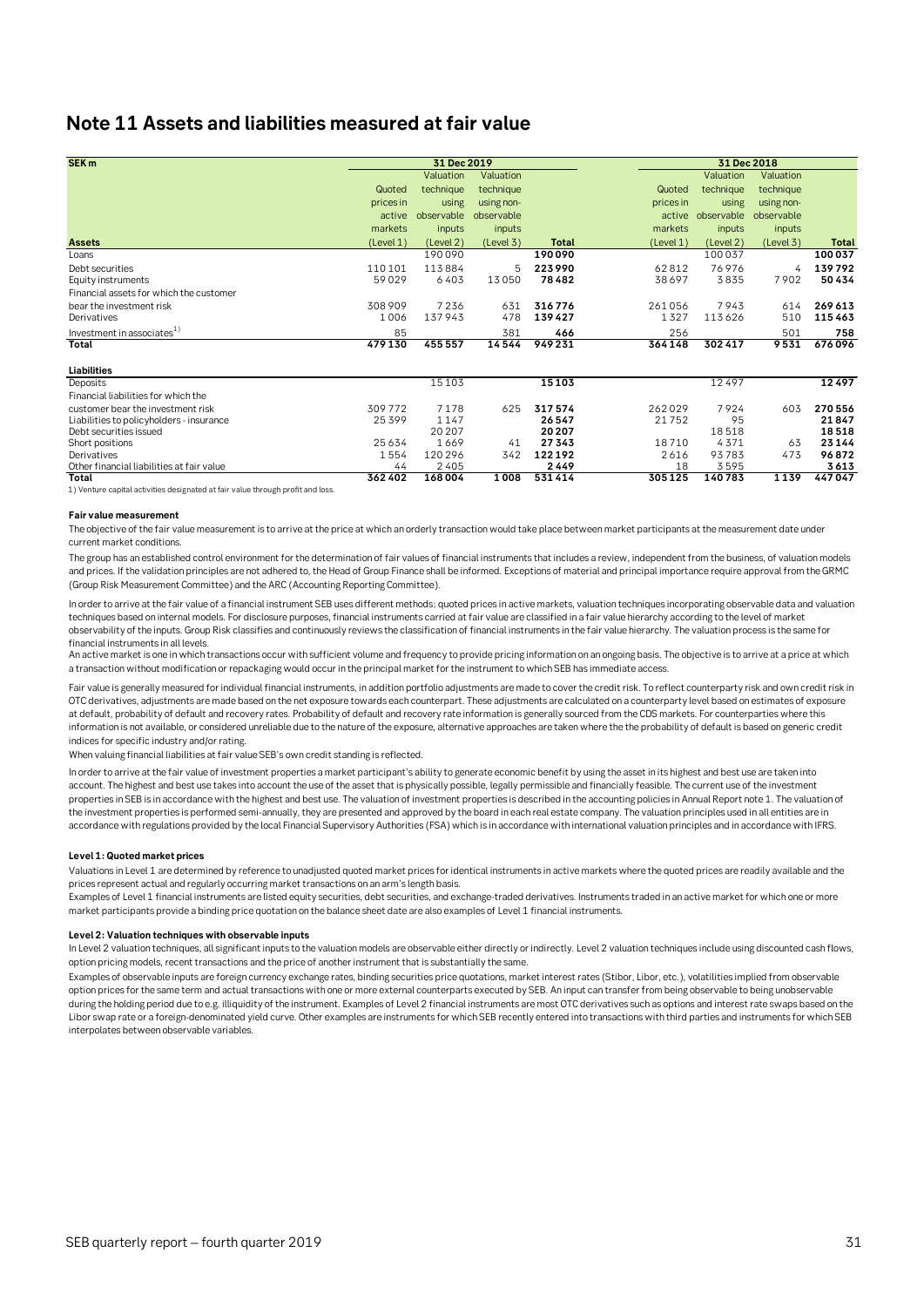# **Note 11, continued. Assets and liabilities measured at fair value**

#### **Level 3: Valuation techniques with significant unobservable inputs**

Level 3 valuation techniques incorporate significant inputs that are unobservable. These techniques are generally based on extrapolating from observable inputs for similar instruments, analysing historical data or other analytical techniques. Examples of Level 3 financial instruments are more complex OTC derivatives, long dated options for which the volatility is extrapolated or derivatives that depend on an unobservable correlation. Other examples are instruments for which there is currently no active market or binding quotes, such as unlisted equity instruments, private equity holdings and investment properties.

If the fair value of financial instruments includes more than one unobservable input, the unobservable inputs are aggregated in order to determine the classification of the entire instrument. The level in the fair value hierarchy within which a financial instrument is classified is determined on the basis of the lowest level of input that is significant to the fair value in its entirety.

#### **Significant transfers and reclassifications between levels**

Transfers between levels may occur when there are indications that market conditions have changed, e.g. a change in liquidity. The Valuation/Pricing committee of each relevant division decides on material shifts between levels. At the end of the third quarter 2019 Equity instruments (Fund assets) within the insurance holdings at the amount of SEK 2.3bn have been transferred from level 2 into level 3. The transfers are a result of calibration of the classification methodology, in particular with regards to investment funds and other collective investment vehicles. The reclassification generates an increase of the sensitivity of Level 3 assets and liabilities to unobservable inputs of SEK 293m. The largest open market risk within Level 3 financial instruments remains in the traditional life insurance investment portfolios within the insurance business.

|                                         |                |           |                         | Gain/loss in |                  |              |         |                  |                  |             |                |
|-----------------------------------------|----------------|-----------|-------------------------|--------------|------------------|--------------|---------|------------------|------------------|-------------|----------------|
|                                         | <b>Closing</b> |           |                         | Other        |                  |              |         |                  |                  |             | <b>Closing</b> |
|                                         | balance        |           | Gain/loss in            | compre-      |                  |              |         | <b>Transfers</b> | <b>Transfers</b> | Exchange    | balance        |
|                                         | 31 Dec         | Reclassi- | Income                  | hensive      |                  |              | Settle- | into             | out of           | rate        | 31 Dec         |
| Changes in level 3, SEK m               | 2018           | fication  | statement <sup>1)</sup> | income       | <b>Purchases</b> | <b>Sales</b> | ments   | Level 3          | Level 3          | differences | 2019           |
| Assets                                  |                |           |                         |              |                  |              |         |                  |                  |             |                |
| Debt securities                         | 4              |           |                         |              |                  |              |         |                  |                  |             |                |
| Equity instruments                      | 7902           | 32        | 1542                    |              | 3069             | $-1832$      |         | 2281             |                  | 56          | 13050          |
| Financial assets for which the customer |                |           |                         |              |                  |              |         |                  |                  |             |                |
| bear the investment risk                | 614            |           | 38                      |              | 4                | $-200$       |         | 164              |                  | 11          | 631            |
| Derivatives                             | 510            |           | $-68$                   |              |                  |              | 34      |                  |                  | 2           | 478            |
| Investment in associates                | 501            |           | $-65$                   |              | 70               | $-126$       |         |                  |                  |             | 381            |
| Total                                   | 9531           | 32        | 1447                    |              | 3143             | $-2158$      | 34      | 2445             |                  | 70          | 14544          |
| Liabilities                             |                |           |                         |              |                  |              |         |                  |                  |             |                |
| Financial liabilities for which the     |                |           |                         |              |                  |              |         |                  |                  |             |                |
| customer bear the investment risk       | 603            |           | 43                      |              |                  | $-195$       |         | 164              |                  | 10          | 625            |
| Short positions                         | 63             |           | $-3$                    |              | $-24$            | 5            |         |                  |                  |             | 41             |
| Derivatives                             | 473            |           | $-132$                  |              |                  | 5            | -4      |                  |                  |             | 342            |
| Total                                   | 1139           |           | $-92$                   |              | $-24$            | $-185$       | -4      | 164              |                  | 10          | 1008           |

1) Fair value gains and losses recognised in the income statement are included in Net financial income and Net other income.

#### **Sensitivity of Level 3 assets and liabilities to unobservable inputs**

The table below illustrates the potential Profit or Loss impact of the relative uncertainty in the fair value of assets and liabilities that for their valuation are dependent on unobservable inputs. The sensitivity to unobservable inputs is assessed by altering the assumptions to the valuation techniques, illustrated below by changes in index-linked swap spreads, implied volatilities, credit spreads or comparator multiples. It is unlikely that all unobservable inputs would be simultaneously at the extremes of their ranges of reasonably possible alternatives.

|                                                                               |        | 31 Dec 2019 |            |             |               |             | 31 Dec 2018 |             |
|-------------------------------------------------------------------------------|--------|-------------|------------|-------------|---------------|-------------|-------------|-------------|
| SEK <sub>m</sub>                                                              | Assets | Liabilities | <b>Net</b> | Sensitivity | <b>Assets</b> | Liabilities | <b>Net</b>  | Sensitivity |
| Derivative instruments <sup>1)2)5)</sup>                                      | 478    | 342         | 136        | 56          | 510           | $-473$      |             | 45          |
| Equity instruments <sup>3)6)7)</sup>                                          | 3187   | -40         | 3147       | 632         | 2584          | $-63$       | 2521        | 505         |
| Insurance holdings - Financial instruments <sup>4) 5</sup> 17) <sup>8</sup> ) | 9960   |             | 9960       | 1110        | 5576          |             | 5576        | 697         |

1) 2019: Sensitivity quantified as the absolute value of range prices per maturity bucket multiplied by exposure in bps, and standard deviation multiplied by the confidence interval 1.28 and exposure in bps. 2018: Sensitivity from a shift of inflation linked swap spreads by 16 basis points and implied volatilities by 5 percentage points.

2) 2019: Sensitivity from a shift of SEK denominated Bermudan swaption Vega exposures grouped by option maturities. 2018: Sensitivity from a shift of swap spreads by 5 basis points.

3) Valuation is estimated in a range of reasonable outcomes. Sensitivity analysis is based on 20 per cent (20) shift in market values.

4) Sensitivity for debt securities is generally quantified as shift in market values of 5 per cent (5) except for credit opportunity 10 per cent (10), distressed debt and structured credits 15 (15) are applied.

5) Shift in implied volatility by 10 per cent (10).

6) Sensitivity analysis is based on a shift in market values of hedge funds 5 per cent (20), private equity of 20 per cent (20), structured credits 15 per cent (10).

8) The sensitivity show changes in the value of the insurance holdings which do not at all times affect the P/L of the Group since any surplus in the traditional life portfolios are consumed first. 7) Sensitivity from a shift of investment properties/real estate funds market values of 10 per cent (10) and infrastructure/infrastructure funds market values of 20 per cent (10).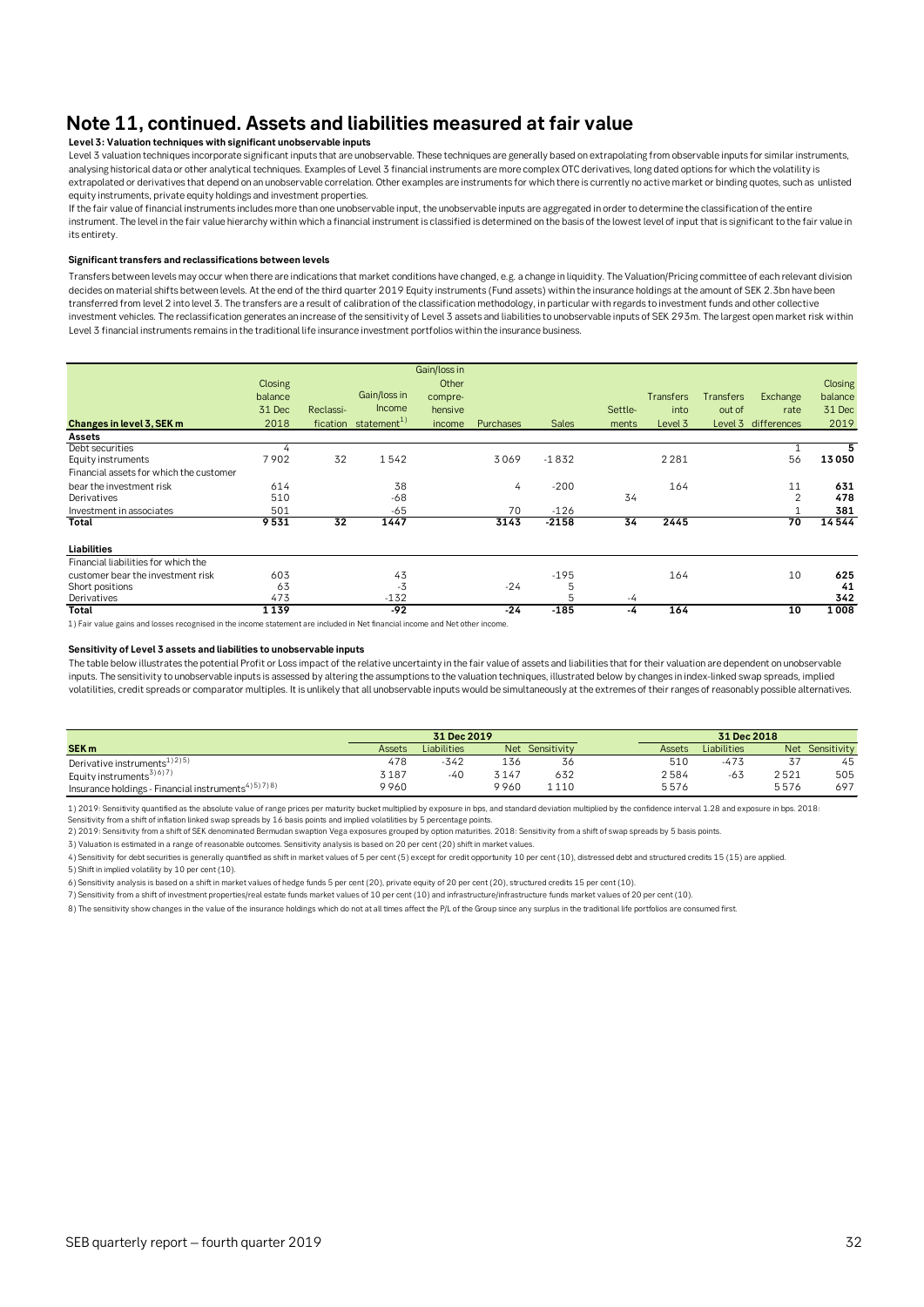<span id="page-32-0"></span>

| Note 12 Exposure and expected credit loss (ECL) allowances by stage |  |
|---------------------------------------------------------------------|--|
|---------------------------------------------------------------------|--|

|                                                          | 31 Dec         | <b>31 Dec</b>  |
|----------------------------------------------------------|----------------|----------------|
| <b>SEK m</b>                                             | 2019           | 2018           |
| Stage 1 (12-month ECL)                                   |                |                |
| Debt securities                                          | 14589          | 16337          |
| Loans <sup>1</sup>                                       | 1623030        | 1552954        |
| Financial guarantees and Loan commitments                | 636447         | 602884         |
| Gross carrying amounts/Nominal amounts Stage 1           | 2274066        | 2172175        |
| Debt securities                                          | -1             | $-1$           |
| Loans $1)$                                               | $-643$         | $-643$         |
| Financial guarantees and Loan commitments                | $-189$         | $-195$         |
| <b>ECL allowances Stage 1</b>                            | -832           | -838           |
| Debt securities                                          | 14588          | 16336          |
| Loans $1)$                                               | 1622387        | 1552311        |
| Financial guarantees and Loan commitments                | 636258         | 602689         |
| Carrying amounts/Net amounts Stage 1                     | 2273234        | 2171337        |
|                                                          |                |                |
| Stage 2 (lifetime ECL)<br>Loans $^{1/2)}$                |                |                |
| Financial guarantees and Loan commitments                | 72459          | 70125          |
| Gross carrying amounts/Nominal amounts Stage 2           | 13900<br>86360 | 16712<br>86837 |
|                                                          |                |                |
| Loans $^{1/2)}$                                          | $-1058$        | $-1364$        |
| Financial guarantees and Loan commitments                | $-127$         | -240           |
| <b>ECL allowances Stage 2</b>                            | $-1185$        | $-1605$        |
| Loans <sup>1)2)</sup>                                    | 71401          | 68761          |
| Financial guarantees and Loan commitments                | 13773          | 16472          |
| Carrying amounts/Net amounts Stage 2                     | 85174          | 85233          |
|                                                          |                |                |
| Stage 3 (credit impaired/lifetime ECL)<br>Loans $^{1)3}$ | 11396          | 8158           |
| Financial guarantees and Loan commitments                | 441            | 242            |
| Gross carrying amounts/Nominal amounts Stage 3           | 11836          | 8400           |
| Loans <sup>13)</sup>                                     | $-5211$        | $-3331$        |
| Financial guarantees and Loan commitments                | $-138$         | -38            |
| <b>ECL allowances Stage 3</b>                            | $-5349$        | -3370          |
| Loans <sup>133</sup>                                     | 6184           | 4827           |
| Financial guarantees and Loan commitments                | 303            | 203            |
| Carrying amounts/Net amounts Stage 3                     | 6487           | 5030           |

The note continues on the next page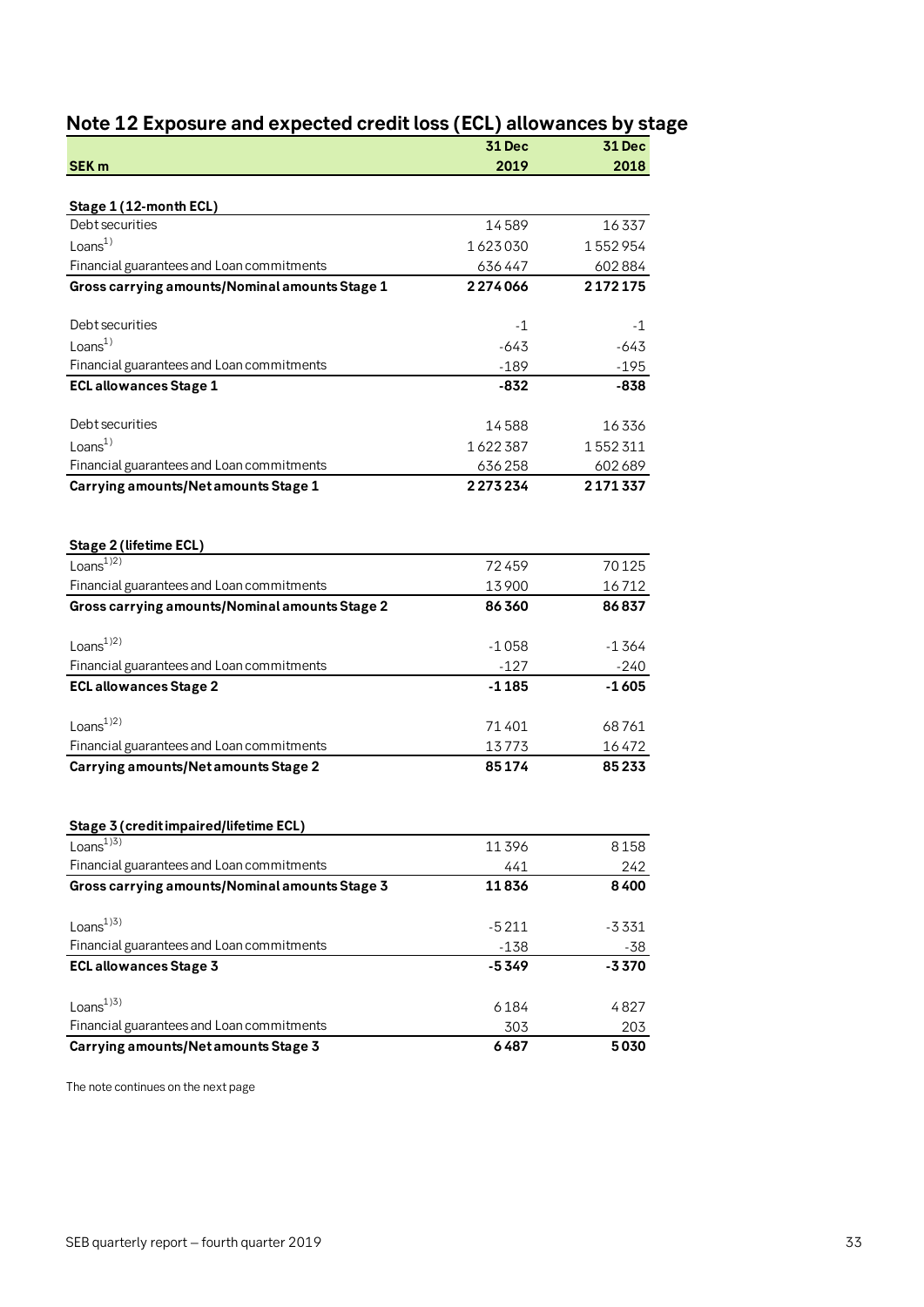# **Note 12, continued. Exposure and expected credit loss (ECL) allowances by stage**

|                                           | <b>31 Dec</b> | <b>31 Dec</b> |
|-------------------------------------------|---------------|---------------|
| SEK <sub>m</sub>                          | 2019          | 2018          |
|                                           |               |               |
| Total                                     |               |               |
| Debt securities                           | 14589         | 16337         |
| Loans <sup>1)2)3)</sup>                   | 1706885       | 1631237       |
| Financial guarantees and Loan commitments | 650788        | 619838        |
| Gross carrying amounts/Nominal amounts    | 2372262       | 2267412       |
|                                           |               |               |
| Debt securities                           | $-1$          | $-1$          |
| Loans <sup>1</sup> (2)3)                  | $-6912$       | $-5338$       |
| Financial guarantees and Loan commitments | -454          | -474          |
| <b>ECL allowances</b>                     | $-7367$       | $-5813$       |
|                                           |               |               |
| Debt securities                           | 14588         | 16336         |
| Loans <sup>1)2)3)</sup>                   | 1699972       | 1625899       |
| Financial guarantees and Loan commitments | 650335        | 619365        |
| Carrying amounts/Net amounts              | 2364895       | 2 2 6 1 6 0 0 |

1) Excluding demand deposits credit institutions and including trade and client receivables presented as other assets.

2) Whereof gross carrying amounts SEK 1,372m (1,169) and ECL allowances SEK 2m (2) under Lifetime ECLs -simplified approach for trade receivables.

3) Whereof gross carrying amounts SEK 2,309m (1,281) and ECL allowances SEK 1,002m (349) for Purchased or Originated Credit Impaired loans.

The table shows gross carrying amounts for exposures on balance and nominal amounts for exposures off-balance divided by stage as a mean to put ECL allowances in context to overall exposure levels. For trade receivables a simplified approach based on past-due information is used to calculate loss allowances.

| Stage 3 loans / Total loans, gross, % | 0.67  | 0.50  |
|---------------------------------------|-------|-------|
| Stage 3 loans / Total loans, net, %   | 0.36  | 0.30  |
| ECL coverage ratio Stage 1, %         | 0.04  | 0.04  |
| ECL coverage ratio Stage 2, %         | 1.37  | 1.85  |
| ECL coverage ratio Stage 3, %         | 45.19 | 40.11 |
| ECL coverage ratio, %                 | 0.31  | 0.26  |
|                                       |       |       |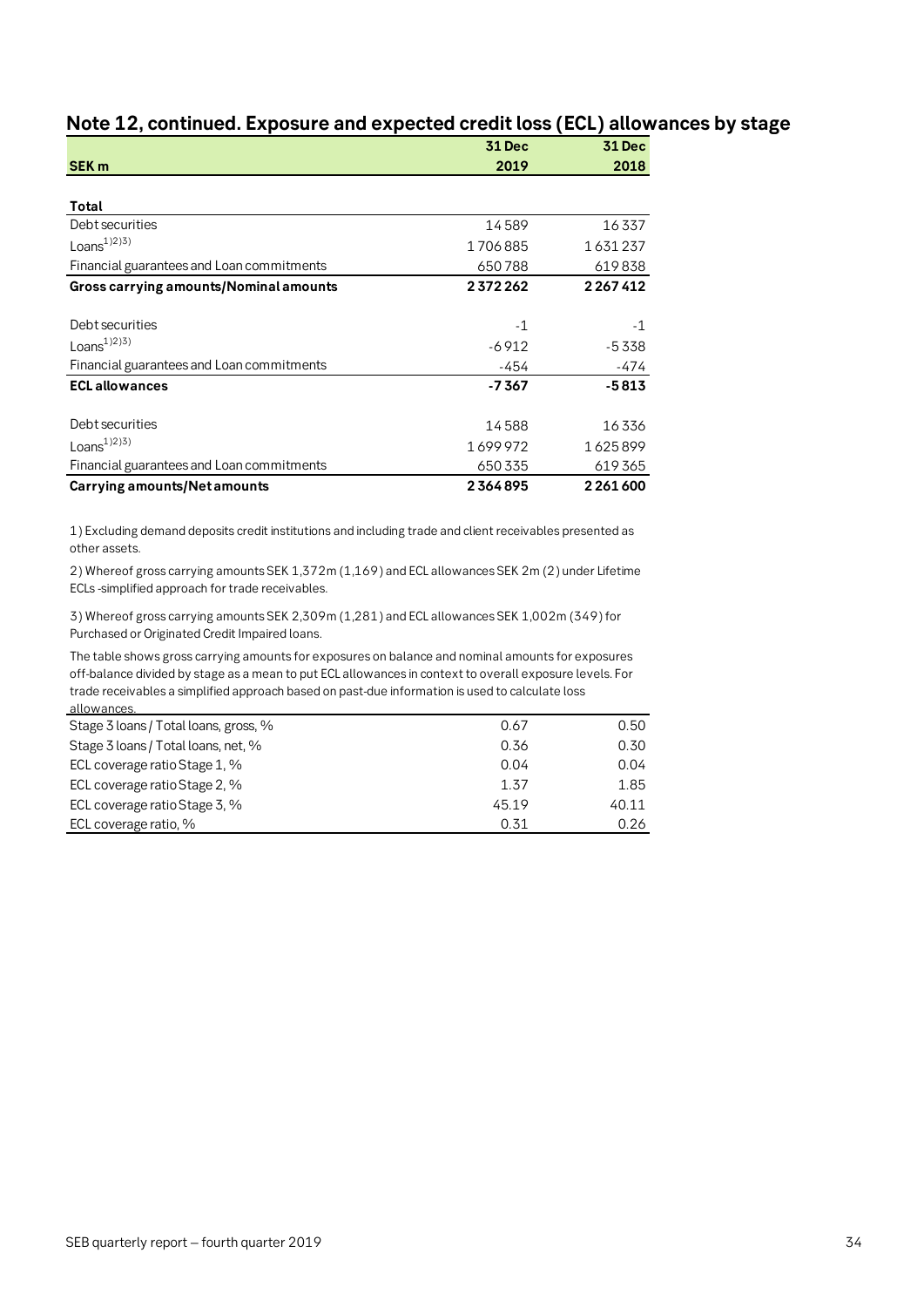|                                                                                                                                 | Stage 1<br>$(12$ -month | <b>Stage 2</b> | Stage 3<br>(credit<br>impaired/<br>lifetime |              |
|---------------------------------------------------------------------------------------------------------------------------------|-------------------------|----------------|---------------------------------------------|--------------|
| <b>SEK m</b>                                                                                                                    | ECL)                    | (lifetime ECL) | ECL)                                        | <b>Total</b> |
| <b>Loans and Debt securities</b>                                                                                                |                         |                |                                             |              |
| ECL allowance as of 31 December 2018                                                                                            | 643                     | 1364           | 3331                                        | 5339         |
| New and derecognised financial assets, net                                                                                      | 366                     | $-78$          | 77                                          | 365          |
| Changes due to change in credit risk                                                                                            | $-370$                  | $-257$         | 2606                                        | 1979         |
| Changes due to modifications                                                                                                    |                         | 16             | $\Omega$                                    | 16           |
| Changes due to methodology change                                                                                               | $-8$                    | $-15$          | $-8$                                        | $-31$        |
| Decreases in ECL allowances due to write-offs                                                                                   |                         |                | $-845$                                      | $-845$       |
| Exchange rate differences                                                                                                       | 12                      | 29             | 49                                          | 90           |
| ECL allowance as of 31 December 2019                                                                                            | 644                     | 1058           | 5211                                        | 6913         |
| Financial guarantees and Loan commitments<br>ECL allowance as of 31 December 2018<br>New and derecognised financial assets, net | 195<br>56               | 240<br>$-74$   | 38<br>$-5$                                  | 474<br>$-24$ |
| Changes due to change in credit risk                                                                                            | $-67$                   | $-47$          | 107                                         | $-7$         |
| Changes due to modifications                                                                                                    |                         | 0              |                                             | 0            |
| Changes due to methodology change                                                                                               | $-1$                    | $-2$           | $-1$                                        | $-3$         |
| Decreases in ECL allowances due to write-offs                                                                                   |                         |                |                                             |              |
| Exchange rate differences                                                                                                       | 6<br>189                | 9<br>127       | $-2$<br>138                                 | 13<br>454    |
| ECL allowance as of 31 December 2019<br>Total Loans, Debt securities, Financial guarantees and<br>Loan commitments              |                         |                |                                             |              |
| ECL allowance as of 31 December 2018                                                                                            | 838                     | 1605           | 3370                                        | 5813         |
| New and derecognised financial assets, net                                                                                      | 422                     | $-152$         | 72                                          | 342          |
| Changes due to change in credit risk                                                                                            | $-437$                  | $-304$         | 2713                                        | 1972         |
| Changes due to modifications                                                                                                    |                         | 16             | $\mathsf{O}\xspace$                         | 16           |
| Changes due to methodology change                                                                                               | $-9$                    | $-17$          | -8                                          | -34          |
| Decreases in ECL allowances due to write-offs                                                                                   |                         |                | $-845$                                      | -845         |
| Exchange rate differences                                                                                                       | 18                      | 38             | 47                                          | 103          |
| ECL allowance as of 31 December 2019                                                                                            | 832                     | 1185           | 5349                                        | 7367         |

# <span id="page-34-0"></span>**Note 13 Movements in allowances for expected credit losses (ECL)**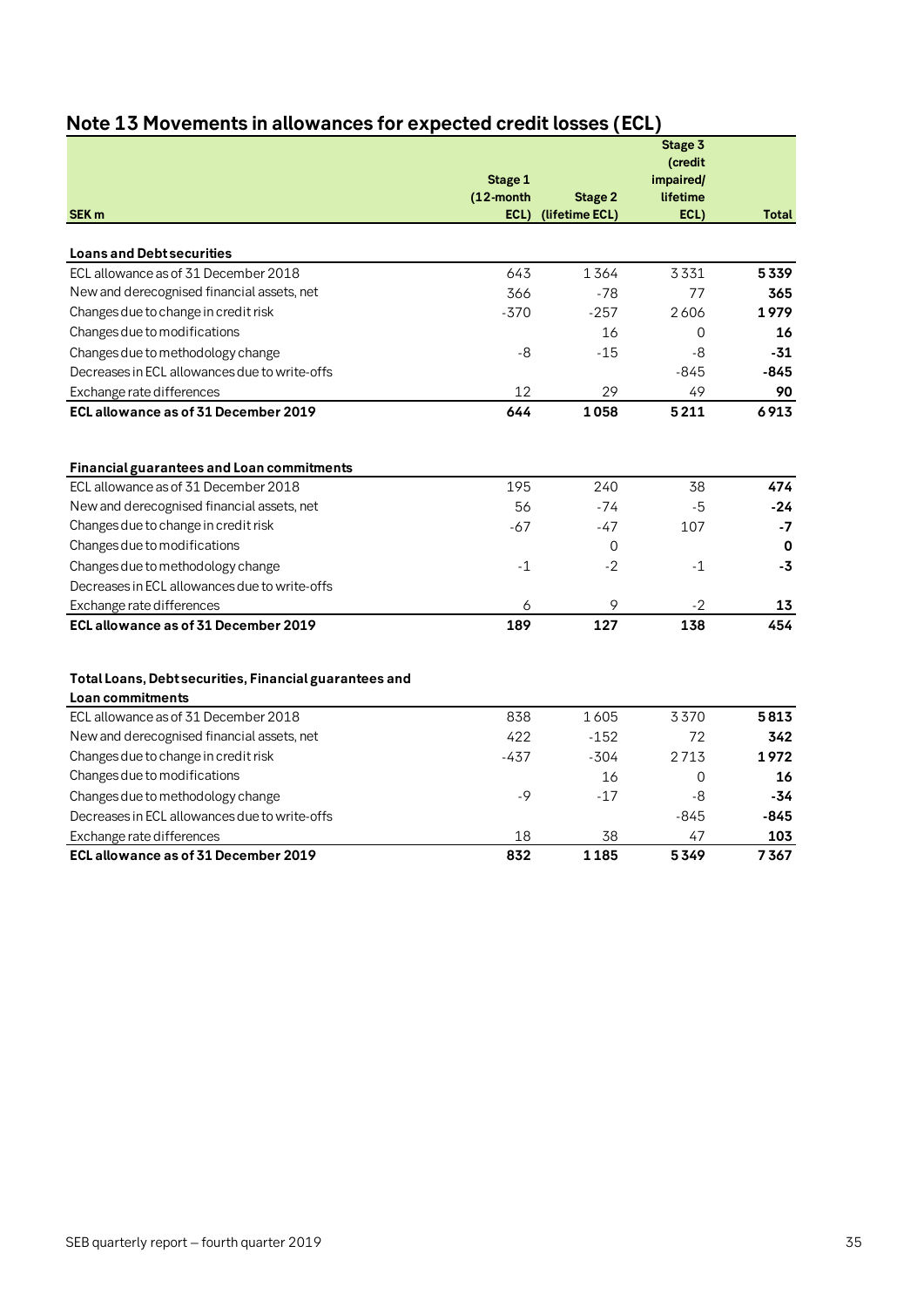# <span id="page-35-0"></span>**Note 14 Loans and expected credit loss (ECL) allowances by industry**

|                                    |                      |                               |                      |                  | <b>ECL allowances</b> |                      |                      |                    | <b>Netcarrying</b> |  |
|------------------------------------|----------------------|-------------------------------|----------------------|------------------|-----------------------|----------------------|----------------------|--------------------|--------------------|--|
|                                    |                      | <b>Gross carrying amounts</b> | Stage 3              |                  |                       |                      | Stage 3              |                    | amount             |  |
|                                    | Stage 1<br>(12-month | Stage 2<br>(lifetime          | (credit<br>impaired/ |                  | Stage 1<br>(12-month  | Stage 2<br>(lifetime | (credit<br>impaired/ |                    |                    |  |
| SEK <sub>m</sub>                   | ECL)                 |                               | ECL) lifetime ECL)   | <b>Total</b>     | ECL)                  |                      | ECL) lifetime ECL)   | <b>Total</b>       | <b>Total</b>       |  |
|                                    |                      |                               |                      |                  |                       |                      |                      |                    |                    |  |
| 31 Dec 2019<br><b>Banks</b>        | 64952                | 1665                          | 0                    | 66617            | -5                    | $-2$                 | 0                    | $-7$               | 66 610             |  |
|                                    |                      |                               |                      |                  |                       |                      |                      |                    |                    |  |
| Finance and insurance              | 111610               | 960                           | 57                   | 112627           | $-33$                 | $-10$                | $-5$                 | $-49$              | 112579             |  |
| Wholesale and retail               | 78052                | 3080                          | 1092                 | 82224            | $-48$                 | $-38$                | $-706$               | $-792$             | 81433              |  |
| Transportation                     | 35169                | 581                           | 41                   | 35791            | $-17$                 | $-4$                 | $-14$                | $-35$              | 35757              |  |
| Shipping                           | 54975                | 1871                          | 1771                 | 58 616           | $-24$                 | $-11$                | $-669$               | $-704$             | 57912              |  |
| Business and household services    | 136838               | 9673                          | 843                  | 147 354          | $-154$                | $-408$               | $-421$               | $-983$             | 146372             |  |
| Construction                       | 11 201               | 1083                          | 201                  | 12484            | -8                    | $-9$                 | $-83$                | $-101$             | 12384              |  |
| Manufacturing                      | 97737                | 3280                          | 2671                 | 103688           | $-56$                 | $-44$                | $-1331$              | $-1431$            | 102 257            |  |
| Agriculture, forestry and fishing  | 21654                | 1501                          | 190                  | 23345            | $-8$                  | $-7$                 | $-44$                | $-58$              | 23 28 7            |  |
| Mining, oil and gas extraction     | 26608                | 5695                          | 1343                 | 33645            | $-12$                 | $-53$                | $-558$               | $-624$             | 33021              |  |
| Electricity, gas and water supply  | 43940                | 407                           | 211                  | 44558            | $-17$                 | $-34$                | $-78$                | $-129$             | 44429              |  |
| Other                              | 39564                | 2762                          | 151                  | 42477            | $-22$                 | -46                  | -49                  | $-117$             | 42 360             |  |
| Corporates                         | 657347               | 30894                         | 8571                 | 696812           | -398                  | -666                 | $-3959$              | $-5022$            | 691789             |  |
| Commercial real estate management  | 150747               | 2287                          | 377                  | 153410           | $-14$                 | $-12$                | $-140$               | $-166$             | 153244             |  |
| Residential real estate management | 114923               | 1804                          | 48                   | 116775           | -8                    | $-1$                 | $-1$                 | $-10$              | 116765             |  |
| <b>Real Estate Management</b>      | 265670               | 4091                          | 425                  | 270186           | $-22$                 | $-13$                | $-141$               | $-176$             | 270009             |  |
| Housing co-operative associations  | 52598                | 7410                          | 3                    | 60011            | 0                     | 0                    | $-2$                 | -3                 | 60008              |  |
| <b>Public Administration</b>       | 15284                | 276                           | 53                   | 15613            | -1                    | -4                   | $-2$                 | -6                 | 15607              |  |
|                                    |                      |                               |                      |                  |                       |                      |                      |                    |                    |  |
| Household mortgages                | 527100               | 22765                         | 1137                 | 551003           | $-49$                 | $-136$               | $-360$               | $-546$             | 550 457            |  |
| Other<br>Households                | 40079<br>567179      | 5358<br>28124                 | 1207<br>2344         | 46644<br>597646  | $-167$<br>$-216$      | $-239$<br>$-375$     | $-747$<br>$-1107$    | $-1153$<br>$-1698$ | 45491<br>595948    |  |
|                                    |                      |                               |                      |                  |                       |                      |                      |                    |                    |  |
| <b>TOTAL</b>                       | 1623030              | 72459                         | 11396                | 1706885          | $-643$                | $-1059$              | $-5212$              | $-6913$            | 1699972            |  |
| 31 Dec 2018 <sup>1)</sup>          |                      |                               |                      |                  |                       |                      |                      |                    |                    |  |
| <b>Banks</b>                       | 97795                | 900                           | 0                    | 98695            | $-2$                  | $-2$                 | 0                    | -4                 | 98691              |  |
| Finance and insurance              | 97505                | 660                           | 15                   | 98180            | $-17$                 | $-4$                 | $-11$                | $-32$              | 98148              |  |
| Wholesale and retail               | 77427                | 3120                          | 550                  | 81097            | $-42$                 | $-82$                | $-181$               | $-306$             | 80792              |  |
| Transportation                     | 34437                | 691                           | 105                  | 35232            | $-14$                 | $-7$                 | $-77$                | $-97$              | 35135              |  |
| Shipping                           | 50121                | 963                           | 1694                 | 52779            | $-18$                 | $-5$                 | $-407$               | $-430$             | 52349              |  |
| Business and household services    | 140094               | 7035                          | 862                  | 147991           | $-143$                | $-227$               | $-351$               | $-721$             | 147271             |  |
| Construction                       | 9981                 | 1281                          | 223                  | 11486            | $-7$                  | $-14$                | $-47$                | $-68$              | 11418              |  |
| Manufacturing                      | 90701                | 3642                          | 730                  | 95073            | $-82$                 | $-73$                | $-529$               | $-683$             | 94390              |  |
| Agriculture, forestry and fishing  | 19859                | 1258                          | 128                  | 21245            | -8                    | $-7$                 | $-40$                | $-55$              | 21 190             |  |
| Mining, oil and gas extraction     | 14615                | 6046                          | 530                  | 21 1 9 1         | $-30$                 | $-421$               | $-97$                | $-548$             | 20644              |  |
| Electricity, gas and water supply  | 38990                | 761                           | 2                    | 39752            | $-15$                 | -44                  | 0                    | $-60$              | 39692              |  |
| Other                              | 44385                | 2857                          | 115                  | 47357            | $-57$                 | $-72$                | $-237$               | $-366$             | 46991              |  |
| Corporates                         | 618115               | 28314                         | 4955                 | 651384           | $-433$                | -956                 | -1977                | $-3365$            | 648019             |  |
| Commercial real estate management  | 142857               | 2750                          | 561                  | 146169           | $-17$                 | $-19$                | $-188$               | $-224$             | 145945             |  |
| Residential real estate management | 90985                | 824                           | 87                   | 91897            | $-5$                  | $-1$                 | $-31$                | $-37$              | 91860              |  |
| <b>Real Estate Management</b>      | 233843               | 3574                          | 648                  | 238065           | $-23$                 | -19                  | $-219$               | $-261$             | 237805             |  |
| Housing co-operative associations  | 54807                | 8695                          | 0                    | 63502            | $-1$                  | 0                    | $-2$                 | -4                 | 63498              |  |
| <b>Public Administration</b>       | 13013                | 280                           | 2                    | 13296            | $-1$                  | -4                   | $-2$                 | -7                 | 13289              |  |
|                                    |                      |                               |                      |                  |                       |                      |                      |                    |                    |  |
| Household mortgages                | 497 351              | 23132                         | 1374                 | 521856           | $-54$                 | $-148$               | $-422$               | $-623$             | 521233             |  |
| Other<br>Households                | 38029<br>535381      | 5230<br>28362                 | 1179<br>2552         | 44438<br>566 295 | $-129$<br>$-182$      | $-236$<br>-383       | $-710$<br>-1 132     | $-1074$<br>$-1698$ | 43364<br>564 597   |  |
|                                    |                      |                               |                      |                  |                       |                      |                      |                    |                    |  |
| <b>TOTAL</b>                       | 1552954              | 70125                         | 8158                 | 1631237          | $-643$                | $-1364$              | $-3331$              | $-5338$            | 1625899            |  |

1) Household mortgage lending to the customer segment sole proprietors has been reclassified. As a result the year-end 2018 reported household lending of SEK 528bn has been adjusted to SEK 565bn and the lending volumes in other segments have been reduced accordingly.

Excluding demand deposits credit institutions and including trade and client receivables presented as other assets.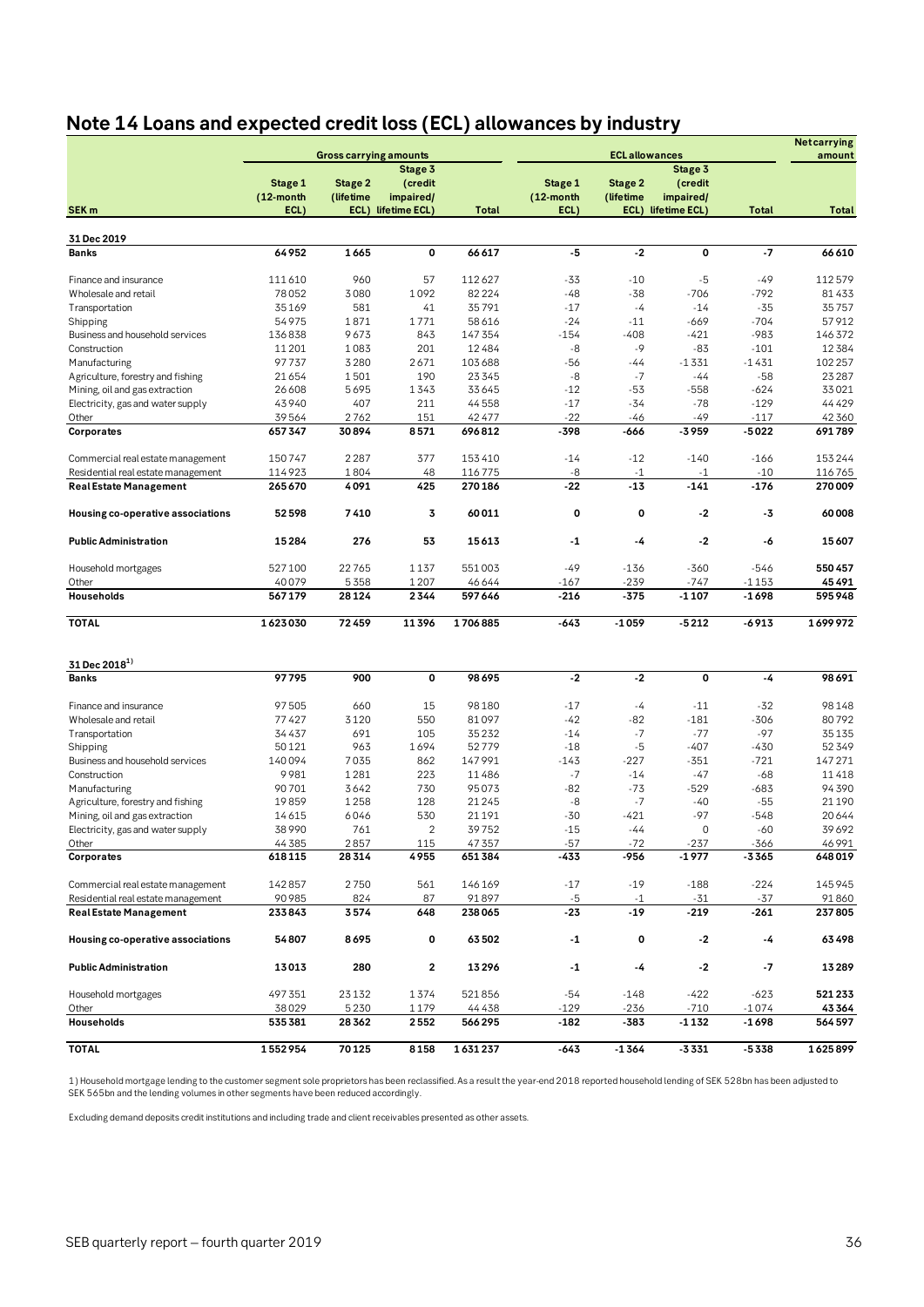# <span id="page-36-0"></span>**SEB consolidated situation**

# <span id="page-36-1"></span>**Note 15 Capital adequacy analysis**

| <b>SEK m</b>                                                         | 31 Dec 2019 | 31 Dec 2018 |
|----------------------------------------------------------------------|-------------|-------------|
|                                                                      |             |             |
| Own funds                                                            |             |             |
| Common Equity Tier 1 capital                                         | 131155      | 125857      |
| Tier 1 capital                                                       | 155398      | 141108      |
| Total own funds                                                      | 173382      | 159331      |
| Own funds requirement                                                |             |             |
| Risk exposure amount                                                 | 745637      | 716498      |
| Expressed as own funds requirement                                   | 59651       | 57320       |
| Common Equity Tier 1 capital ratio                                   | 17.6%       | 17.6%       |
| Tier 1 capital ratio                                                 | 20.8%       | 19.7%       |
| Total capital ratio                                                  | 23.3%       | 22.2%       |
| Own funds in relation to own funds requirement                       | 2.91        | 2.78        |
| Regulatory Common Equity Tier 1 capital requirement including buffer | 11.5%       | 11.2%       |
| of which capital conservation buffer requirement                     | 2.5%        | 2.5%        |
| of which systemic risk buffer requirement                            | 3.0%        | 3.0%        |
| of which countercyclical capital buffer requirement                  | 1.5%        | 1.2%        |
| Common Equity Tier 1 capital available to meet buffer <sup>1)</sup>  | 13.1%       | 13.1%       |
| Leverage ratio                                                       |             |             |
| Exposure measure for leverage ratio calculation                      | 3063481     | 2773608     |
| of which on balance sheet items                                      | 2554625     | 2311250     |
| of which off balance sheet items                                     | 508856      | 462 358     |
| Leverage ratio                                                       | 5.1%        | 5.1%        |
|                                                                      |             |             |

 $1)$  CET1 ratio less minimum capital requirement of 4.5% excluding buffers.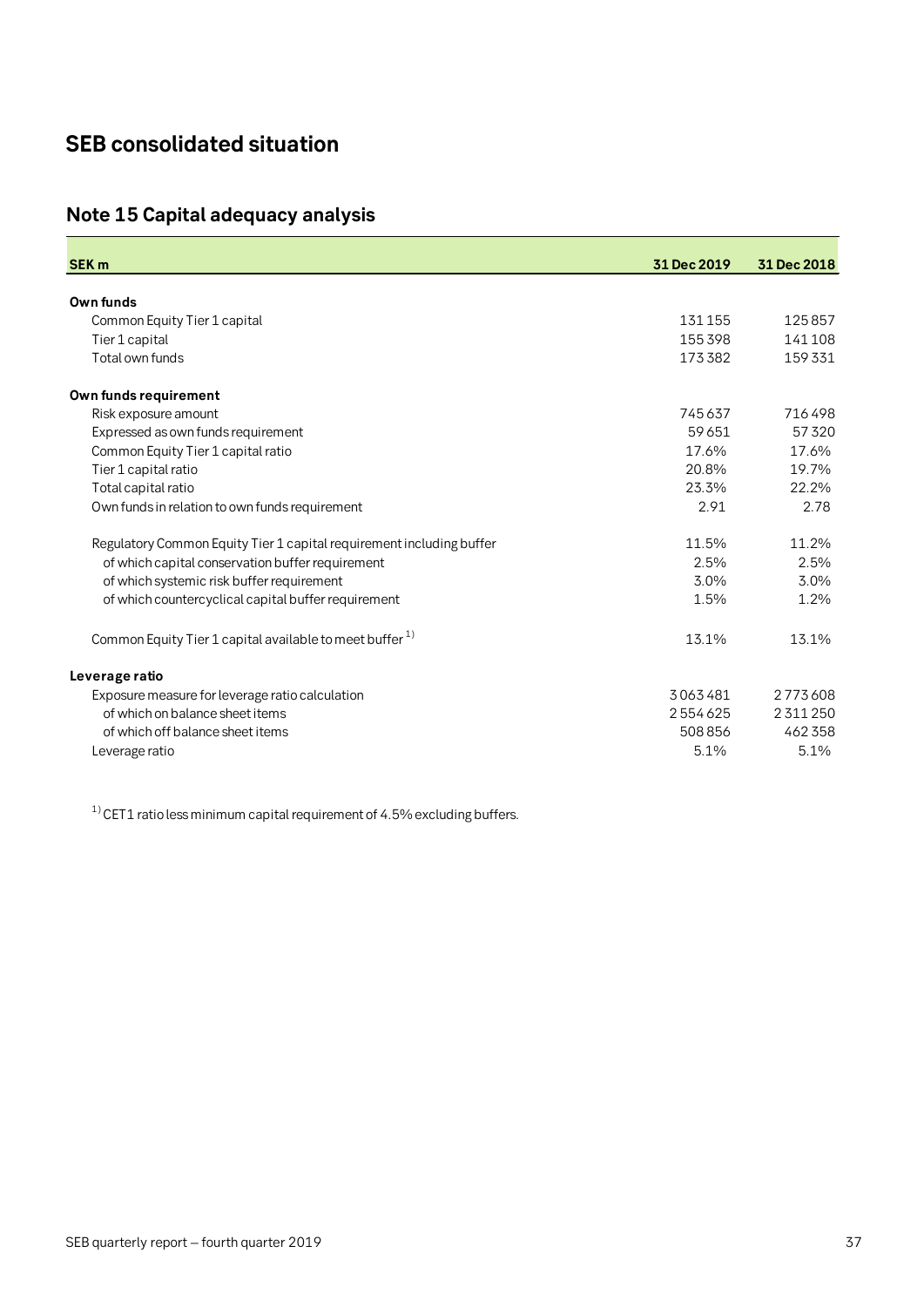# <span id="page-37-0"></span>**Note 16 Own funds**

| <b>SEK m</b>                                                                                      | 31 Dec 2019 | 31 Dec 2018 |
|---------------------------------------------------------------------------------------------------|-------------|-------------|
|                                                                                                   |             |             |
| Shareholders equity according to balance sheet <sup>1)</sup>                                      | 155700      | 148789      |
| Deductions related to the consolidated situation and other foreseeable charges                    | $-14075$    | $-14227$    |
| Common Equity Tier 1 capital before regulatory adjustments <sup>2)</sup>                          | 141626      | 134562      |
| Additional value adjustments                                                                      | $-1033$     | $-868$      |
| Intangible assets                                                                                 | $-6688$     | $-6467$     |
| Fair value reserves related to gains or losses on cash flow hedges                                | $-15$       | $-313$      |
| Negative amounts resulting from the calculation of expected loss amounts                          | $-816$      | $-78$       |
| Gains or losses on liabilities valued at fair value resulting from changes in own credit standing | 19          | 8           |
| Defined-benefit pension fund assets                                                               | $-1761$     | $-816$      |
| Direct and indirect holdings of own CET1 instruments                                              | $-176$      | $-172$      |
| Total regulatory adjustments to Common Equity Tier 1                                              | $-10471$    | $-8705$     |
| <b>Common Equity Tier 1 capital</b>                                                               | 131155      | 125857      |
| Additional Tier 1 instruments                                                                     | 24243       | 15251       |
| Tier 1 capital                                                                                    | 155398      | 141108      |
| Tier 2 instruments                                                                                | 19326       | 18987       |
| Net provisioning amount for IRB-reported exposures                                                | 309         | 436         |
| Holdings of Tier 2 instruments in financial sector entities                                       | $-1650$     | $-1200$     |
| <b>Tier 2 capital</b>                                                                             | 17985       | 18222       |
| <b>Total own funds</b>                                                                            | 173382      | 159 331     |

 $1)$  The Swedish Financial Supervisory Authority has approved SEB's application to use the net profit in measuring own funds on condition that the responsible auditors have reviewed the surplus, that the surplus is calculated in accordance with applicable accounting frameworks, that predictable costs and dividends have been deducted in accordance with EU regulation No 575/2013 (CRR) and that the calculation was made in accordance with EU regulation No 241/2014.

 $^{2)}$  The Common Equity Tier 1 capital is presented on a consolidated basis, and differs from total equity according to IFRS. The insurance business contribution to equity is excluded and there is a dividend deduction calculated according to Regulation (EU) No 575/2013 (CRR).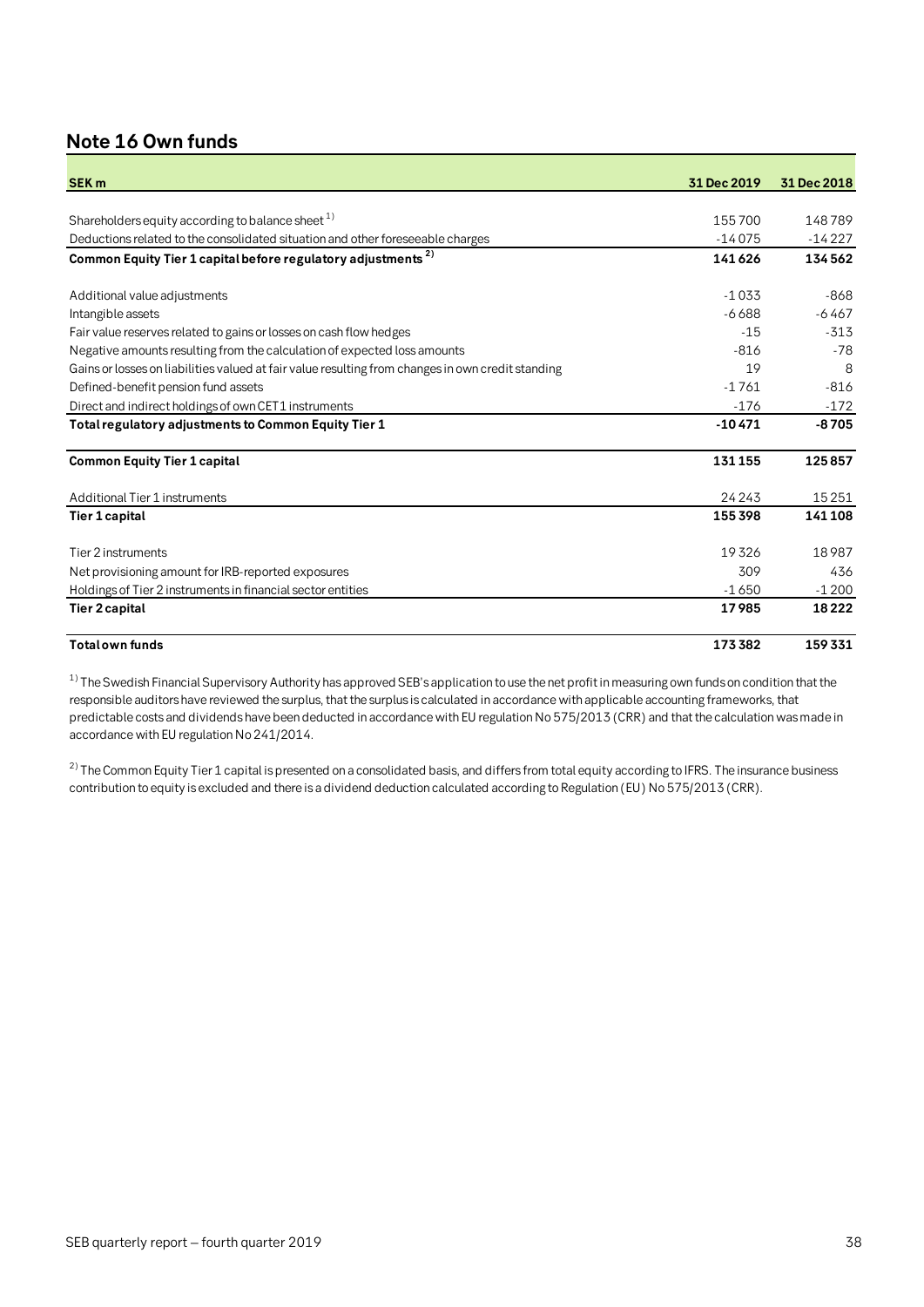### <span id="page-38-0"></span>**Note 17 Risk exposure amount**

| SEK <sub>m</sub>                                                  |                     | 31 Dec 2019                      | 31 Dec 2018         |                                  |  |
|-------------------------------------------------------------------|---------------------|----------------------------------|---------------------|----------------------------------|--|
|                                                                   | <b>Riskexposure</b> | Own funds                        | <b>Riskexposure</b> | Own funds                        |  |
| Credit risk IRB approach                                          |                     | amount requirement <sup>1)</sup> |                     | amount requirement <sup>1)</sup> |  |
| Exposures to central governments or central banks                 | 12283               | 983                              | 11602               | 928                              |  |
| Exposures to institutions                                         | 54 421              | 4354                             | 51033               | 4083                             |  |
| Exposures to corporates                                           | 369055              | 29524                            | 342713              | 27417                            |  |
| Retail exposures                                                  | 67255               | 5380                             | 63171               | 5054                             |  |
| of which secured by immovable property                            | 39616               | 3169                             | 36720               | 2938                             |  |
| of which retail SME                                               | 7094                | 567                              | 7027                | 562                              |  |
| of which other retail exposures                                   | 20546               | 1644                             | 19424               | 1554                             |  |
| Securitisation positions                                          | 1195                | 96                               | 987                 | 79                               |  |
| <b>Total IRB approach</b>                                         | 504 210             | 40337                            | 469506              | 37560                            |  |
| Credit risk standardised approach                                 |                     |                                  |                     |                                  |  |
| Exposures to central governments or central banks                 | 1361                | 109                              | 2241                | 179                              |  |
| Exposures to institutions                                         | 1057                | 85                               | 649                 | 52                               |  |
| Exposures to corporates                                           | 6505                | 520                              | 14539               | 1163                             |  |
| Retail exposures                                                  | 13691               | 1095                             | 13310               | 1065                             |  |
| Exposures secured by mortgages on immovable property              | 2278                | 182                              | 2184                | 175                              |  |
| Exposures in default                                              | 82                  | 7                                | 168                 | 13                               |  |
| Exposures associated with particularly high risk                  | 933                 | 75                               | 761                 | 61                               |  |
| Exposures in the form of collective investment undertakings (CIU) | 58                  | 5                                | 45                  | $\overline{4}$                   |  |
| Equity exposures                                                  | 3589                | 287                              | 4045                | 324                              |  |
| Other items                                                       | 10735               | 859                              | 5885                | 471                              |  |
| Total standardised approach                                       | 40 290              | 3223                             | 43827               | 3506                             |  |
| Marketrisk                                                        |                     |                                  |                     |                                  |  |
| Trading book exposures where internal models are applied          | 21 1 9 5            | 1696                             | 25020               | 2002                             |  |
| Trading book exposures applying standardised approaches           | 6913                | 553                              | 7711                | 617                              |  |
| Foreign exchange rate risk                                        | 0                   | 0                                | 2889                | 231                              |  |
| <b>Total market risk</b>                                          | 28 107              | 2249                             | 35620               | 2850                             |  |
| Other own funds requirements                                      |                     |                                  |                     |                                  |  |
| Operational risk advanced measurement approach                    | 47444               | 3796                             | 47151               | 3772                             |  |
| Settlement risk                                                   | $\mathbf 0$         |                                  | 9                   | 1                                |  |
| Credit value adjustment                                           | 7932                | 635                              | 7605                | 608                              |  |
| Investment in insurance business                                  | 16633               | 1331                             | 16633               | 1331                             |  |
| Other exposures                                                   | 4870                | 390                              | 4556                | 365                              |  |
| Additional risk exposure amount <sup>2)</sup>                     | 96151               | 7692                             | 91591               | 7327                             |  |
| Total other own funds requirements                                | 173030              | 13842                            | 167545              | 13404                            |  |
| Total                                                             | 745637              | 59651                            | 716498              | 57320                            |  |

 $1)$  Own funds requirement 8% of risk exposure amount according to Regulation (EU) No 575/2013 (CRR).

 $^{2)}$  Additional risk exposure amount according to Article 458, Regulation (EU) No 575/2013 (CRR), for risk-weight floors in the Swedish mortgage portfolio.

# <span id="page-38-1"></span>**Note 18 Average risk-weight**

The following table summarises average risk-weights (risk exposure amount divided by exposure at default, EAD) for exposures, where the risk exposure amount is calculated according to the internal ratings based (IRB) approach. Repos and securities lending transactions are excluded from the analysis, since they carry low risk-weights, and can vary considerably in volume, thus making numbers less comparable.

| IRB reported credit exposures (less repos and securities lending) |             |             |
|-------------------------------------------------------------------|-------------|-------------|
| Average risk-weight                                               | 31 Dec 2019 | 31 Dec 2018 |
|                                                                   |             |             |
| Exposures to central governments or central banks                 | 3.7%        | 3.0%        |
| Exposures to institutions                                         | 24.9%       | 25.4%       |
| Exposures to corporates                                           | 30.2%       | 31.0%       |
| Retail exposures                                                  | 10.3%       | 10.2%       |
| of which secured by immovable property                            | 6.9%        | 6.8%        |
| of which retail SME                                               | 57.3%       | 57.7%       |
| of which other retail exposures                                   | 31.8%       | 30.8%       |
| Securitisation positions                                          | 9.6%        | 9.3%        |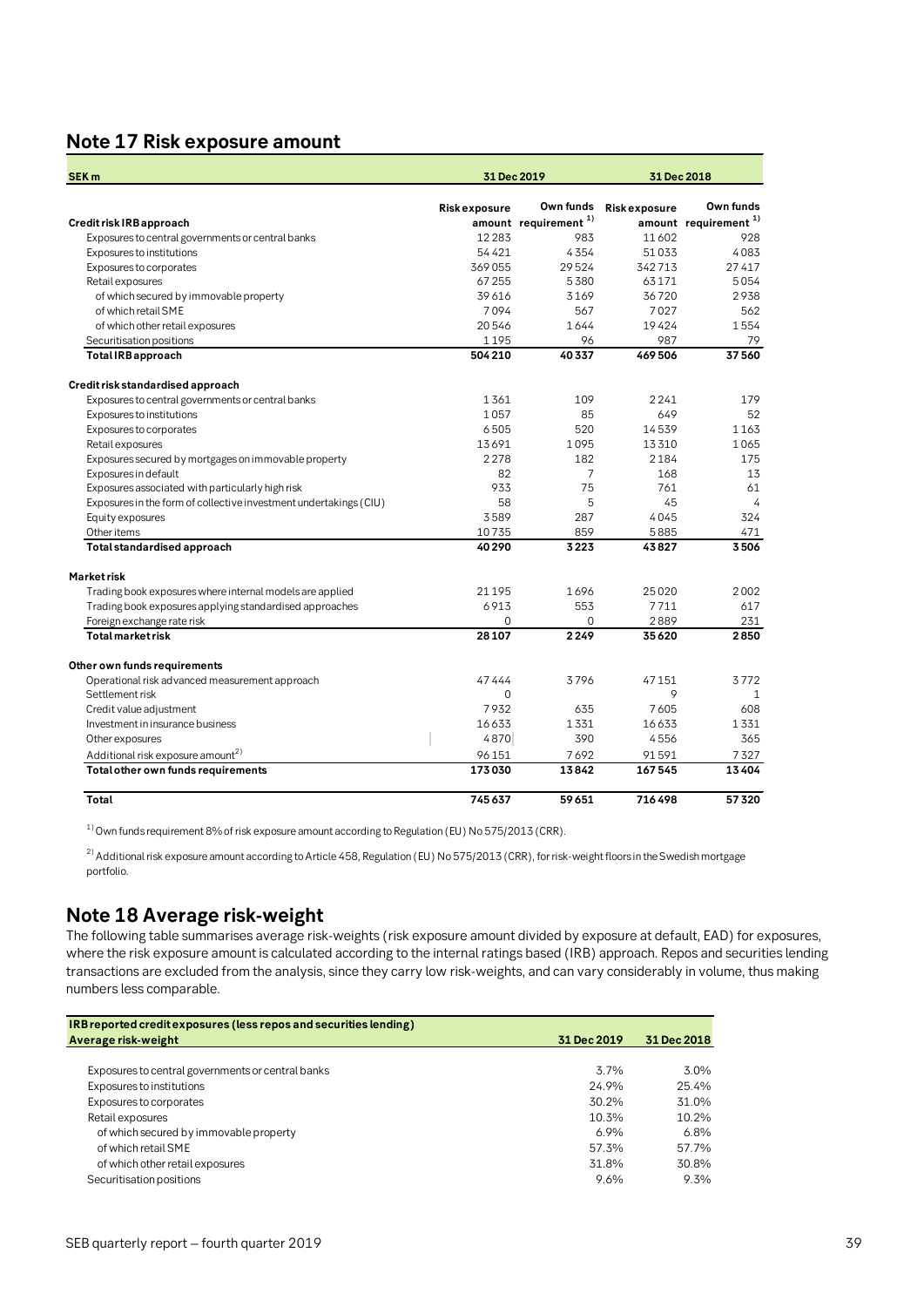### <span id="page-39-1"></span><span id="page-39-0"></span>**Income statement**

| In accordance with FSA regulations        | Q4      | Q3      |        | Q <sub>4</sub> |                |          | Jan-Dec  |                |
|-------------------------------------------|---------|---------|--------|----------------|----------------|----------|----------|----------------|
| <b>SEK m</b>                              | 2019    | 2019    | %      | 2018           | %              | 2019     | 2018     | %              |
| Interest income $^{1)}$                   | 8744    | 8992    | $-3$   | 8532           | $\overline{2}$ | 34826    | 32548    | $\overline{7}$ |
| Leasing income                            | 1459    | 1462    | 0      | 1416           | 3              | 5792     | 5656     | $\overline{2}$ |
| Interest expense <sup>1)</sup>            | $-4213$ | $-4387$ | $-4$   | $-4543$        | $-7$           | $-17217$ | $-16344$ | 5              |
| <b>Dividends</b>                          | 748     | 527     | 42     | 676            | 11             | 5168     | 9130     | $-43$          |
| Fee and commission income                 | 3585    | 3382    | 6      | 3519           | $\mathbf{2}$   | 13544    | 13281    | $\overline{2}$ |
| Fee and commission expense                | $-750$  | $-743$  | 1      | $-825$         | $-9$           | $-3083$  | $-3218$  | $-4$           |
| Net financial income                      | 2182    | 800     | 173    | 1594           | 37             | 5838     | 4574     | 28             |
| Other income                              | 540     | 639     | $-15$  | 77             |                | 1762     | 1770     | 0              |
| <b>Total operating income</b>             | 12296   | 10671   | 15     | 10446          | 18             | 46631    | 47398    | $-2$           |
|                                           |         |         |        |                |                |          |          |                |
| Administrative expenses                   | $-4345$ | $-3917$ | 11     | $-3914$        | 11             | $-16345$ | $-15263$ | $\overline{7}$ |
| Depreciation, amortisation and impairment |         |         |        |                |                |          |          |                |
| of tangible and intangible assets         | $-1464$ | $-1447$ | 1      | $-1386$        | 6              | $-5749$  | $-5512$  | 4              |
| <b>Total operating expenses</b>           | $-5809$ | $-5364$ | 8      | $-5300$        | 10             | $-22094$ | $-20775$ | 6              |
|                                           |         |         |        |                |                |          |          |                |
| <b>Profit before credit losses</b>        | 6487    | 5307    | 22     | 5146           | 26             | 24537    | 26623    | -8             |
|                                           |         |         |        |                |                |          |          |                |
| Net expected credit losses                | $-901$  | $-458$  | 97     | $-296$         |                | $-2044$  | $-1020$  | 100            |
| Impairment of financial assets            |         | $-426$  | $-100$ | $-128 - 100$   |                | $-741$   | $-2928$  | -75            |
| <b>Operating profit</b>                   | 5586    | 4424    | 26     | 4722           | 18             | 21752    | 22675    | $-4$           |
|                                           |         |         |        |                |                |          |          |                |
| Appropriations                            | 1520    | 409     |        | 1561           | -3             | 2694     | 2716     | $-1$           |
| Income tax expense                        | $-1657$ | $-808$  | 105    | $-1366$        | 21             | $-4189$  | $-3789$  | 11             |
| Other taxes                               | 52      | $-5$    |        | 138            | $-62$          | 48       | 118      | $-59$          |
| <b>NET PROFIT</b>                         | 5501    | 4019    | 37     | 5056           | 9              | 20 30 5  | 21720    | $-7$           |

1) The presentation between Interest Income and Interest Expense of financing costs has been aligned with the group presentation. The movement amounted to SEK 1,762m in Q4 2018 and SEK 5,523m for the period January-December 2018.

# <span id="page-39-2"></span>**Statement of comprehensive income**

|                                       | Q <sub>4</sub> | Q <sub>3</sub> |    | Q4           |     |         | Jan-Dec |      |
|---------------------------------------|----------------|----------------|----|--------------|-----|---------|---------|------|
| <b>SEK m</b>                          | 2019           | 2019           | %  | 2018         | %   | 2019    | 2018    | %    |
| <b>NET PROFIT</b>                     | 5501           | 4019           | 37 | 5056         | 9   | 20 30 5 | 21720   | $-7$ |
|                                       |                |                |    |              |     |         |         |      |
| Cash flow hedges                      | 58             | $-28$          |    | $-207 - 128$ |     | $-298$  | $-880$  | -66  |
| Translation of foreign operations     | - 9            | $-1$           |    | - 60         | -84 | 33      | $-11$   |      |
| Items that may subsequently be        |                |                |    |              |     |         |         |      |
| reclassified to the income statement: | 50             | $-29$          |    | $-267 - 118$ |     | $-265$  | - 891   | -70  |
| <b>OTHER COMPREHENSIVE INCOME</b>     | 50             | $-29$          |    | $-267 - 118$ |     | $-265$  | - 891   | -70  |
| <b>TOTAL COMPREHENSIVE INCOME</b>     | 5550           | 3990           | 39 | 4789         | 16  | 20040   | 20829   | -4   |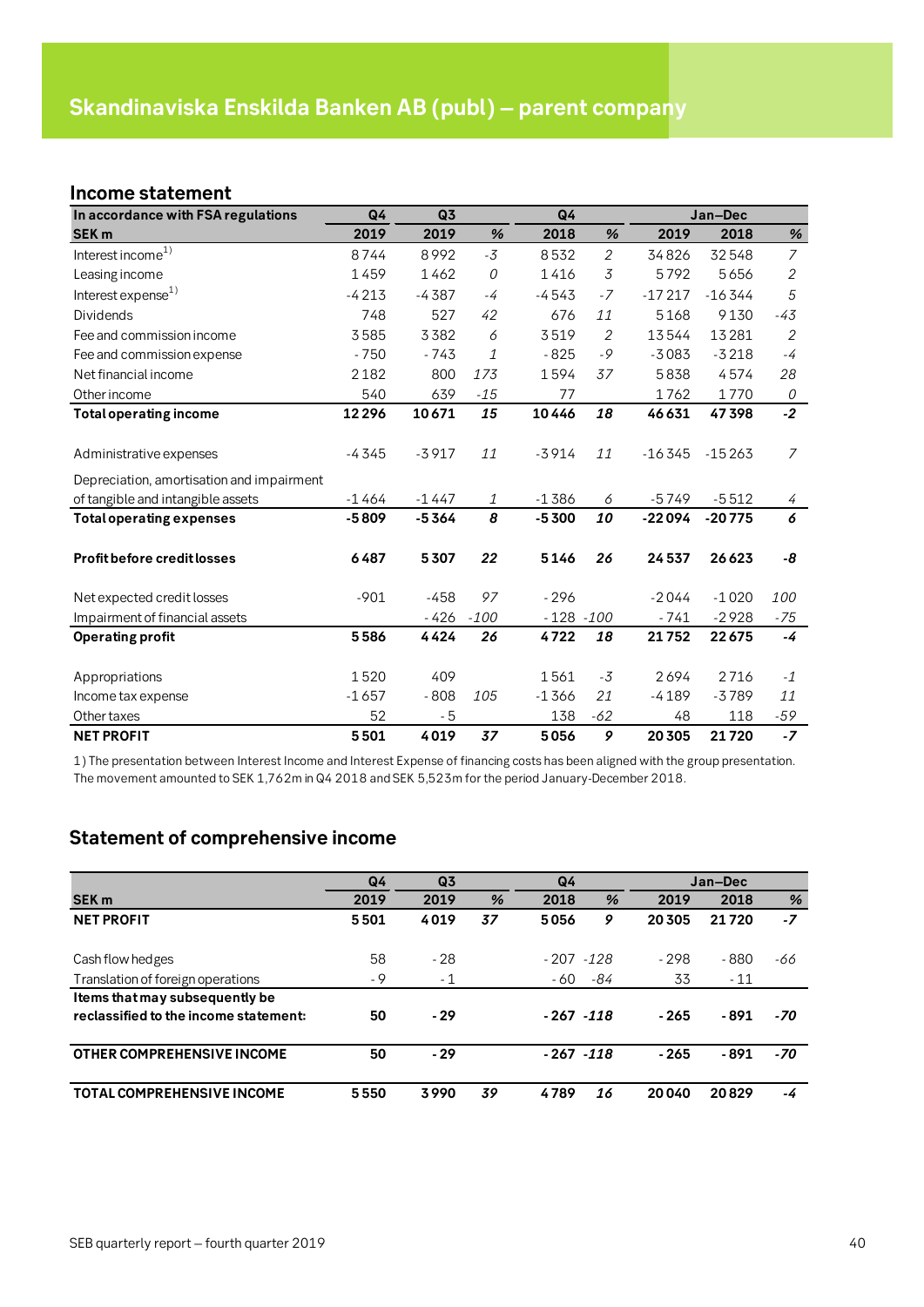# <span id="page-40-0"></span>**Balance sheet, condensed**

|                                                           | 31 Dec  | 31 Dec  |
|-----------------------------------------------------------|---------|---------|
| <b>SEK m</b>                                              | 2019    | 2018    |
| Cash and cash balances with central banks                 | 110104  | 164081  |
| Loans to central banks                                    | 2904    | 29665   |
| Loans to credit institutions                              | 89546   | 90668   |
| Loans to the public                                       | 1601243 | 1410687 |
| Debt securities                                           | 211417  | 119227  |
| Equity instruments                                        | 61802   | 36993   |
| Derivatives                                               | 135713  | 113282  |
| Other assets                                              | 105943  | 113672  |
| <b>TOTAL ASSETS</b>                                       | 2318672 | 2078275 |
|                                                           |         |         |
| Deposits from central banks and credit institutions       | 126891  | 160022  |
| Deposits and borrowings from the public <sup>1)</sup>     | 973834  | 927224  |
| Debt securities issued                                    | 857968  | 680396  |
| Short positions                                           | 27343   | 23144   |
| Derivatives                                               | 119511  | 95269   |
| Other financial liabilities                               | 2449    | 3613    |
| Other liabilities                                         | 72267   | 55059   |
| Untaxed reserves                                          | 19875   | 20855   |
| Equity                                                    | 118535  | 112695  |
| TOTAL LIABILITIES, UNTAXED RESERVES                       |         |         |
| <b>AND EQUITY</b>                                         | 2318672 | 2078275 |
|                                                           |         |         |
| 1) Private and SME deposits covered by deposit guarantee  | 210576  | 202823  |
| Private and SME deposits not covered by deposit guarantee | 110625  | 154785  |
| All other deposits                                        | 652633  | 569616  |
| Total deposits from the public                            | 973834  | 927224  |

# <span id="page-40-1"></span>**Pledged assets and obligations**

|                                    | 31 Dec | 31 Dec |
|------------------------------------|--------|--------|
| <b>SEK m</b>                       | 2019   | 2018   |
| Pledged assets for own liabilities | 486823 | 489784 |
| Other pledged assets               | 86088  | 82072  |
| <b>Pledged assets</b>              | 572911 | 571856 |
|                                    |        |        |
| Contingent liabilities             | 146166 | 134317 |
| Commitments                        | 578619 | 535168 |
| <b>Obligations</b>                 | 724786 | 669486 |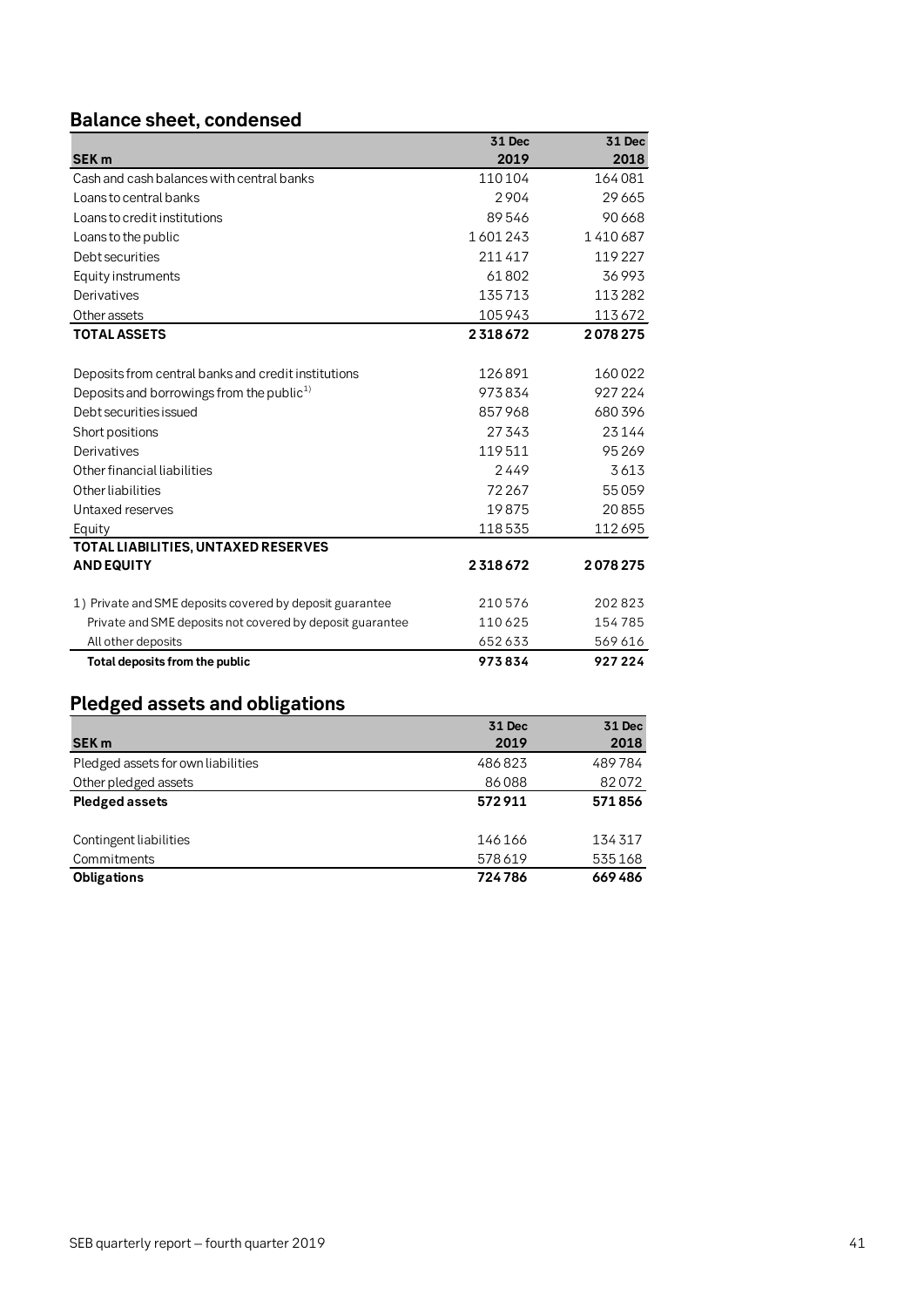# <span id="page-41-0"></span>**Statement of equity**

|                                | 31 Dec  | <b>31 Dec</b> |
|--------------------------------|---------|---------------|
| <b>SEK m</b>                   | 2019    | 2018          |
| Share capital                  | 21942   | 21942         |
| Other restricted reserves      | 13651   | 13298         |
| Equity, restricted             | 35592   | 35 240        |
|                                |         |               |
| Holdings of own shares         | $-2765$ | $-2649$       |
| Other reserves                 | $-259$  | 5             |
| Other non-restricted equity    | 65661   | 58378         |
| Net profit for the year        | 20 30 5 | 21720         |
| Equity, non-restricted $^{1)}$ | 82942   | 77454         |
|                                |         |               |

#### **TOTAL 118 535 112 695**

1) The closing balance is equivalent to Distributable items according to Regulation (EU) No 575/2013 (CRR).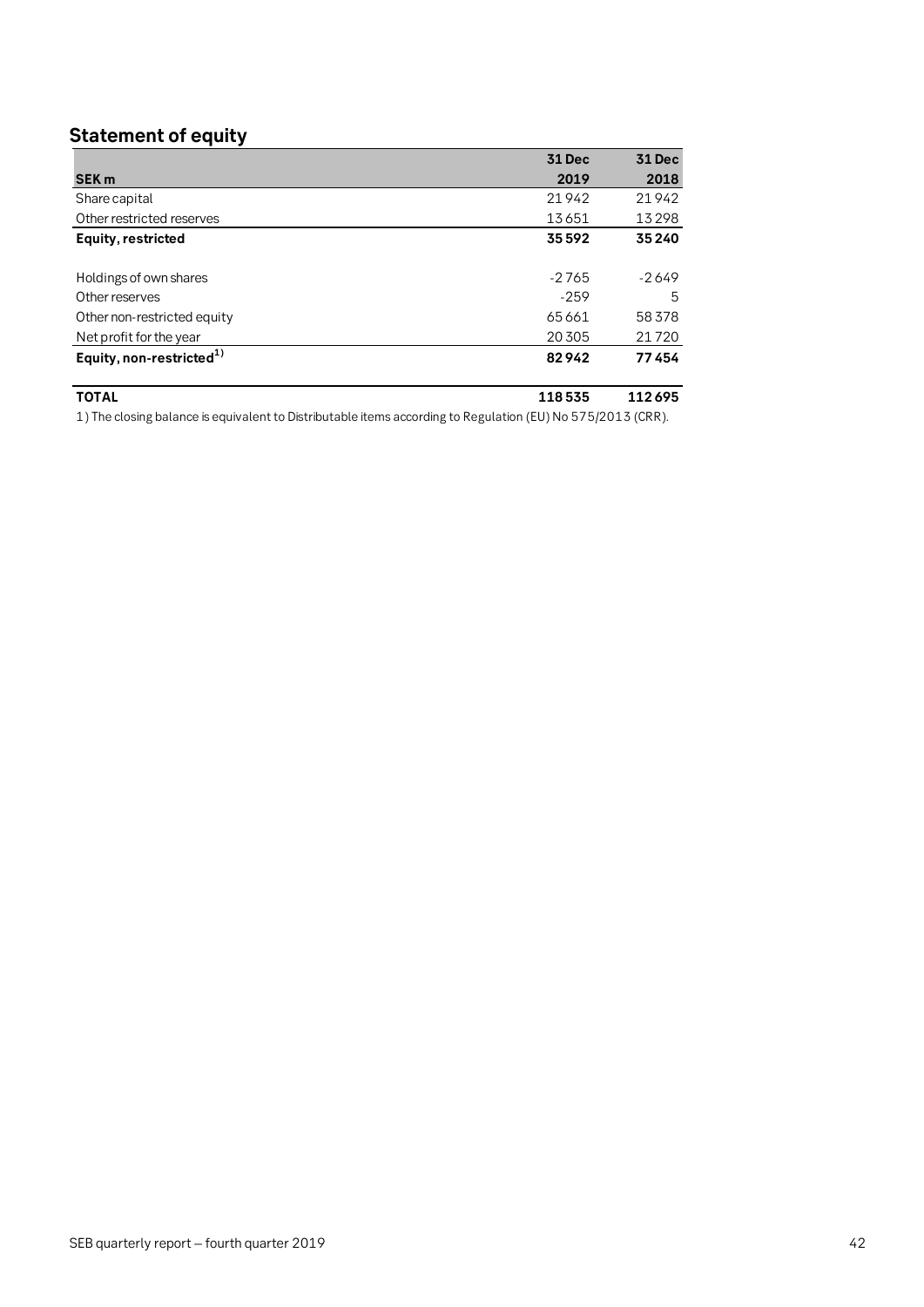# <span id="page-42-0"></span>**Capital adequacy**

| SEK <sub>m</sub>                                                      | 31 Dec 2019 | 31 Dec 2018 |
|-----------------------------------------------------------------------|-------------|-------------|
|                                                                       |             |             |
| Own funds                                                             |             |             |
| Common Equity Tier 1 capital                                          | 113893      | 108336      |
| Tier 1 capital                                                        | 138136      | 123587      |
| Total own funds                                                       | 155921      | 141904      |
| Own funds requirement                                                 |             |             |
| Risk exposure amount                                                  | 668708      | 640442      |
| Expressed as own funds requirement                                    | 53497       | 51 2 35     |
| Common Equity Tier 1 capital ratio                                    | 17.0%       | 16.9%       |
| Tier 1 capital ratio                                                  | 20.7%       | 19.3%       |
| Total capital ratio                                                   | 23.3%       | 22.2%       |
| Own funds in relation to capital requirement                          | 2.91        | 2.77        |
| Regulatory Common Equity Tier 1 capital requirement including buffers | 8.6%        | 8.3%        |
| of which capital conservation buffer requirement                      | 2.5%        | 2.5%        |
| of which countercyclical capital buffer requirement                   | 1.6%        | 1.3%        |
| Common Equity Tier 1 capital available to meet buffers <sup>1)</sup>  | 12.5%       | 12.4%       |

 $1)$  CET1 ratio less minimum capital requirement of 4.5% excluding buffers.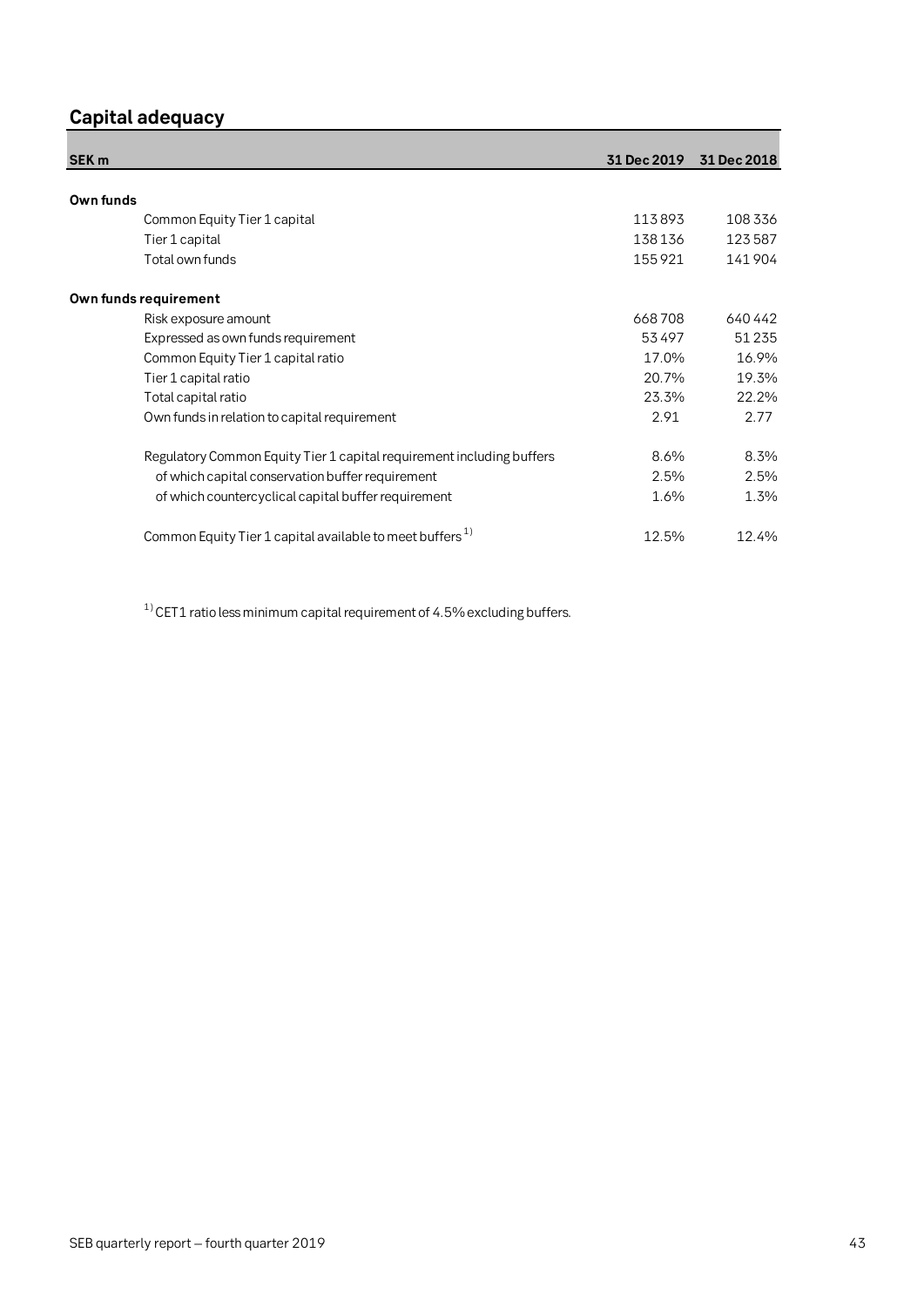# <span id="page-43-0"></span>**Signature of the President**

*The President declares that this financial report for the period 1 January 2019 through 31 December 2019 provides a fair overview of the parent company's and the group's operations, their financial position and results and describe material risks and uncertainties facing the parent company and the group.*

#### **Stockholm, 29 January 2020**

Johan Torgeby *President and Chief Executive Officer*

# <span id="page-43-1"></span>**Auditor's review report**

To the Board of Directors in Skandinaviska Enskilda Banken AB (publ), 502032-9081

#### **Introduction**

We have reviewed condensed interim financial statements (interim report) for Skandinaviska Enskilda Banken AB (publ) as at 31 of December and for the twelve-month period ending as at this date. The Board of Directors and the Chief Executive Officer are responsible for the preparation and presentation of the interim report in accordance with IAS 34 and the Annual Accounts Act for Credit Institutions and Securities Companies. Our responsibility is to express a conclusion on this interim report based on our review.

#### **Scope of review**

We have conducted our review in accordance with the International Standard on Review Engagements ISRE 2410, Review of Interim Financial Information Performed by the Independent Auditor of the Entity. A review consists of making inquiries, primarily to persons responsible for financial and accounting matters, and applying analytical and other review procedures. A review differs from and is substantially less in scope than an audit conducted in accordance with International Standards on Auditing and other generally accepted auditing standards in Sweden. The procedures performed in a review do not enable us to obtain assurance that we would become aware of all significant matters that might be identified in an audit. Accordingly, we do not express an audit opinion.

#### **Conclusion**

Based on our review, nothing has come to our attention that causes us to believe that this interim report is not prepared, in all material respects, in accordance with IAS 34 and the Annual Accounts Act for Credit Institutions and Securities Companies regarding the Group, and in accordance with the Annual Accounts Act for Credit Institutions and Securities Companies regarding the parent company.

#### **Stockholm, 29 January 2020**

Ernst & Young AB

Hamish Mabon *Authorised Public Accountant*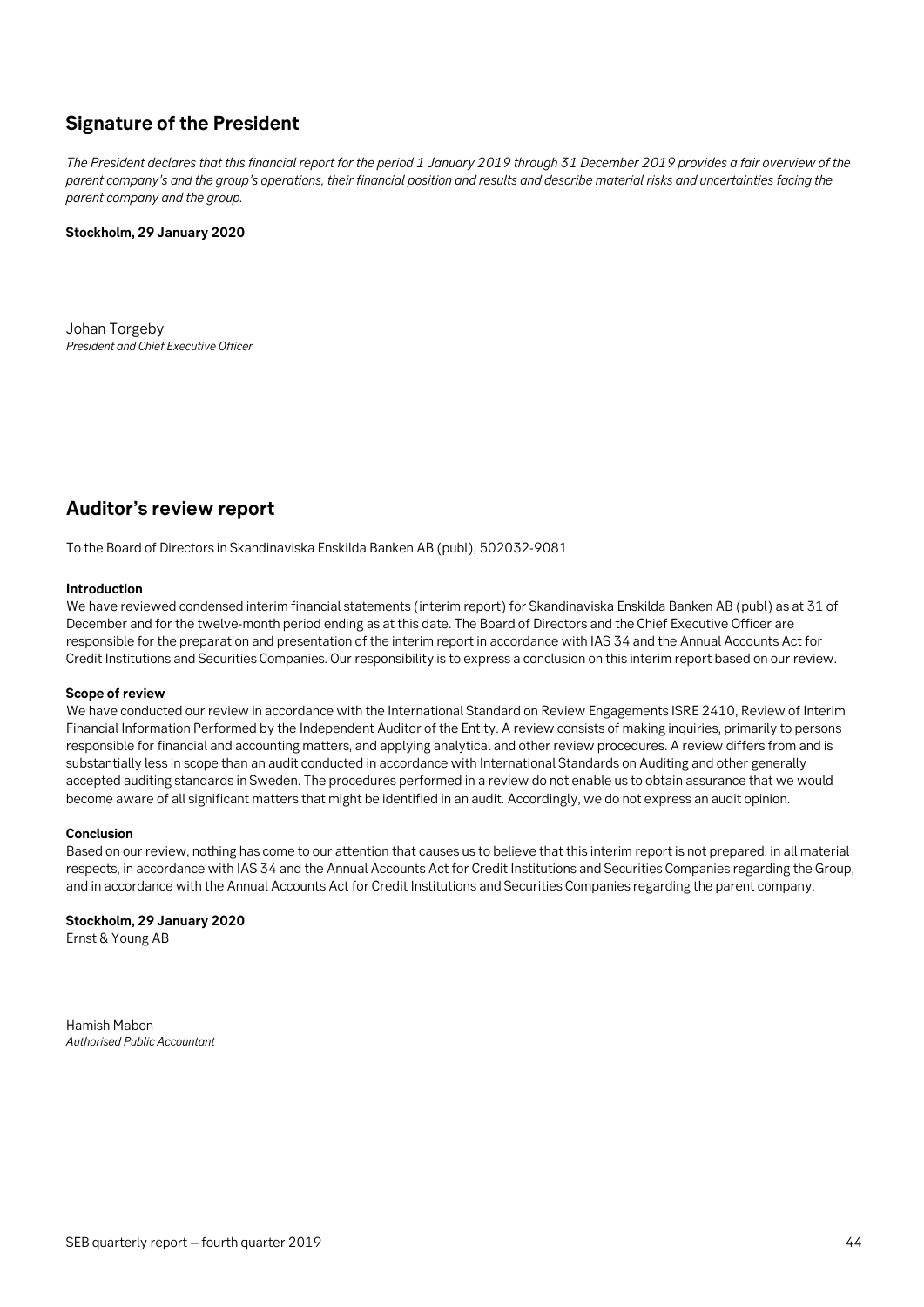# <span id="page-44-0"></span>**Contacts and calendar**

#### **Results presentation and webcasts**

The presentation of the results will be held at 8.30 am, Swedish time, on 29 January 2020, at Kungsträdgårdsgatan 8 with the President and CEO, Johan Torgeby, and the Chief Financial Officer, Masih Yazdi, (in English). The presentation can be followed live on sebgroup.com/ir where a replay will also be available afterwards.

#### **Telephone conference**

The telephone conference at 9.30 am, Swedish time, on 29 January 2020 with the Chief Financial Officer, Masih Yazdi, and the Head of Investor Relations, Christoffer Geijer, can be accessed by telephone, +44 (0)2071 928 000. Please quote conference id: 7666545 and call at least 10 minutes in advance. A replay of the conference call will be available on sebgroup.com/ir.

#### **Further information is available from:**

Masih Yazdi, Chief Financial Officer Tel: +46 771 621 000 Christoffer Geijer, Head of Investor Relations Tel: +46 70 762 10 06 Frank Hojem, Head of Corporate Communication Tel: +46 70 763 99 47

#### **Skandinaviska Enskilda Banken AB (publ.)**

SE-106 40 Stockholm, Sweden Tel: +46 771 621 000 sebgroup.com Corporate organisation number: 502032-9081

**Further financial information is available in SEB's Fact Book and in the additional Pillar 3 disclosures which are published quarterly on sebgroup.com/ir.** 

#### **Financial information calendar 2020**

| 2 March 2020<br>23 March 2020<br>24 March 2020<br>25 March 2020<br>30 March 2020 | Annual Report 2019 published on sebgroup.com<br><b>Annual General Meeting</b><br>The SEB share traded ex-dividend<br>Proposed record date for the dividend<br>Dividend disbursal |                                         |
|----------------------------------------------------------------------------------|----------------------------------------------------------------------------------------------------------------------------------------------------------------------------------|-----------------------------------------|
| 29 April 2020                                                                    | Quarterly Report January-March 2020                                                                                                                                              | The silent period starts 1 April 2020   |
| 15 July 2020                                                                     | Quarterly Report January-June 2020                                                                                                                                               | The silent period starts 1 July 2020    |
| 22 October 2020                                                                  | Quarterly Report January-September 2020                                                                                                                                          | The silent period starts 1 October 2020 |

The financial information calendar for 2021 will be published in conjunction with the Quarterly Report for January-September 2020.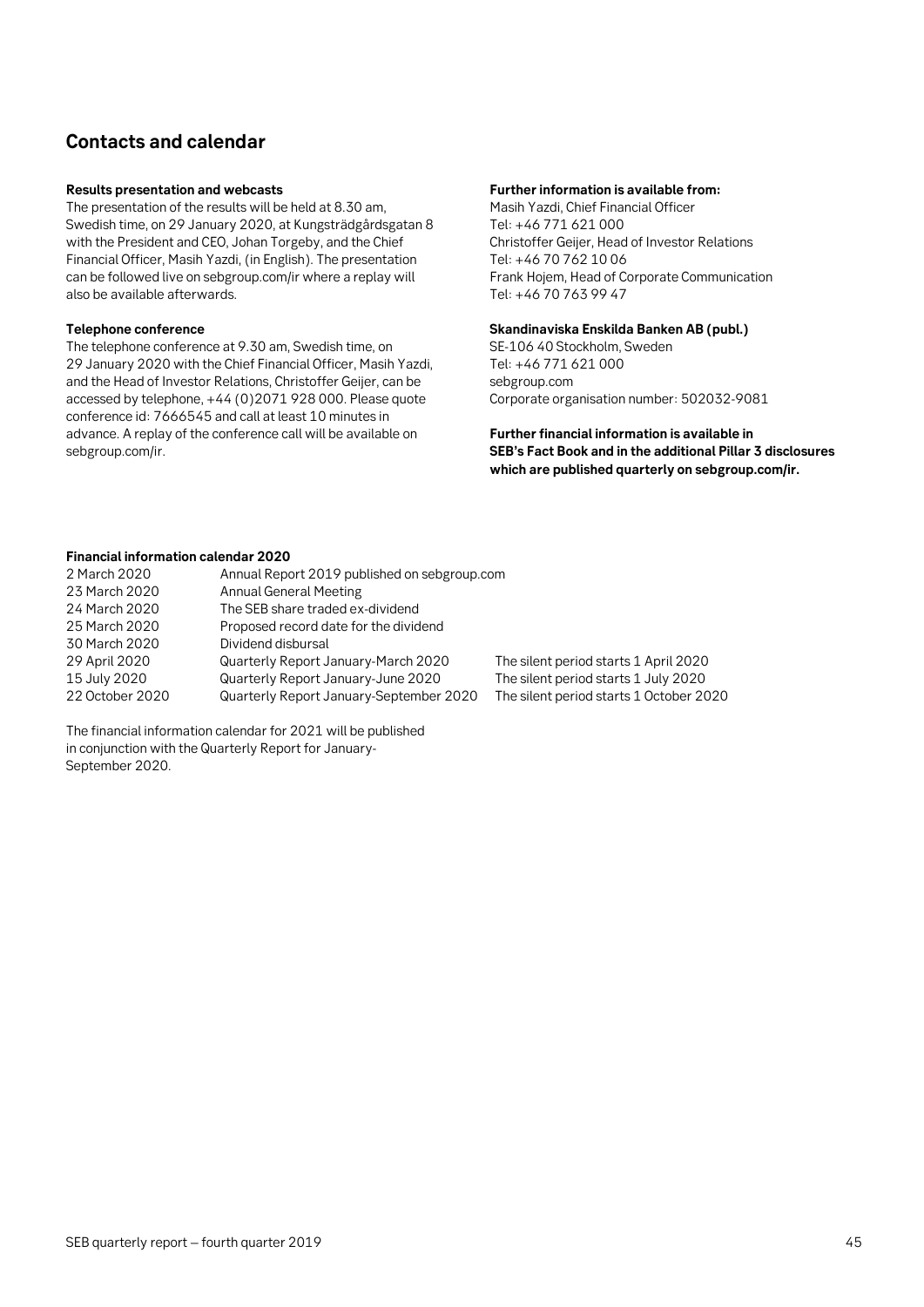# <span id="page-45-0"></span>**Definitions**

#### **Including Alternative Performance Measures**1)

#### **Items affecting comparability**

To facilitate the comparison of operating profit between current and previous periods, items with significant impact that management considers affect the comparability or are relevant for the understanding of the financial result, are identified and presented separately, for example impairment of goodwill, restructuring, gains and losses from divestments and other income or costs that are not recurring.

#### **Operating profit**

Total profit before tax.

#### **Operating profit before items affecting comparability**

Total profit before items affecting comparability and tax.

#### **Net profit**

Total profit after tax.

#### **Return on equity**

Net profit attributable to shareholders in relation to average<sup>2)</sup> shareholders' equity.

#### **Return on equity excluding items affecting comparability**

Net profit attributable to shareholders, excluding items affecting comparability and their related tax effect, in relation to average<sup>2)</sup> shareholders' equity.

#### **Return on tangible equity**

Net profit attributable to shareholders in relation to average<sup>2)</sup> shareholders' equity less intangible assets.

#### **Return on tangible equity excluding items affecting comparability**

Net profit attributable to shareholders, excluding items affecting comparability and their related tax effect, in relation to average<sup>2)</sup> shareholders' equity less intangible assets and items affecting comparability.

1) *Alternative Performance Measures, APMs, are financial measures of historical or future financial performance, financial position, or cash flows, other than those defined in the applicable financial reporting framework (IFRS) or in the EU Capital Requirements Regulation and Directive CRR/CRD IV. APMs are used by SEB when relevant to assess and describe SEB's financial situation and provide additional relevant information and tools to enable analysis of SEB's performance. APMs on basic earnings per share, diluted earnings per share, net worth per share, equity per share, return on equity, return on tangible equity, return on total assets and return on risk exposure amount provide relevant information on the performance in relation to different investment measurements. The cost/income ratio provides information on SEB's cost efficiency. APMs related to lending provide information on provisions in relation to credit risk. All these measures may not be comparable to similarly titled measures used by other companies.* 

2)*Average year-to-date, calculated on month-end figures.*

3)*Average, calculated on a daily basis.*

#### **Return on business equity**

Operating profit by division, reduced by a standard tax rate, in relation to the divisions' average<sup>2)</sup> business equity (allocated capital).

#### **Return on total assets**

Net profit attributable to shareholders, in relation to average<sup>2)</sup> total assets.

#### **Return on risk exposure amount**

Net profit attributable to shareholders in relation to average<sup>2)</sup> risk exposure amount.

#### **Cost/income ratio**

Total operating expenses in relation to total operating income.

#### **Basic earnings per share**

Net profit attributable to shareholders in relation to the weighted average<sup>3)</sup> number of shares outstanding before dilution.

#### **Diluted earnings per share**

Net profit attributable to shareholders in relation to the weighted average<sup>3)</sup> diluted number of shares. The calculated dilution is based on the estimated economic value of the longterm equity-based programmes.

#### **Net worth per share**

The total of shareholders' equity, the equity portion of any surplus values in the holdings of debt securities and the surplus value in life insurance operations in relation to the number of shares outstanding.

#### **Equity per share**

Shareholders' equity in relation to the number of shares outstanding.

#### **Core gap ratio**

Structural liquidity risk measure defined as total liabilities deemed to mature beyond one year in relation to total assets deemed to mature beyond one year.

#### **Expected credit losses, ECL**

Probability-weighted credit losses with the respective risk of a default.

#### **ECL allowances**

The allowance for expected credit losses on financial assets, contract assets, loan commitments and financial guarantee contracts.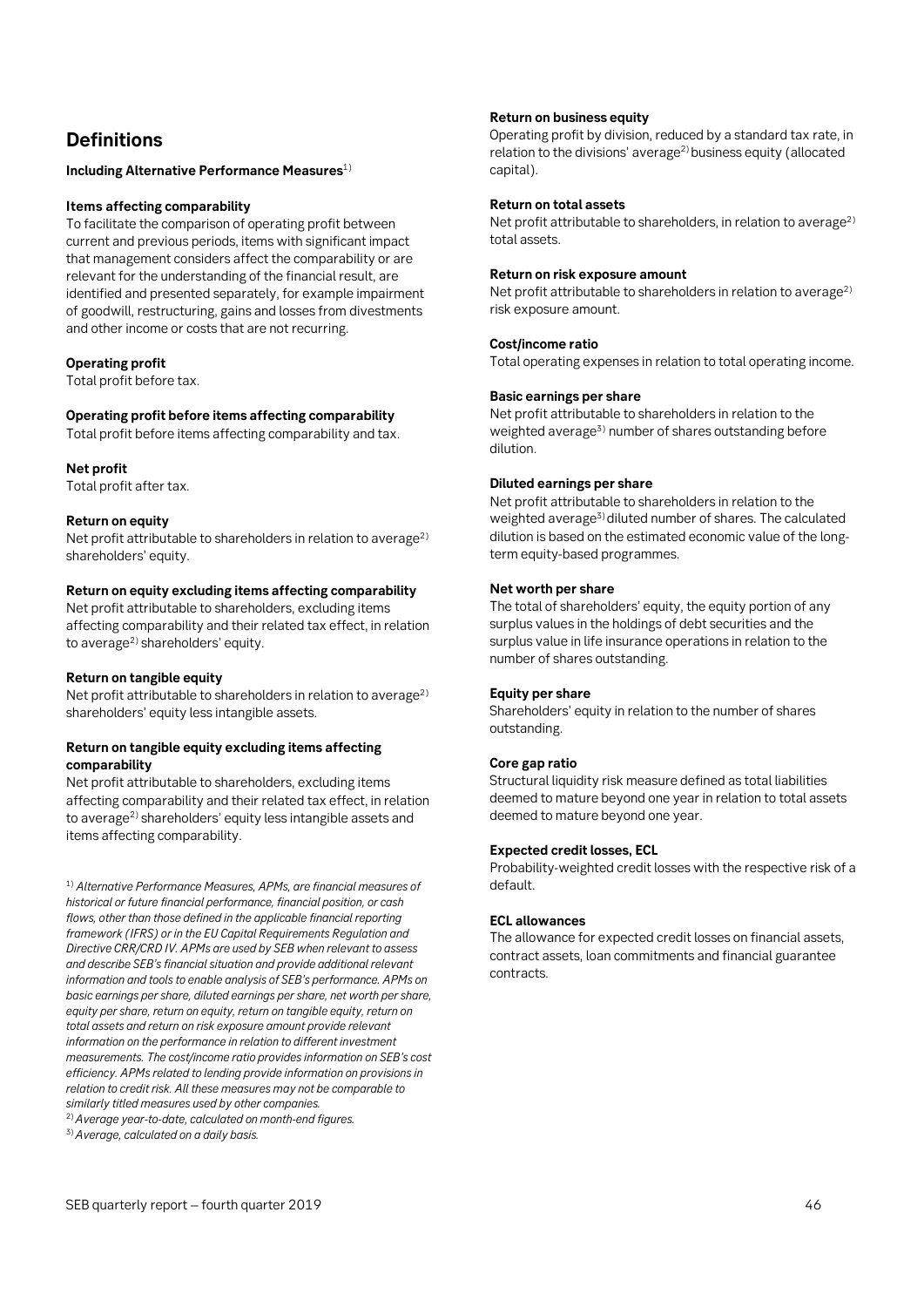#### **Net ECL level**

Net credit impairments in relation to the opening balance of the year of debt securities, loans to the public and loans to credit institutions measured at amortised cost, financial guarantees and loan commitments, net of ECL allowances.

#### **ECL coverage ratio**

ECL allowances in relation to underlying gross carrying amounts for loans and debt securities as well as nominal amounts of financial guarantees and loan commitments.

#### **Stage 3 loans / Total loans, gross**

Gross carrying amount for stage 3 loans (credit-impaired loans) in relation to gross carrying amount for total loans measured at amortised cost (excluding demand deposits credit institutions and including trade and client receivables presented as other assets).

#### **Stage 3 loans / Total loans, net**

Carrying amount for stage 3 loans (credit-impaired loans) in relation to carrying amounts for total loans measured at amortised cost (excluding demand deposits credit institutions and including trade and client receivables presented as other assets).

### **Definitions**

**According to the EU Capital Requirements Regulation no 575/2013 (CRR)**

#### **Risk exposure amount**

Total assets and off balance sheet items, risk-weighted in accordance with capital adequacy regulations for credit risk and market risk. The operational risks are measured and added as risk exposure amount. Risk exposure amounts are only defined for the consolidated situation, excluding insurance entities and exposures deducted from own funds.

#### **Common Equity Tier 1 capital**

Shareholders' equity excluding proposed dividend, deferred tax assets, intangible assets and certain other regulatory adjustments defined in EU Regulation no 575/2013 (CRR).

#### **Tier 1 capital**

Common Equity Tier 1 capital plus qualifying forms of subordinated loans liabilities, so-called additional tier 1 instruments.

#### **Tier 2 capital**

Mainly subordinated loans liabilities not qualifying as Tier 1 capital contribution.

#### **Own funds**

The sum of Tier 1 and Tier 2 capital.

#### **Common Equity Tier 1 capital ratio**

Common Equity Tier 1 capital as a percentage of risk exposure amount.

#### **Tier 1 capital ratio**

Tier 1 capital as a percentage of risk exposure amount.

#### **Total capital ratio**

Total own funds as a percentage of risk exposure amount.

#### **Leverage ratio**

Tier 1 capital as a percentage of total assets including off balance sheet items with conversion factors according to the standardised approach.

#### **Liquidity Coverage Ratio (LCR)**

High-quality liquid assets in relation to the estimated net liquidity outflow over the next 30 calendar days.

**The excel file Alternative Performance Measures, available on sebgroup.com/ir, provides information on how the measures are calculated.**